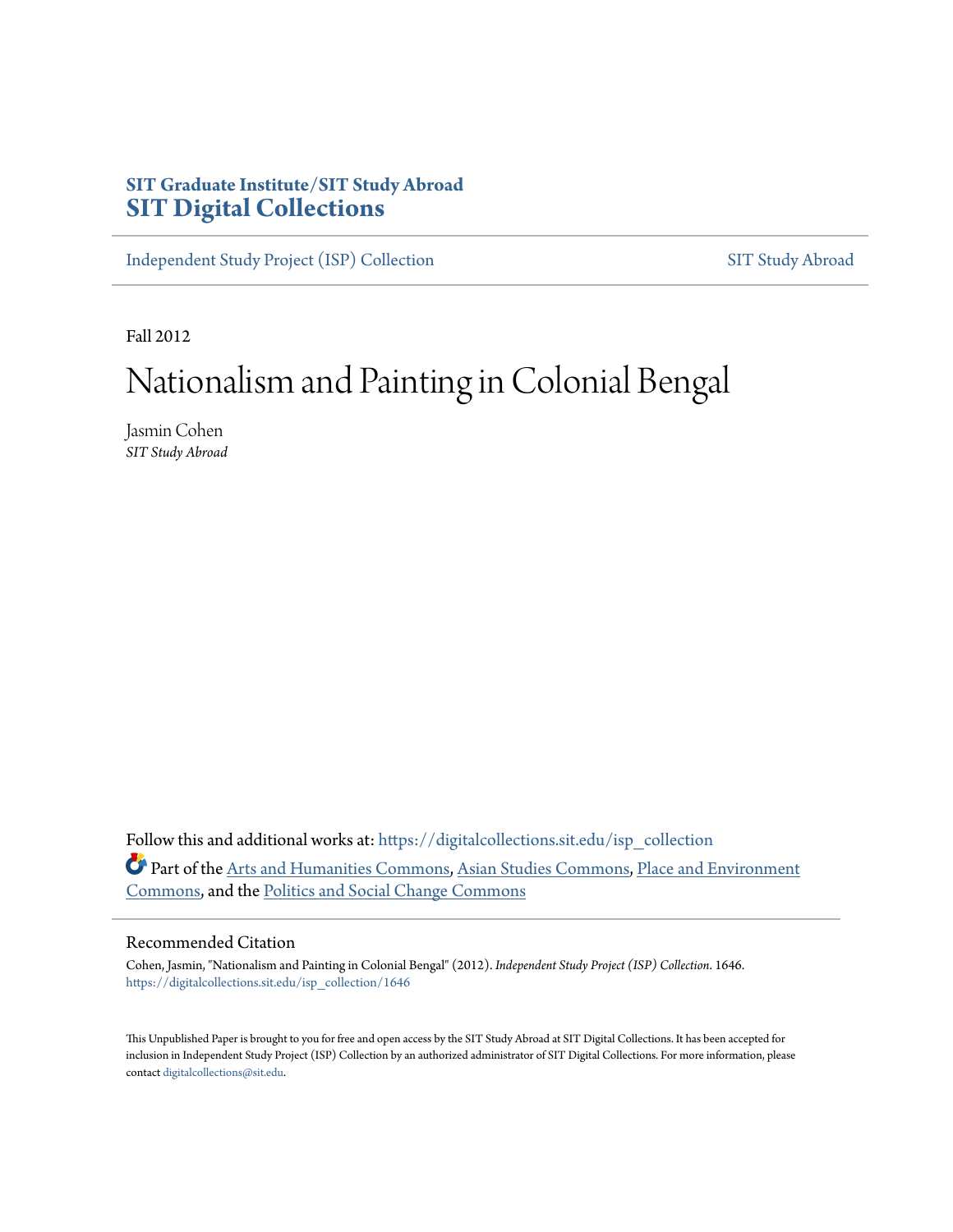NATIONALISM AND PAINTING IN COLONIAL BENGAL

Jasmin Cohen Academic Director: Dr. Mary Storm Project Advisor: Dr. R. Siva Kumar, professor of Art History at Kala Bhavana, Visva-Bharati University SIT: Study Abroad, India: National Identity and the Arts, New Delhi Fall 2012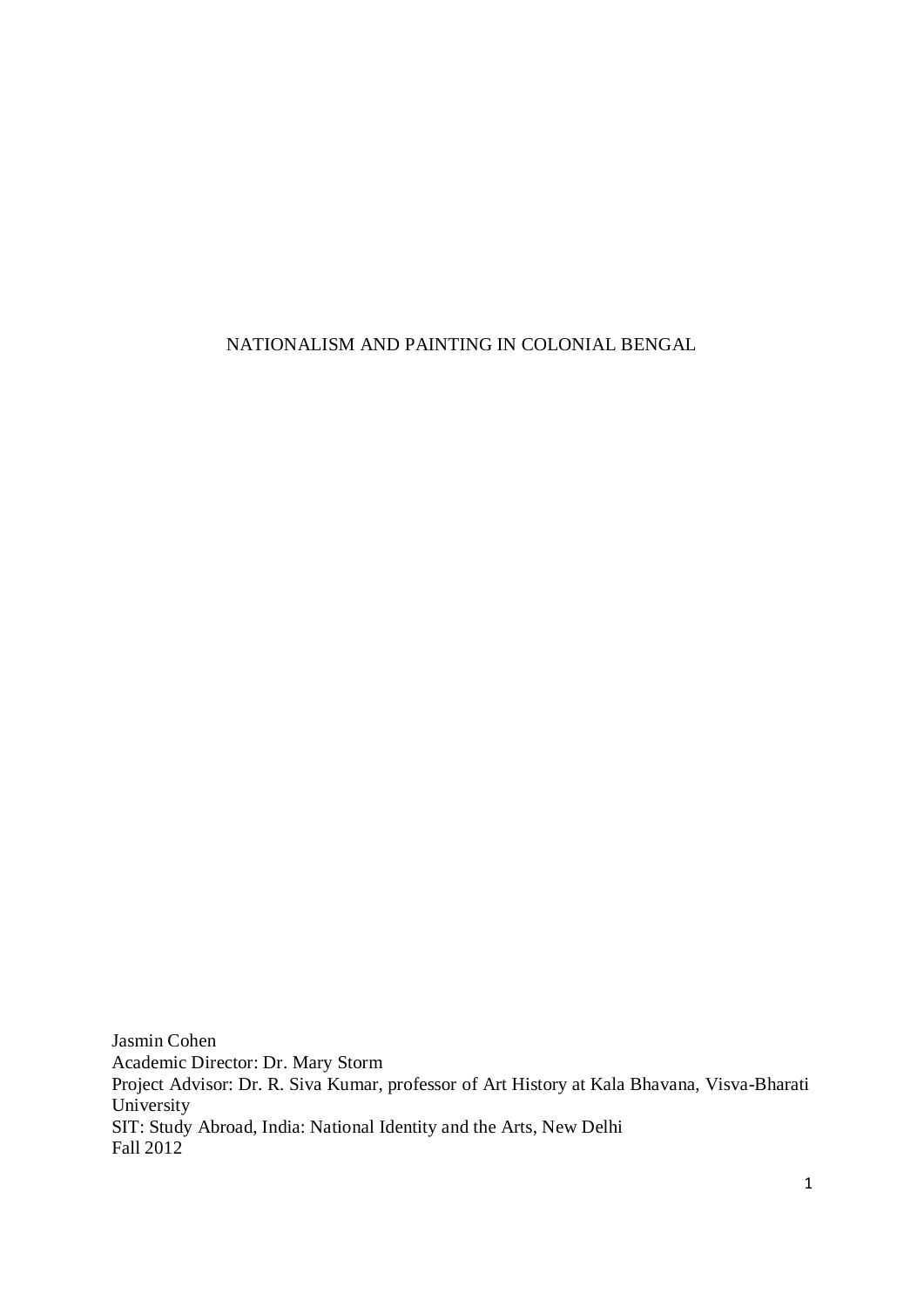### Table of Contents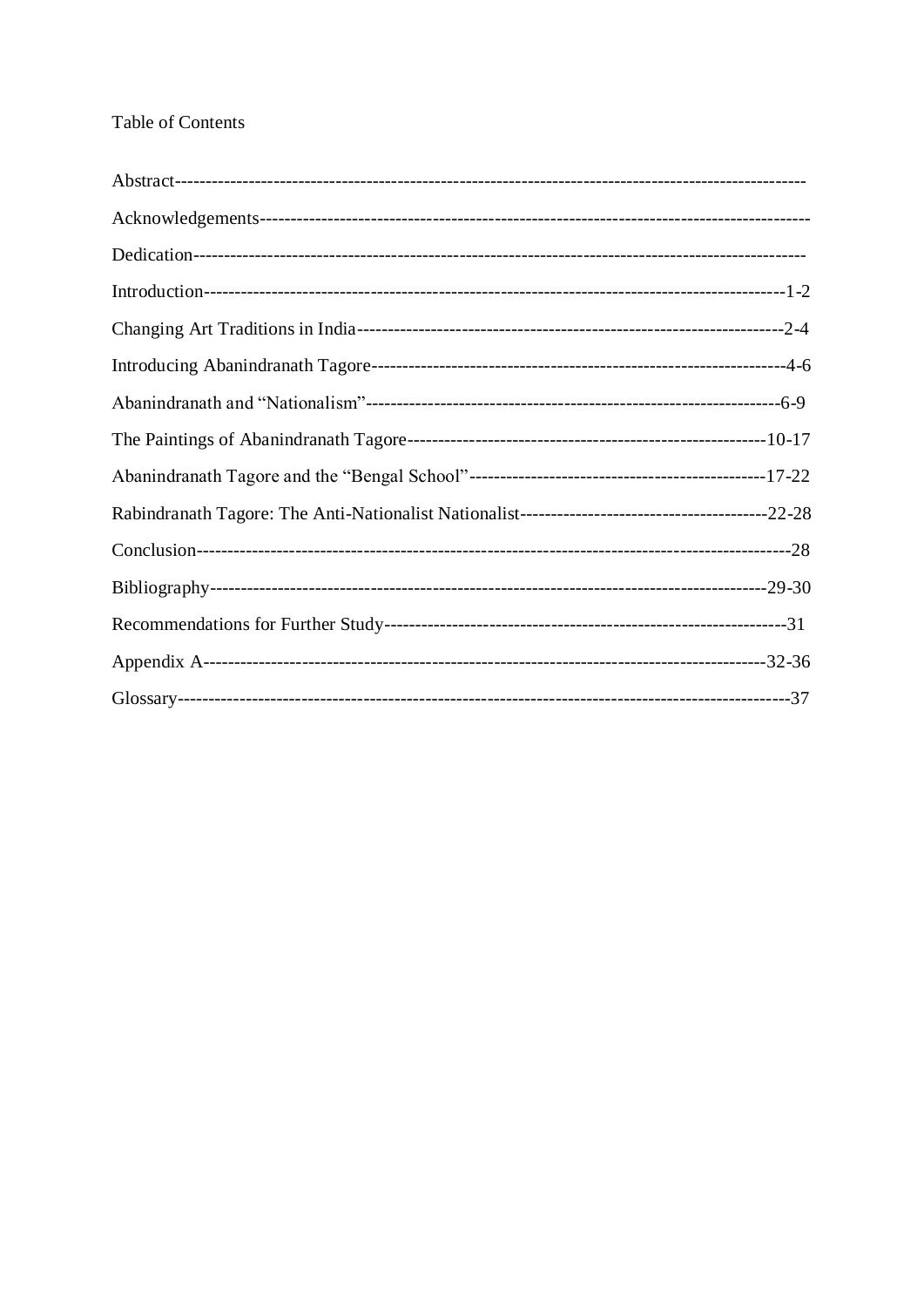Abstract

What began as a general inquiry into the nature of nationalism in the paintings of "the Bengal School" turned into a project focused on tracing the pulse of nationalism between two distinct yet related groups in Bengal roughly between the years 1895 and 1920. The bulk of this paper deals with existing scholarship on the painter Abanindranath Tagore, whose name is most often mentioned in the discourse regarding nationalism and painting in Bengal; in addressing this scholarship, I deliver a critical analysis on the relationship between Abanindranath, his paintings, and the idea of nationalism. I then follow that discussion with a treatment of Rabindranath Tagore and his relationship with the *swadeshi* movement in Bengal during the first decade of the twentieth century, and his unique path of patriotic discourse that came after the fervor of Abanindranath's art movement fizzled away. In my conclusion, I offer a final analysis of Rabindranath and Abanindranath's "nationalisms."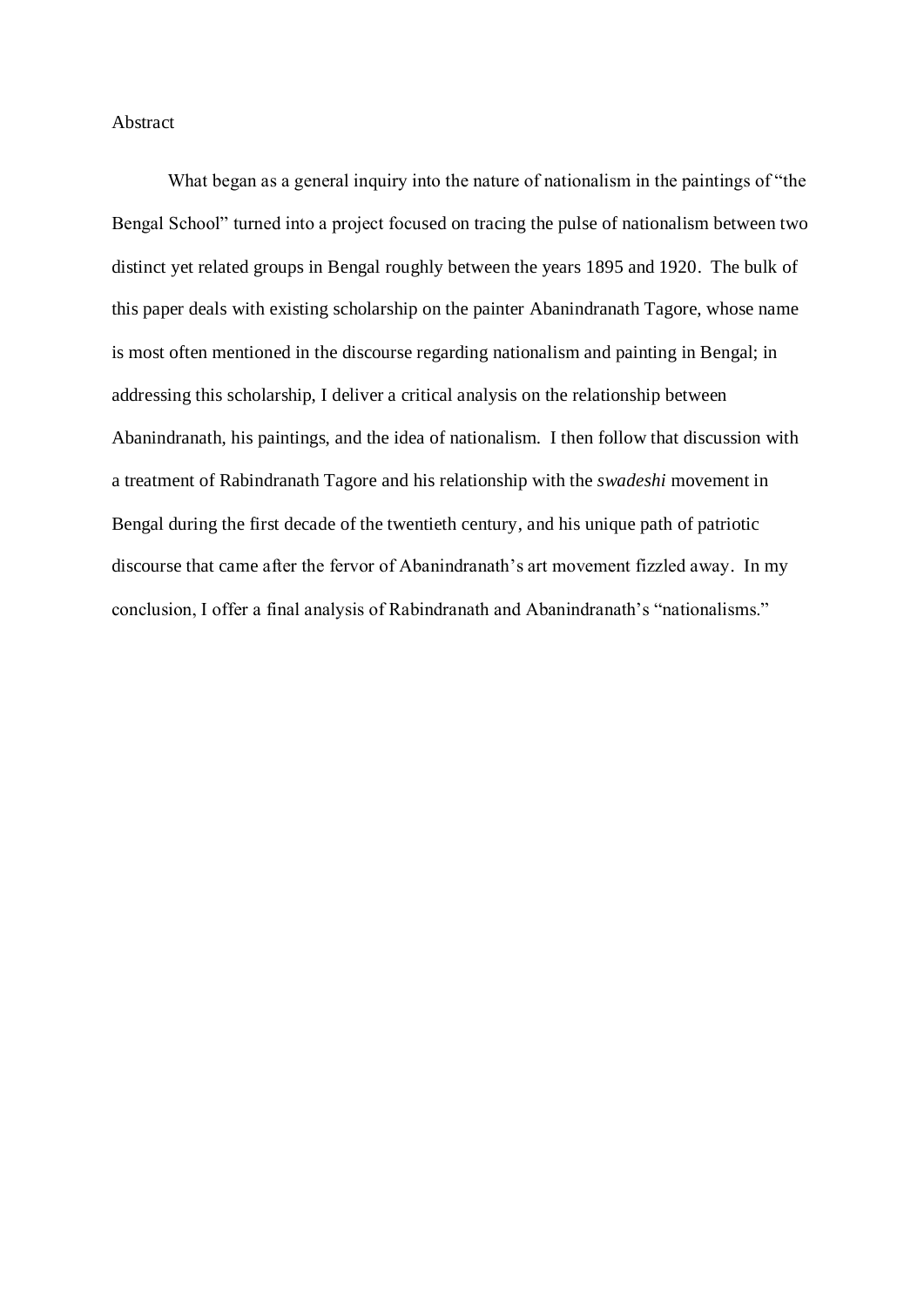Acknowledgements

The completion of this project would not have been possible without the encouragement and involvement of many people. First, I want to thank the teachers at SIT in New Delhi: Dr. Storm, Prahlad-ji, Savita-ji, and Katherine-ji for their invaluable introduction to living in India, and academic and emotional support. Thank you to Yogesh-ji and Arjun-ji and all the staff at the program house for their endless care and friendship. This project would be aimless without the help of Professor R. Siva Kumar at Kala Bhavana and the wealth of knowledge on the topic that he shared with me both in his writings and in conversation. I would like to thank Arkaprava Bose help in Santiniketan with speeding up the authorization process so I could use the libraries at Kala Bhavana and Rabindra Bhavana. I am grateful for Sri Sayan Battacharya and Nita Sen Gupta at the Indian Museum in Kolkata for giving me a behind-the-scenes taste of the museum, and to everyone who helped me with my research at the National Library in Kolkata. Finally, my deepest gratitude goes to Professor Patrick O'Neil and Professor David Sousa in the Politics and Government department at the University of Puget Sound for their unconditional academic support and for allowing me to venture out of my academic comfort zone to undertake this project.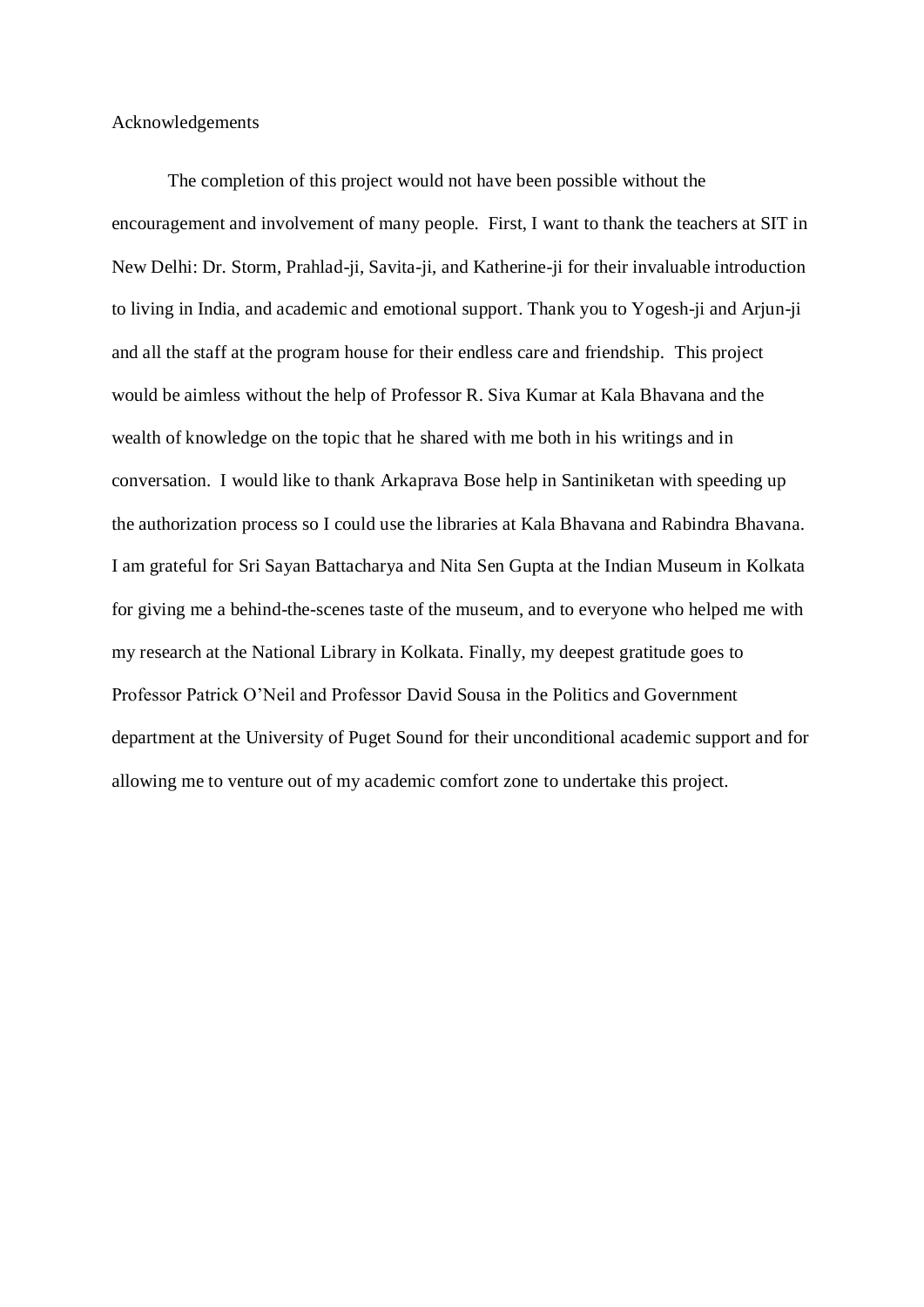*Dedicated to the DC*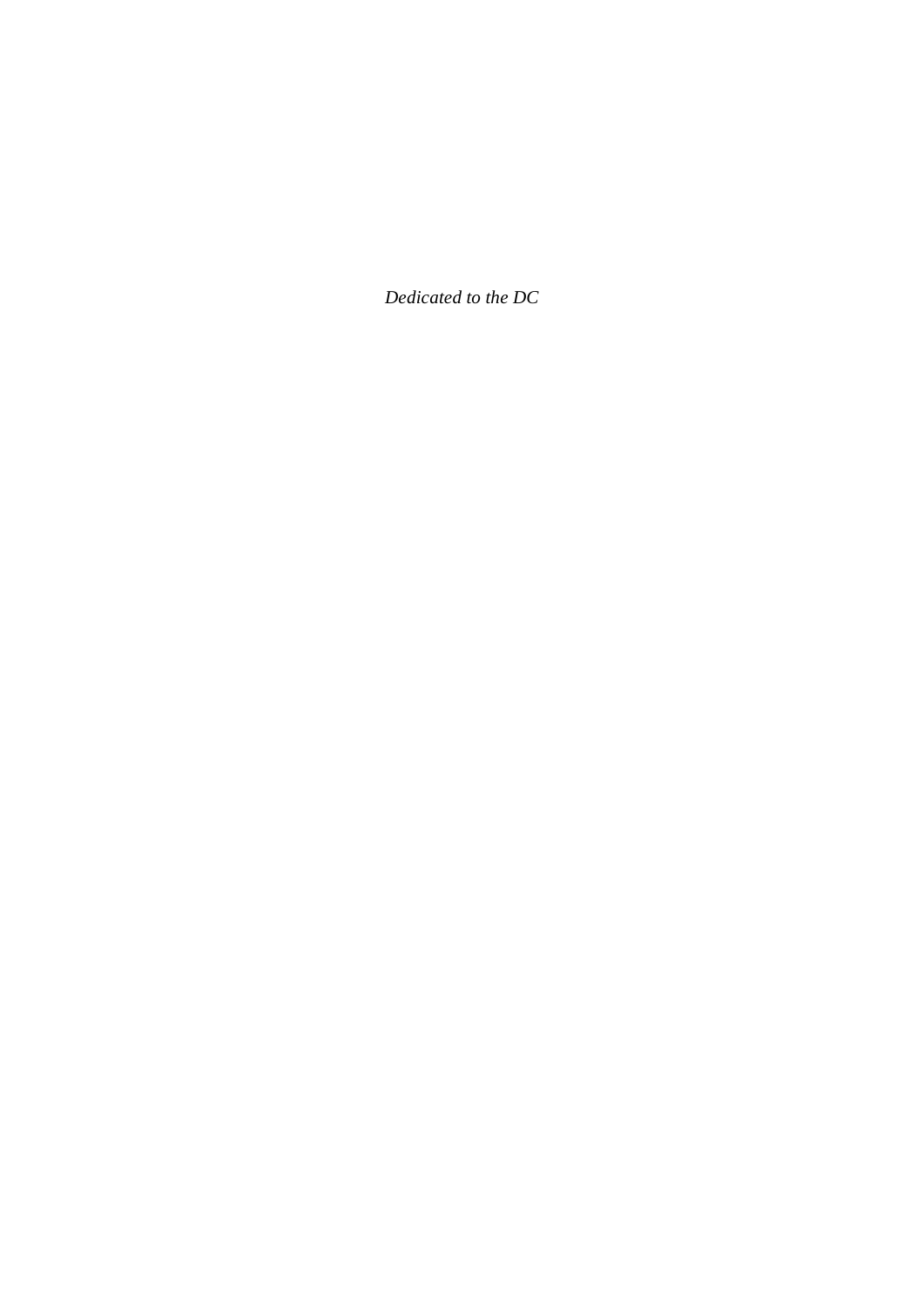#### Introduction

The infiltration of the European art tradition in India caused a wave of reactions in the Indian world of art and aesthetics, all varying in strength and nature. In this paper, I will attempt to examine one of the strongest reactions to this disruption of tradition: that which responded with what has been recognized as a "vehement resistance"<sup>1</sup> in the name of nationalism through the simultaneous preservation and creation of a distinctly Indian identity through art. While discussion of this nationalist sentiment in art is often confined to the study of the "Bengal School" of painting as led by Abanindranath Tagore, I will seek to trace the nationalist sentiments within art in Bengal where they stayed the strongest throughout time. Although the Bengal School established itself, although weakly, $\lambda$  through the "all-India" spread" of Abanindranath's pupils in the 1920s, I will argue that it is perhaps this very normalization of the School that dulled its own once-sharp innovative edge. For this reason, I will follow Abanindranath and the circle of critics whose rhetoric seemed to have a symbiotic, if not slightly parasitic, relationship with his art only up until the year 1910 or so. At that point my finger will remain on the pulse of nationalism, only instead of following the pupils of Abanindranath through history, I will follow the path of a related yet differently nuanced reaction to colonialism with a treatment of Rabindranath Tagore. In this final section, I will treat Tagore's unique response to the polarized discourse of nationalism versus westernization as one that dissolved the binary nature of the conflict and sought to regenerate the Indian identity "from the inside,"<sup>3</sup> through a focus on nature, tradition, and the encouragement of individuality in education. Tagore's idiosyncratic response to the

<sup>1</sup> Partha Mitter, *Art and Nationalism in Colonial India, 1850-1922: Occidental Orientations,* (Cambridge, United Kingdom: Cambridge University Press, 1995), 3.

<sup>2</sup> Tapati Guha-Thakurta. *The Making of a New 'Indian' Art: Artists, Aesthetics, and Nationalism in Bengal, c. 1850 – 1920,*  (New York: Cambridge University Press, 1992), 313.<br> $\frac{3}{2}$ Siya Kumar P., interview by Jesmin Cohan, Kala Ph

Siva Kumar R., interview by Jasmin Cohen, Kala-Bhavana, Visva-Bharati International University, Santiniketan. "Second Meeting," November 22, 2012.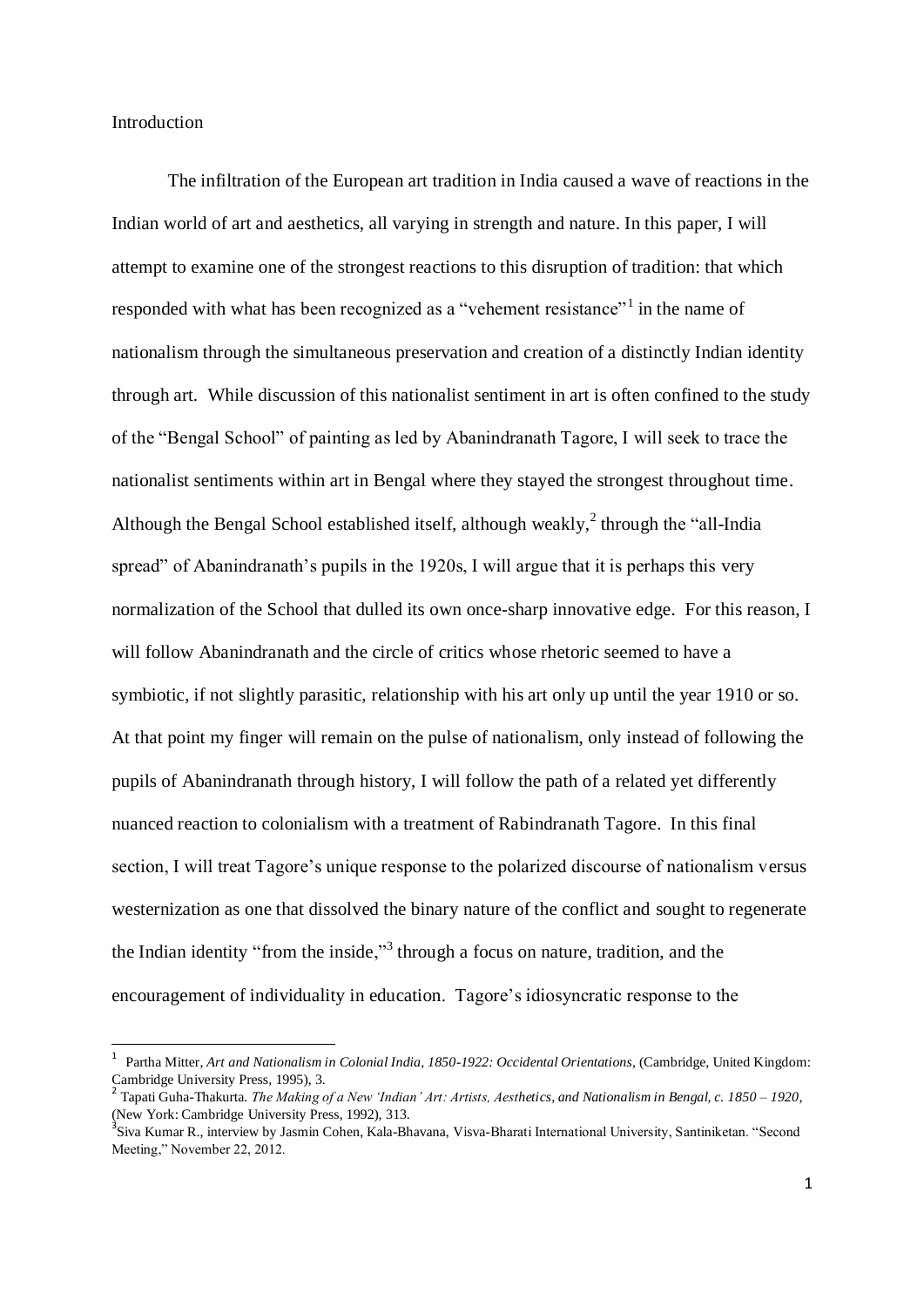nationalist conflict has been labeled "constructive *swadeshi*" by Sumit Sarkar, 4 and those are the grounds on which I will discuss it. My intent in discussing the nationalism and *swadeshi* of Abanindranath and Rabindranath Tagore is to reveal the very individualized nature of those expressions that glowed with the strength of creation even while they were in danger of being smothered by the sweeping polemical rhetoric that surrounded the art itself.

#### Changing Art Traditions in India

Beginning at the arrival of European artists to India in the late  $18<sup>th</sup>$  century, before India was officially ruled by the British crown, the popular perceptions and ideas of art and artists on the ground began to change.<sup>5</sup> In 1854, the School of Industrial Art was founded in Calcutta. In 1865, this school would cease to be run privately and its name would change to the Government School of Art. The popular enrollment of Indian students into this school, as well as its sister schools throughout the country, may be read as the institutionalization and public acceptance of a new definition of "artist" in India which had been fermenting since the late 18<sup>th</sup> century. The students that matriculated into this new type of state-operated art school did so "to master the art of realistic and illusionist oil painting, to secure commissions for portraits, and to gain entry to the prestigious chain of 'fine art' exhibitions," which were all distinctly European traditions.

It is against this general backdrop of Westernization of the perception of the "artist" that the effort to create a new, distinctly Indian art emerged. In July 1896, the English art historian and teacher Ernest Benfield Havell became the Superintendent of the Government School of Art in Calcutta, after holding the same position at the Madras School of Art for

-

<sup>4</sup> Sumit Sarkar, *The Swadeshi Movement in Bengal, 1903-1908,* (New Delhi: People's Publishing House, 1973), 34.

<sup>5</sup> Tapati Guha-Thakurta. *The Making of a New 'Indian' Art: Artists, Aesthetics, and Nationalism in Bengal, c. 1850 – 1920,*  (New York: Cambridge University Press, 1992), 11.

<sup>6</sup> Ibid.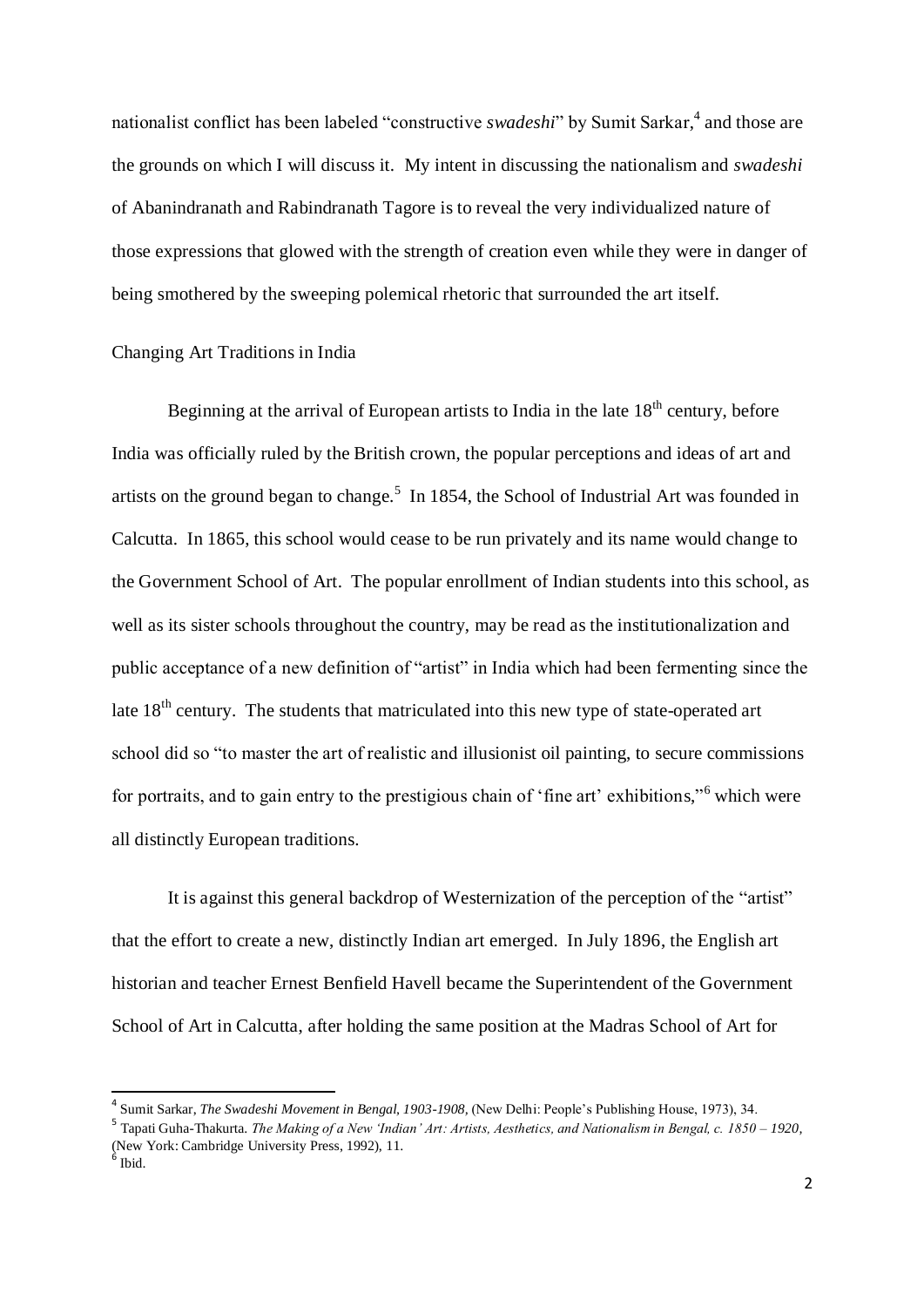about a decade.<sup>7</sup> A European himself, Havell was a firm believer that the practice of art education in India unquestionably had to be based on the Indian arts tradition.<sup>8</sup> In a statement expressing his grievances with the arts education system in Calcutta before his arrival, Havell complains: "The study of design, the foundation of all art, was entirely ignored and throughout, the general drawing and painting classes, the worst traditions of the English provincial art school forty years ago, were followed…Oriental art was more or less ignored, thereby taking the Indian art students in a wrong direction."<sup>9</sup>

Havell's efforts at reorganizing the educational policy at the Government School of Art were driven by the desire to change the school "from a Fine Arts Academy into a school of design and applied arts, with a special focus on the Indian traditions of decorative arts."<sup>10</sup> Throughout the 1890s, Havell spilled all his energy into his role as an education reformer, creating a crafts program at the School that taught "decorative design" classes such as stenciling, fresco painting, lacquer-work on wood, and the preparation for stained-glass windows.<sup>11</sup> His efforts at "Indianising" the School's curriculum at this stage in his career, however, was focused solely on revitalizing the "decorative" art portions; he left the "fine" art areas almost totally untouched, therefore creating an implied dichotomy that assigned the "fine arts" as a purely European area of study, and the "decorative arts" its Indian counterpart and only area of concern for reforms.<sup>12</sup>

<sup>7</sup> Sri Chintamoni Kar, and Mukul Dey, *History of Government College of Art & Craft Centenery Publication,* (Calcutta: Statesman Press, 1966), 21. 8 Hoskote, Ranjit. "E. B. Havell & A. K. Coomaraswamy." ART India, 2001.

<sup>&</sup>lt;sup>9</sup> Sri Chintamoni Kar, and Mukul Dey, *History of Government College of Art & Craft Centenery Publication*, (Calcutta: Statesman Press, 1966), 22.

<sup>10</sup>Tapati Guha-Thakurta. *The Making of a New 'Indian' Art: Artists, Aesthetics, and Nationalism in Bengal, c. 1850 – 1920,*  (New York: Cambridge University Press, 1992), 151.

<sup>11</sup> Tapati Guha-Thakurta. *The Making of a New 'Indian' Art: Artists, Aesthetics, and Nationalism in Bengal, c. 1850 – 1920,*  (New York: Cambridge University Press, 1992), 151-152.  $12$  Ibid.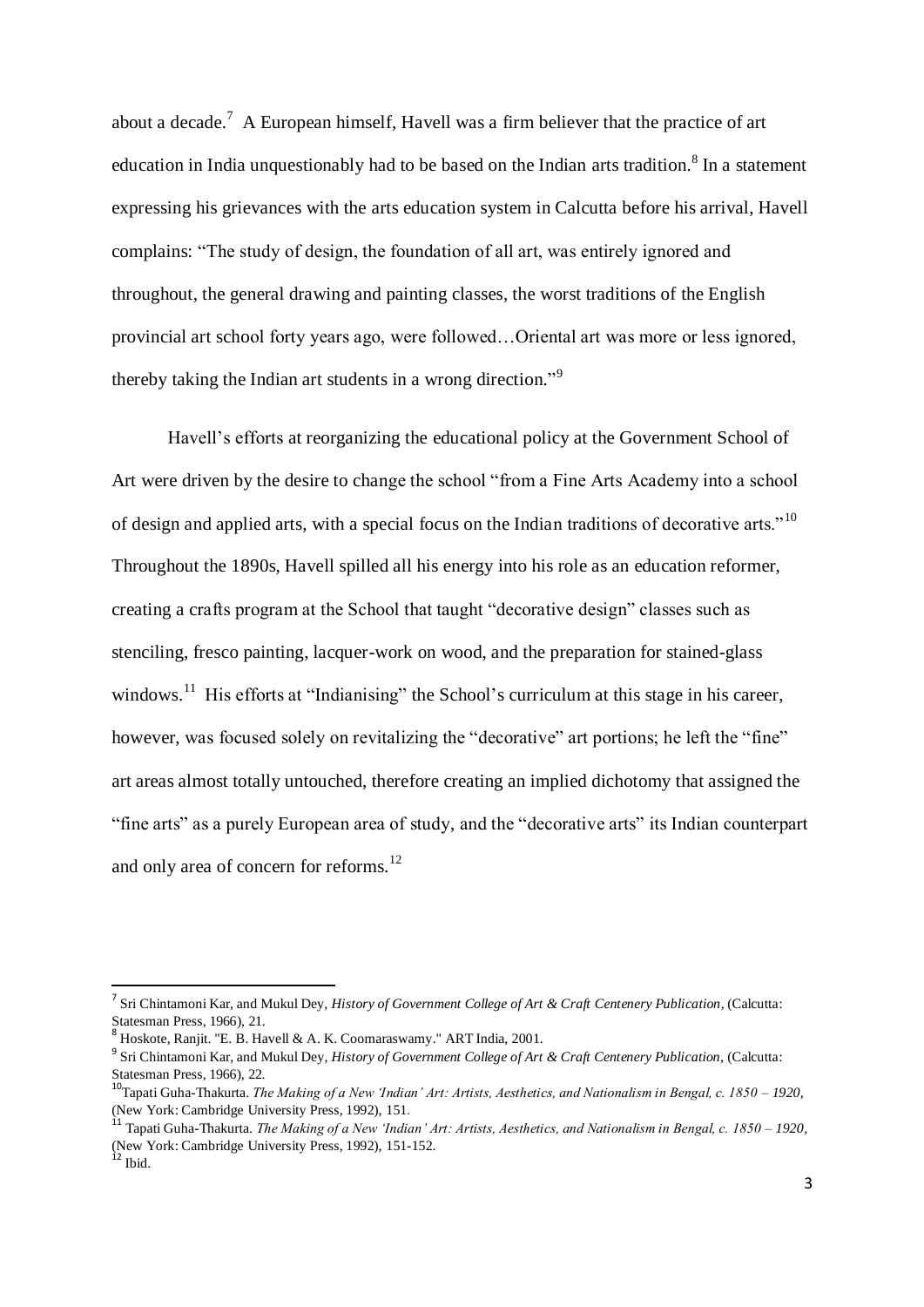Towards the late 1890s, Havell's focus began to shift from education reform to the engagement of a new emerging Indian fine arts scene, and his role within that scene was not only as an educator, but now as an ideologue as well.<sup>13</sup> His effort at revamping the collection at the Government Art Gallery adjacent to the Government School of Art, specifically with examples of Mughal miniature painting and samples of the Ajanta murals as well as reproductions of Byzantine and early pre-Renaissance Italian art was the initial precursor to this shift.<sup>14</sup> Havell's acknowledgment of an Indian "fine arts" tradition, and his presentation of it in tandem with pre-Renaissance European art, may signal a dissolving of his conceived dichotomy between the purely "fine" and purely "decorative" arts, which itself allowed him later to promote, in a highly paternalistic manner, <sup>15</sup> the new paintings of the artist Abanindranath Tagore as distinctly original and Indian. Havell even went so far to say, as Tapati Guha-Thakurta reveals, that Abanindranath's evolution as an 'Indian' artist was owed 'entirely to the new collections of the Art Gallery,' despite the fact that Abanindranath had independently experimented with his own Indian-style paintings since 1895.<sup>16</sup>

#### Introducing Abanindranath Tagore

In the volume titled Art & Nationalism in Colonial India, 1850-1922, Partha Mitter identifies two clear periods of art production in colonial Bengal. First, he says, came the Westernising period, which I touched upon at the beginning of this paper. He places this period within the time frame of 1850-1900, and defines it by the introduction and absorption

<sup>13</sup> Tapati Guha-Thakurta. *The Making of a New 'Indian' Art: Artists, Aesthetics, and Nationalism in Bengal, c. 1850 – 1920,*  (New York: Cambridge University Press, 1992), 153.

<sup>14</sup> Tapati Guha-Thakurta. *The Making of a New 'Indian' Art: Artists, Aesthetics, and Nationalism in Bengal, c. 1850 – 1920,*  (New York: Cambridge University Press, 1992), 154.

<sup>15</sup> Tapati Guha-Thakurta. *The Making of a New 'Indian' Art: Artists, Aesthetics, and Nationalism in Bengal, c. 1850 – 1920,*  (New York: Cambridge University Press, 1992), 155.

 $16$  Ibid..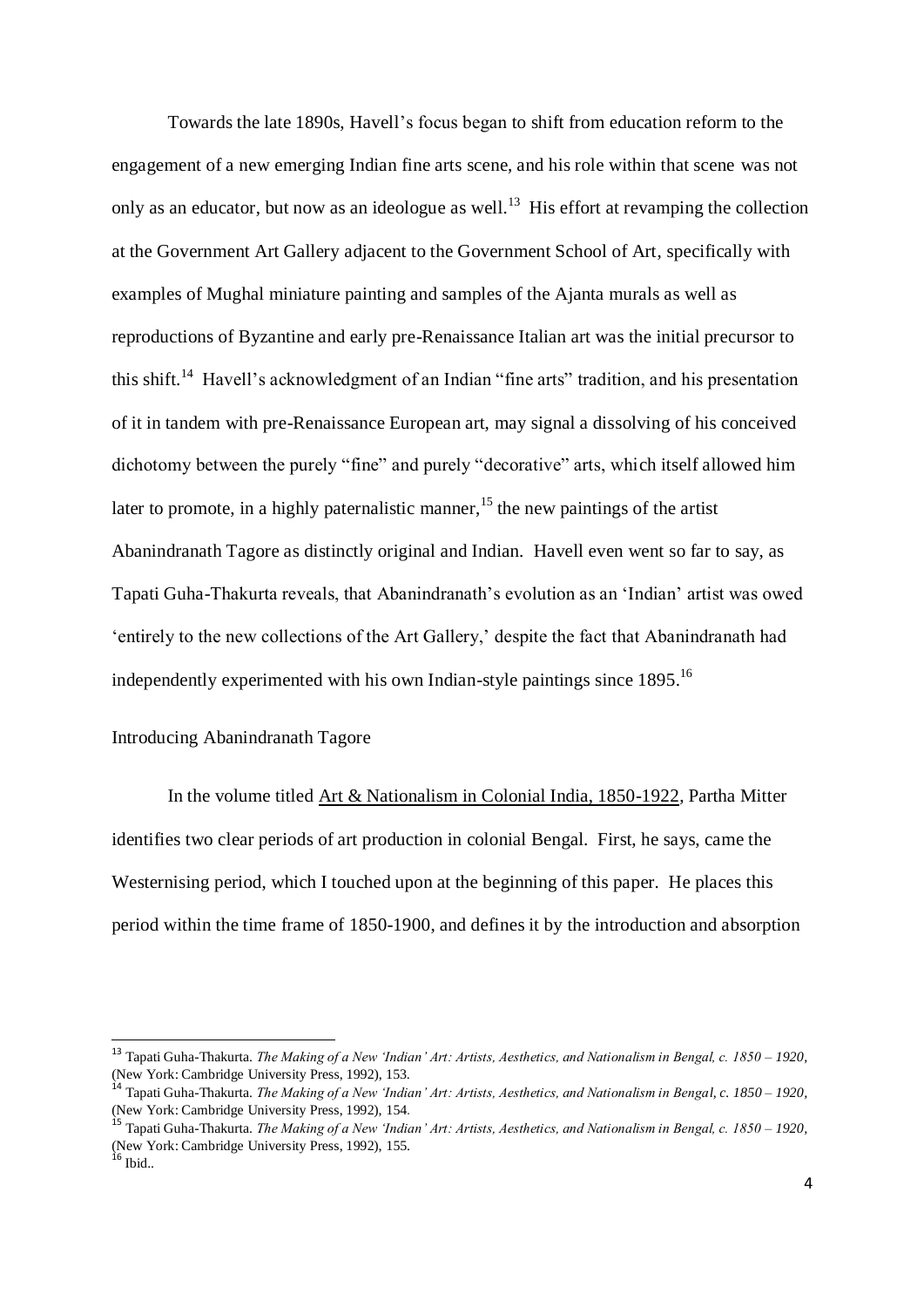of Renaissance naturalism in India.<sup>17</sup> Then, between the years 1900-1922, he explains, came the "counterpoint," during which a cultural nationalism emerged within the *bhadralok* and Orientalist groups in Bengal.<sup>18</sup> He explains this nationalist sensibility as being tied in with the *swadeshi* movement that surfaced in response to the 1905 partition of Bengal, and emphasizes that this nationalism was not confined to the form in painting alone, but implied an entirely new *weltanshauung*, or world view, for the participants.<sup>19</sup> Although as an artist, Abanindranath explored the indigenous traditions of miniature painting, ornamental design, and calligraphy before 1905 and the surge of political nationalism in the region,<sup>20</sup> it is within this *swadeshi* context and environment that Abanindranath is often introduced and discussed. As Tapati Guha-Thakurta writes in one article on the artist, "His name became synonymous with the age of nationalism in modern Indian art, and the rise and spread of the movement that took on the denomination of the Bengal School…Frozen in time in his fixed slot, Abanindranath could then be dropped from that later history with no qualms.<sup>"21</sup>

While Abanindranath did emerge as a publically recognized artist during this historical period of *swadeshi* upsurge and nationalist polemics, it would be unfair to analyze his work as dependent on this environment. As R. Siva Kumar points out in one article, "the artist is well capable of making an original and independent response to his times."<sup>22</sup> Later in the same essay, Siva Kumar agrees that Abanindranath's introduction as an artist happened at "the juncture at which the first wave of Westernisation was breaking and a new wave of cultural nationalism was beginning to take shape," adding that "Like most modern artists

 $\overline{\phantom{a}}$ 

<sup>&</sup>lt;sup>17</sup>Partha Mitter, Art and Nationalism in Colonial India, 1850-1922: Occidental Orientations, (Cambridge, United Kingdom: Cambridge University Press, 1995), 9.

 $18$  Ibid.

 $19$  Ibid.

<sup>&</sup>lt;sup>20</sup> Tapati Guha-Thakurta, "Abanindranath, Known and Unknown: The Artist Versus the Art of His Times,"Archive Series, Center for Studies in Social Sciences (2009): 5.

<sup>21</sup> Tapati Guha-Thakurta, "Abanindranath, Known and Unknown: The Artist Versus the Art of His Times,"Archive Series, Center for Studies in Social Sciences (2009): 2.

<sup>&</sup>lt;sup>22</sup> Siva Kumar, R. "Abanindranath: From Cultural Nationalism to Modernism." Nandan, 1996, 49.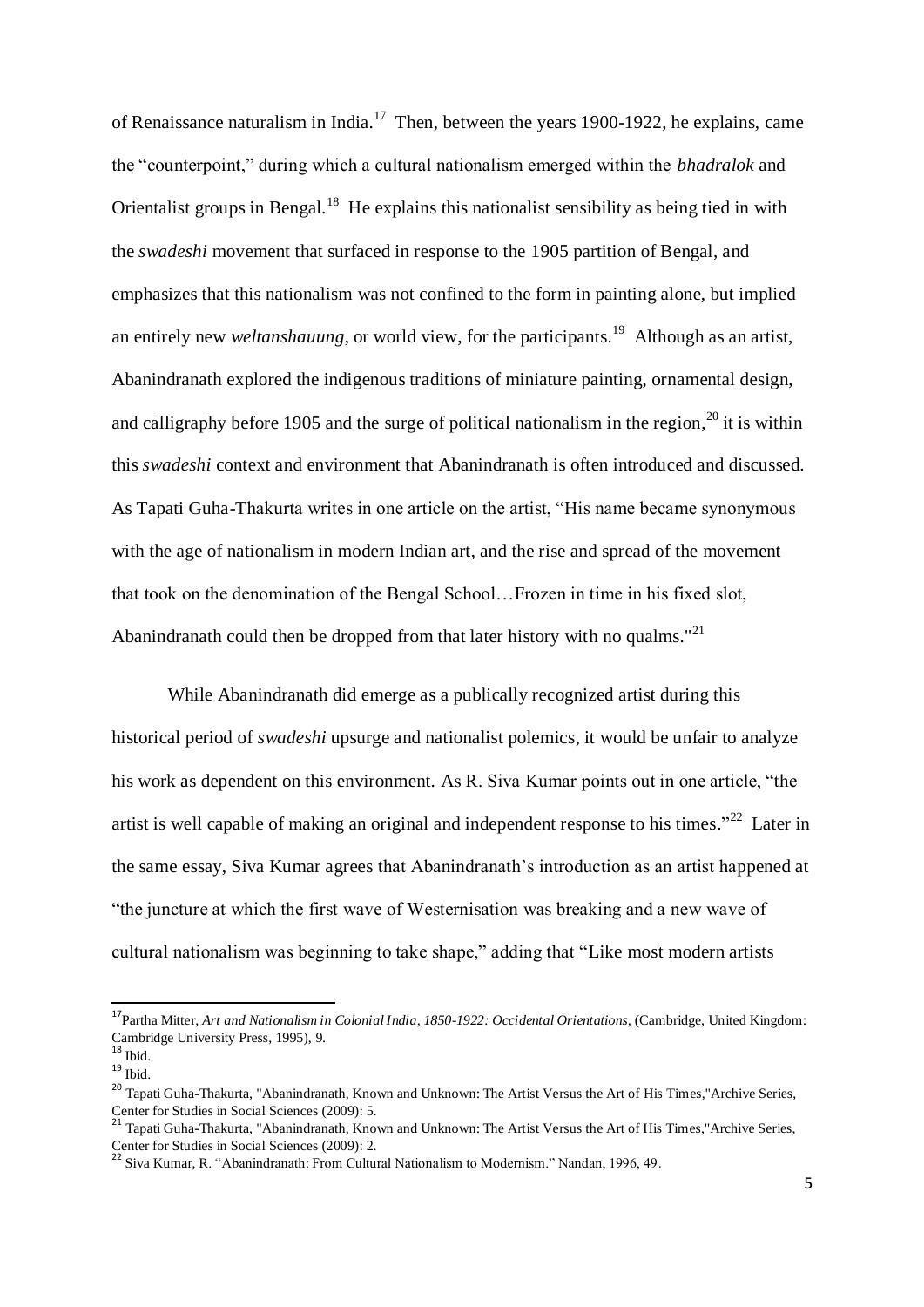looking for alternatives he turned from his immediate past to more distant antecedents and towards fringe-practices. Thus his moment of personal difficulties coalesced with the moment of nationalist cultural assertion."<sup>23</sup> Siva Kumar's crucial assessment here of Abanindranath's own personal development as an artist as something that merely "coalesced" with the advent of cultural nationalism is extremely important for a true understanding of the situation: Abanindranath's art should be understood not as a "mere confirmation or exemplification" of the ideological discourse in the air at the time, but instead as an individual expression of creativity that happened to be contemporaneous with that discourse. As Siva Kumar reaffirms later in his essay, "Abanindranath's involvement in the nationalist movement and his artistic career were two intertwined but distinct strands."<sup>24</sup> It is important to keep this distinction in mind when treating the relationship between Abanindranath, Havell, and the other cultural commentators to be dealt with in this essay, so as not to let the personality of Abanindranath become obscured by the anti-colonial polemics that weighed heavy in the air of his environment.

#### Abanindranath's Relationship With Nationalism

 $\overline{\phantom{a}}$ 

It was through the advent of popular journalism that Abanindranath's art was first popularized on a large scale in India during the first decade of the  $20<sup>th</sup>$  century. It was mainly through Ramananda Chatterjee's publications *Prabasi* and *The Modern Review,* appearing in Bengali and English, respectively, that the paintings of Abanindranath were able to stand next to a nationalist dialogue expounded by three principle Orientalists: E. B. Havell, Ananda Coomaraswamy, and Sister Nivedita. *Prabasi* was Ramananda Chatterjee's first publication of the kind, but he decided in 1907 to produce *The Modern Review* as its English counterpart because, as Partha Mitter explains, Chatterjee was "convinced that the foreign rulers must be

<sup>&</sup>lt;sup>23</sup> Siva Kumar, R. "Abanindranath: From Cultural Nationalism to Modernism." Nandan, 1996, 49.

<sup>24</sup> Siva Kumar, R. "Abanindranath: From Cultural Nationalism to Modernism." Nandan, 1996, 60.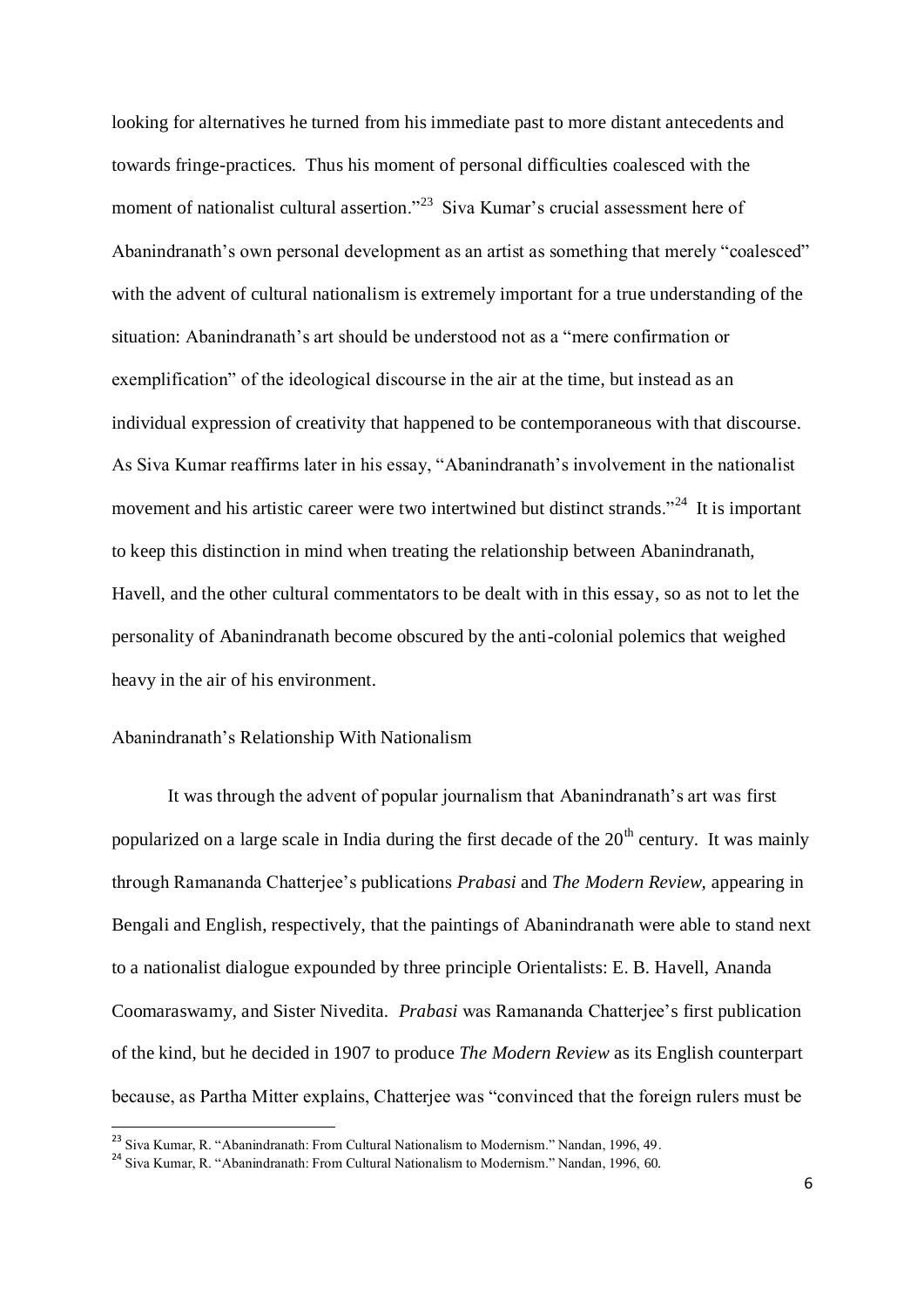made aware of the emergent nationalism."<sup>25</sup> Clearly, *The Modern Review* was a cultural magazine with a mission, and it is within this forum that the Orientalists were able to brand Abanindranath's art as nationalist.

Just as E. B. Havell demonstrated in his efforts at education reform, Ananda Coomaraswamy and Sister Nivedita were both deeply committed, as R. Siva Kumar explains, to reviving the Indian art traditions which they believed were being smothered under the weight of Westernisation under Colonial rule.<sup>26</sup> In a different work, Siva Kumar explains that these kind of politically-charged assertions were padded by a deep background of Orientalist research in Indian art traditions<sup>27</sup> that inevitably led to the binary categorization between "Western" and "Eastern" art. While the creation of this dichotomous conflict was largely of the Orientalists' making, Abanindranath "went through the motions of subscribing to the program" in his own right, and was by no means a silent artist without personal agency.<sup>28</sup> Although he made the conscious effort to forge his own "Indian-style" painting before he had even met Havell, as will be discussed later in my treatment of his paintings, Abanindranath still allowed himself to be co-opted by the spirit of the cultural nationalist movement that was immortalized in *The Modern Review.* While the "nationalist" sentiments of his paintings were drawn almost completely by the rhetoric surrounding the art in *The Modern Review,* Abanindranath's friendship with Havell led him to make his own *swadeshi*  assertions. For example, when Havell put all of the Western-style paintings in the Government Gallery up for auction in March of 1905, Abanindranath followed suit by selling his own collection of naturalist oil paintings to a flea-market vendor, including his own.<sup>29</sup>

<sup>&</sup>lt;sup>25</sup> Partha Mitter, *Art and Nationalism in Colonial India, 1850-1922: Occidental Orientations*, (Cambridge, United Kingdom: Cambridge University Press, 1995), 122.

<sup>26</sup> R. Siva Kumar, *The Paintings of Abanindranath Tagore,* (Kolkata: Pratikshan, 2008, 23.

<sup>27</sup> Siva Kumar R., "Modern Indian Art: A Brief Overview," Art Journal, 58, no. 3 (1999): 15.

<sup>28</sup> R. Siva Kumar, *The Paintings of Abanindranath Tagore,* (Kolkata: Pratikshan, 2008, 23.

<sup>29</sup> R. Siva Kumar, *The Paintings of Abanindranath Tagore,* (Kolkata: Pratikshan, 2008, 84.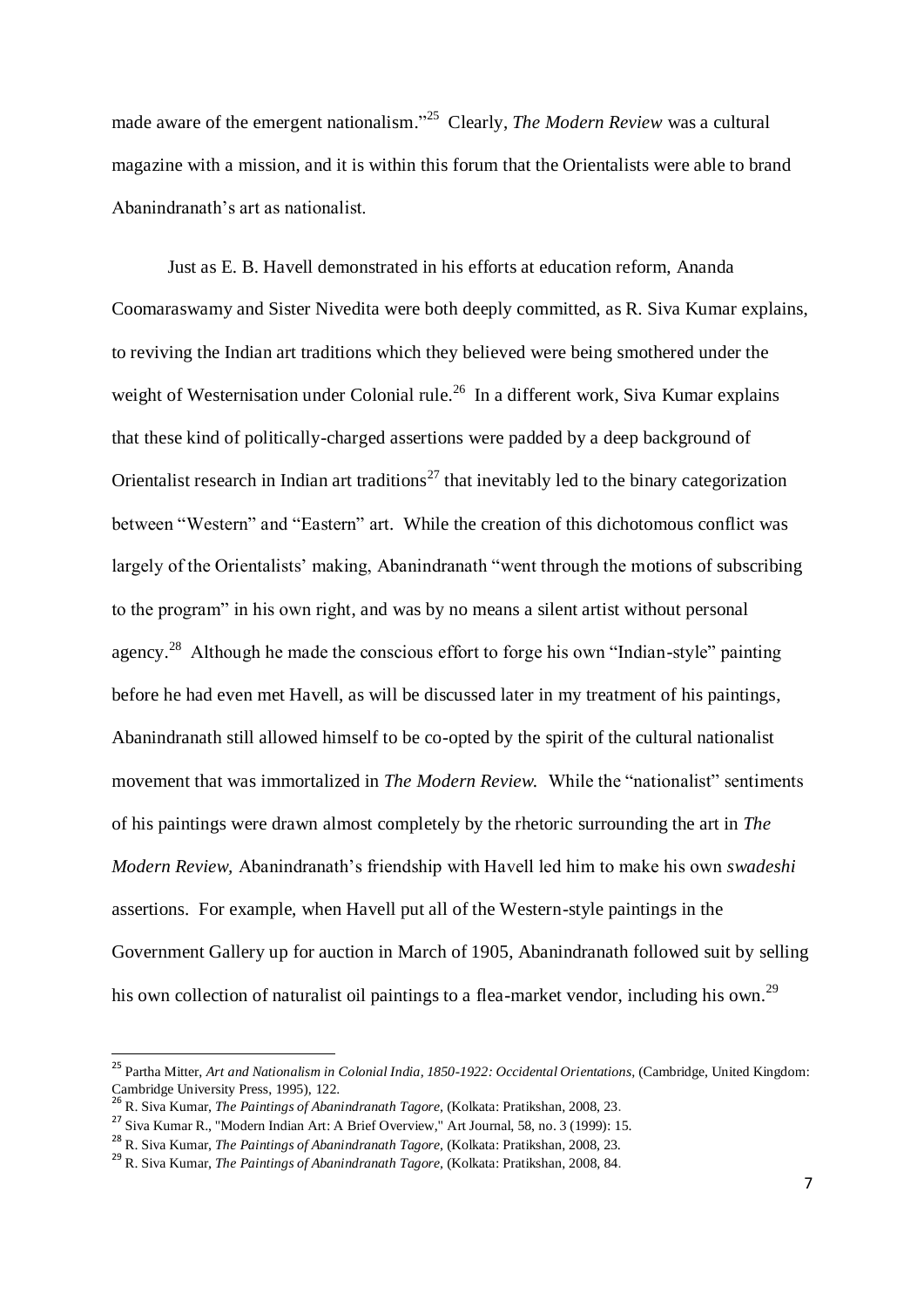Tapati Guha-Thakurta mentions in her book that at this stage in his career, the artist "consciously insulated himself from all Western pictures, in fear of 'contamination."<sup>30</sup> In a similar example of "de-westernization,"<sup>31</sup> Abanindranath, along with his brother and fellow painter Gaganendranath, directed a Japanese and a South Indian carpenter to completely replace the Western-style furniture in their house with that of a more "Eastern" taste.<sup>32</sup>

Besides these efforts at rejecting Western aesthetics in his own life, Abanindranath also agreed, in August of 1905, to become the Vice-Principal of the Government School of Art, where as a paid employee of the British Government<sup>33</sup> he would be able to disseminate his unique teachings on art to young Indian artists. His acceptance, although reluctant, to become a government employee in the name of spreading the ideas of a "nationalist" art movement is the perfect embodiment of the nature of Abanindranath's nationalism. No matter how much people like Sister Nivedita or Ananda Coomaraswamy, and later generations of informed art historians, were to laud Abanindranath's art as "nationalist," it is undeniable that whatever resistance Abanindranath posed towards the colonial establishment was submissive at best. Siva Kumar summarizes the reality very well, with his statement that, "They were pressing for a de-westernization of taste without turning openly anticolonial or politically confrontational."<sup>34</sup>

Tapati Guha-Thakurta marks the same period that Abanindranath was on government salary, the first decade of the twentieth century, as decisive years for the artist because of a series of developments that placed Abanindranath "in the full throes of the new artistic

 $\overline{\phantom{a}}$ 

<sup>30</sup> Tapati Guha-Thakurta. *The Making of a New 'Indian' Art: Artists, Aesthetics, and Nationalism in Bengal, c. 1850 – 1920,*  (New York: Cambridge University Press, 1992), 242.

<sup>31</sup> R. Siva Kumar, *The Paintings of Abanindranath Tagore,* (Kolkata: Pratikshan, 2008, 84.

 $32$  Ibid.

<sup>33</sup> Ibid.

 $34$  Ibid.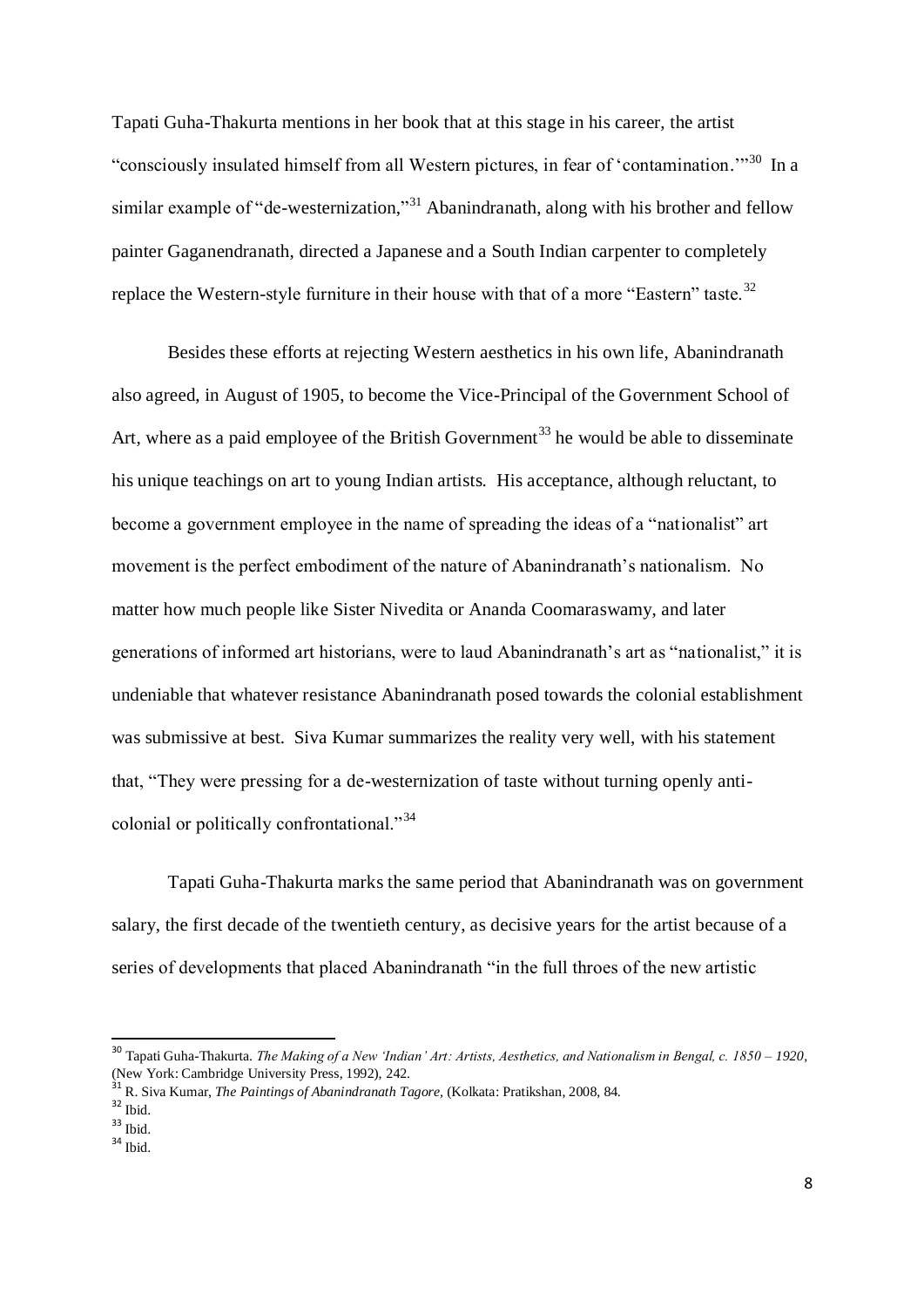mission," including "his involvement with the Swadeshi movement."<sup>35</sup> Indeed, it was very likely that his brief and reluctant involvement with the Swadeshi movement, at the heels of his uncle Rabindranath, was what defined the *artistic* mission as his true place in the popular reaction to Westernization. In one article, Siva Kumar graciously reproduces Abanindranath's recollection of his uncle's famous *rakhi bandhan* day, during which Rabindranath transformed a holiday that usually involved ceremony only between siblings to include literally everyone he and his procession encountered, regardless even of religion, in an ecstatic expression of *swadeshi*. The following gives the English-speaking observer a rare and precious insight into the personality of the artist as he recollects this day:

"Rabi *kaka* said one day, we have to organize a festival of *Rakhi bandhan,* tie *rakhis* on everyones wrists… It was decided that we shall take a dip in the Ganges and then tie the *rakhis*… What a fix! I was not fond of walking. But I was in his hands and Rabi *kaka* was not one to listen…Multitudes thronged the ghat since morning, and a crowd gathered around us to have a glimpse of Rabi *kaka.* The bathing over, we tied the loads of *rachis* we had carried on each others wrist. We also tied it on others. Man or woman no one was left out, a *rakhi* was tied on everyone who stood close by. That was quite something on the Ghat. While we were returning through Pathuriaghat at Biru Mullicks stables some ostlers were massaging the horses, all on a sudden Rabi *kaka* and a few others plunged up to them and tied *rhakis* on their wrists. What have they done, I thought, the ostlers were musulmans and they have tied *rachis* on musulmans—there would be a fight now…Suddenly Rabi *kaka* fancied going to the big mosque at Chitpur and tying *rakhis* on everyone there. It was decreed, everyone will go. A real pass, this time—It's all over, I thought, if we enter the mosque and tie *rakhis* on the musalmans it would be impossible to avoid blood shed. Besides one never knows where Rabi *kaka*'s whimsy is going to lead him; he might as well walk me to death. And what did I do. I remained silent…"<sup>36</sup>

As we can gain from this insight onto the shallow depth of Abanindranath's political

disposition, any amount of true resistance or response to Westernization under Colonialism

was present only in his paintings themselves.

<sup>35</sup> Tapati Guha-Thakurta. *The Making of a New 'Indian' Art: Artists, Aesthetics, and Nationalism in Bengal, c. 1850 – 1920,*  (New York: Cambridge University Press, 1992), 242.

<sup>&</sup>lt;sup>36</sup> Siva Kumar, R. "Abanindranath: From Cultural Nationalism to Modernism." Nandan, 1996, 62-63.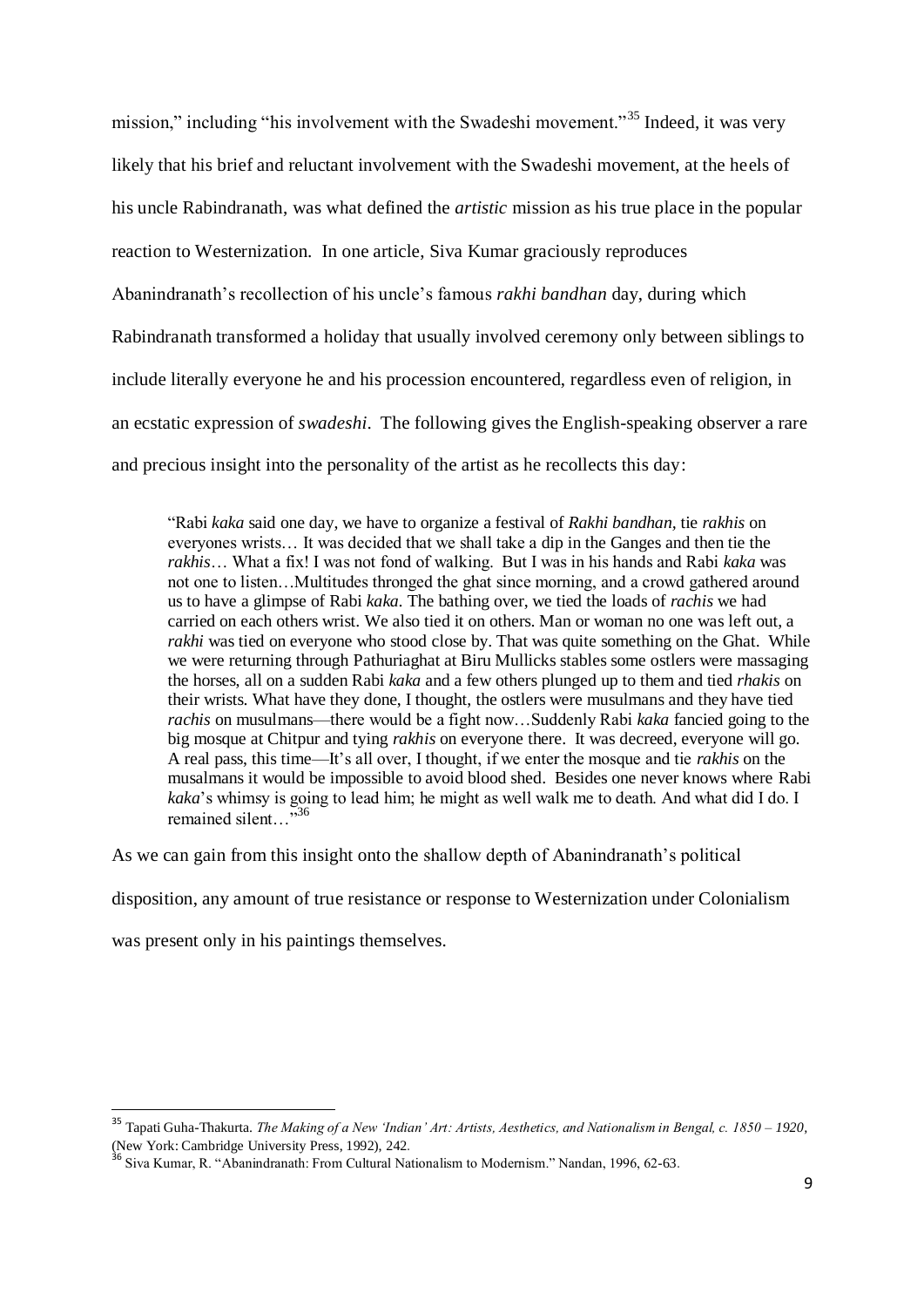The paintings of Abanindranath Tagore

The beginning of Abanindranath's effort at creating an "Indian-style" painting is often traced to the year 1897, when he made two artistic encounters that were to change the course of the content and form of his painting towards the direction of the style that characterized his early paintings under study here. The first encounter was his contact with the painter Frances Martindale, who gifted Abanindranath a set of Irish Melodies illuminated by her (figure 1).<sup>37</sup> In the same period of time, his brother-in-law Sheshendrabhusan Chattopadhyay gave him a set of Indian miniatures; it has been inferred by scholars that this album of miniatures were likely examples of late Mughal painting, and possibly a product of a provincial Mughal school in Delhi from the nineteenth century.<sup>3839</sup> Both of these samples introduced to Abanindranath a new kind of art in terms of scale, format, and medium,  $40$  that agreed not only with his aversion to European-style naturalistic oil painting, but also with his sudden inspiration to create art that was distinctly Indian. As Tapati Guha-Thakurta writes on the subject, "The artist himself felt that he had found 'the path of Indian art' and in it the direction of his own true development. Memories of previous dissatisfaction with the painting skills he had learnt from his European tutors added to this sent of elation at the new prospects before him."<sup>41</sup> Abanindranath was drawn to the relationship between image and text in the pieces, which attracted him in a way that "the visual transcription of perceptual facts,"<sup>42</sup> was unable to.

<sup>&</sup>lt;sup>37</sup> R. Siva Kumar, *The Paintings of Abanindranath Tagore*, (Kolkata: Pratikshan, 2008, 35  $^{38}$  Ibid.

<sup>39</sup> Tapati Guha-Thakurta. *The Making of a New 'Indian' Art: Artists, Aesthetics, and Nationalism in Bengal, c. 1850 – 1920,*  (New York: Cambridge University Press, 1992), 235.

<sup>40</sup>R. Siva Kumar, *The Paintings of Abanindranath Tagore,* (Kolkata: Pratikshan, 2008, 36.

<sup>41</sup> Tapati Guha-Thakurta. *The Making of a New 'Indian' Art: Artists, Aesthetics, and Nationalism in Bengal, c. 1850 – 1920,*  (New York: Cambridge University Press, 1992), 235.

<sup>42</sup> R. Siva Kumar, *The Paintings of Abanindranath Tagore,* (Kolkata: Pratikshan, 2008, 36.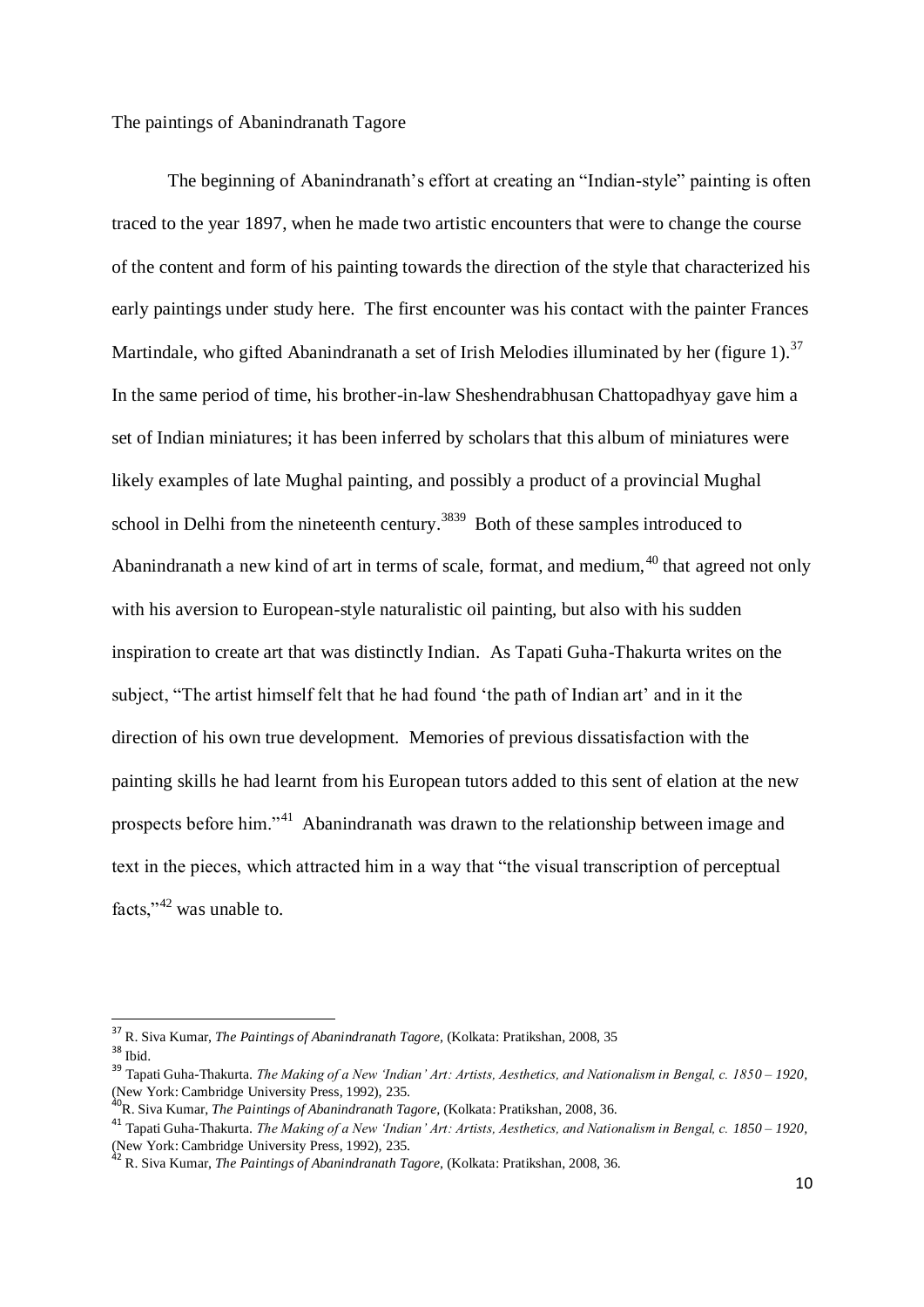The first painting Abanindranath made with this new mentality and under the influence of the aforementioned works was *Avisar* (figure 2)*.* This small watercolor is fully Indian in its content: it depicts Radha out on her tryst, a scene pulled from the Vaishnava verses of Govindadas. As both R. Siva Kumar and Tapati Guha Thakurta point out, however, the format of the painting is modeled almost completely after the illuminated manuscripts painted by Frances Martindale.<sup>4344</sup> One need only compare the floral border and stylized text surrounding the image of Radha in this painting to an example of Francis Martindale's work to identify the affinity between the two. Although the artist himself described the painting as his first attempt at painting "in an Indian manner," he was to later reflect on it with a suggestion that he was unsuccessful, saying that the subject of the painting looked less like Radha and more like a "European woman clothed in a sari and set out in the open on a cold winter night."<sup>45</sup> It was his dissatisfaction with this painting that led Abanindranath to train directly within indigenous painting techniques, and so he sought out to learn from a local artisan the method of applying gold leaf to paintings.<sup>46</sup>

It was in his next series of paintings called the *Krishna Lila* series that Abanindranath moved even closer towards the tradition of Mughal painting, employing devices like intricate borders, calligraphic text, dense application of colors,<sup>47</sup> and an abundance of gold leaf.<sup>48</sup> In the form of these paintings one may find not just one, but an array of influences: for example, in a painting such as *Expectation* (figure 3), the image occupies only half of the piece, and the other half is dominated by the Vaishnavite text written in a calligraphic script. While the

 $\overline{a}$ 

<sup>43</sup> R. Siva Kumar, *The Paintings of Abanindranath Tagore,* (Kolkata: Pratikshan, 2008, 26.

<sup>44</sup> Tapati Guha-Thakurta. *The Making of a New 'Indian' Art: Artists, Aesthetics, and Nationalism in Bengal, c. 1850 – 1920,*  (New York: Cambridge University Press, 1992), 235.

<sup>45</sup> R. Siva Kumar, *The Paintings of Abanindranath Tagore,* (Kolkata: Pratikshan, 2008, 36.

<sup>46</sup> Tapati Guha-Thakurta. *The Making of a New 'Indian' Art: Artists, Aesthetics, and Nationalism in Bengal, c. 1850 – 1920,*  (New York: Cambridge University Press, 1992), 235.

<sup>47</sup> R. Siva Kumar, *The Paintings of Abanindranath Tagore,* (Kolkata: Pratikshan, 2008, 37.

<sup>48</sup> Tapati Guha-Thakurta. *The Making of a New 'Indian' Art: Artists, Aesthetics, and Nationalism in Bengal, c. 1850 – 1920,*  (New York: Cambridge University Press, 1992), 235.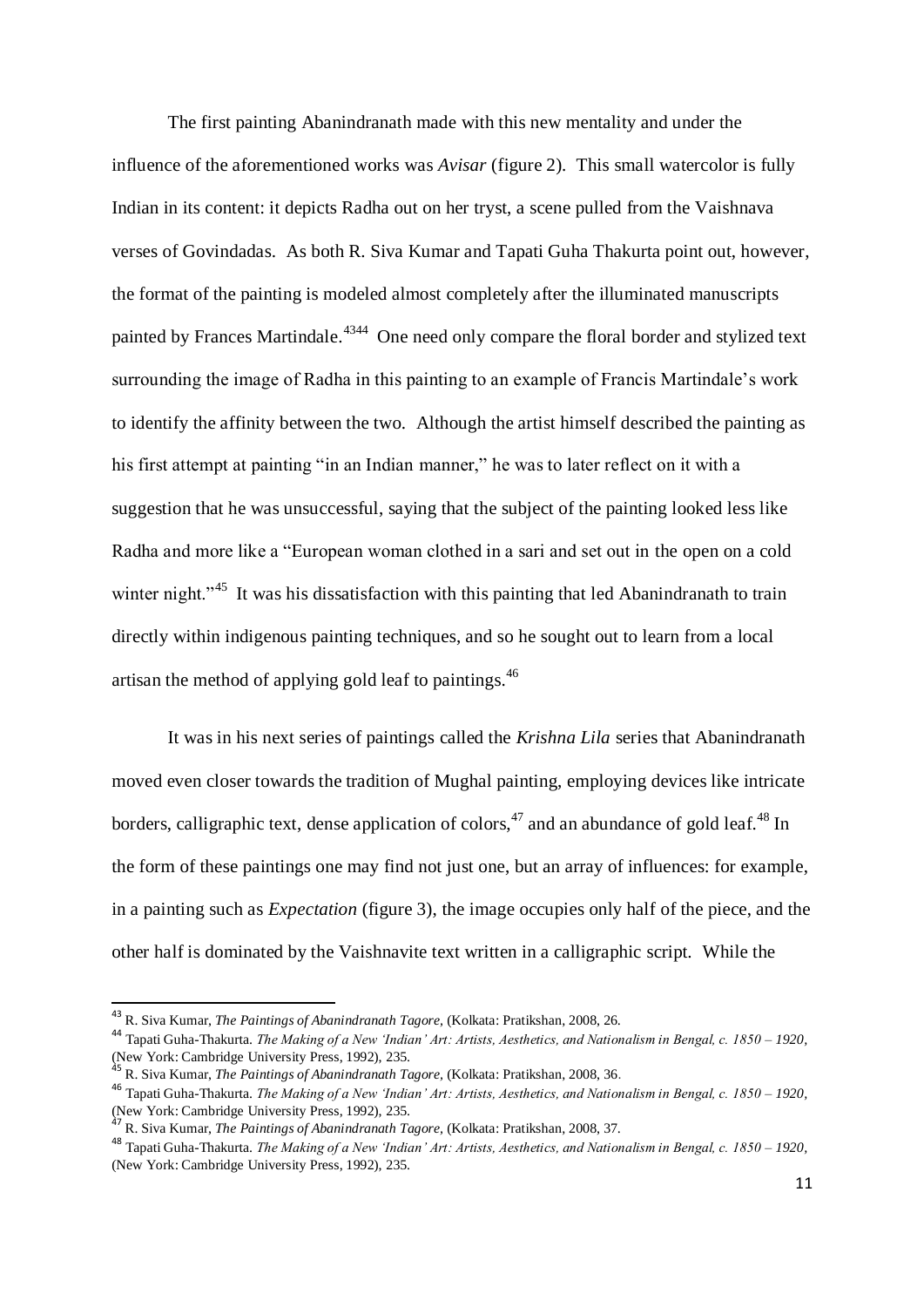composition of the painting was inspired by Rajput painting, the Persian-like calligraphy surrounded by cloud-borders was inspired by Mughal painting, and most likely by those he received from his brother-in-law.<sup>49</sup> While Abanindranath was successful in combining Indian form and subject matter in this series, it is interesting to observe the "aesthetic secularization" involved in its presentation. While the theme of *Krishna Lila* came from medieval Vaishnava literature, the casting of this story into a format that recalls Mughal miniatures is exemplary of the bricolage effect delivered by the paintings. In *Krishna Lila*, Abanindranath does revive the indigenous, but does so within "the contours of a new heterogeneity, a new cultural space, growing out of cultural cross-connections beginning to emerge from this eclectic conundrum."<sup>50</sup> It is this mixture of Indian themes that by itself may be able to debunk claims made by scholars such as Partha Mitter that the "new sensibility, expressed by the *swadeshi* (indigenous) doctrine of art, closely linked it to the emergent Hindu identity, $^{551}$  since the projection of a Hindu theme into a Mughal format is itself an implicit fragmentation of any sort of hard-line religious identity.

Soon after finishing the *Krishna Lila* series, Abanindranath met E. B. Havell, who was at that point in the thick of his reforms at the Government Art School described at the beginning of this paper. It was a meeting that proved to have some amount of symbiosis to it: Havell was learned in the Indian art tradition, and was being met with a level of resistance from the students who were not convinced of the necessity for his reforms. Abanindranath, on the other end, was already deeply committed to creating a new Indian style of painting, and was at that point completely detached from the Art School institution, since he had never enrolled in one and at that point had severed ties with his private European tutors. It was

-

<sup>49</sup> R. Siva Kumar, *The Paintings of Abanindranath Tagore,* (Kolkata: Pratikshan, 2008, 38.

<sup>50</sup> R. Siva Kumar, *The Paintings of Abanindranath Tagore,* (Kolkata: Pratikshan, 2008, 40.

<sup>51</sup> Partha Mitter, *Art and Nationalism in Colonial India, 1850-1922: Occidental Orientations,* (Cambridge, United Kingdom: Cambridge University Press, 1995), 9.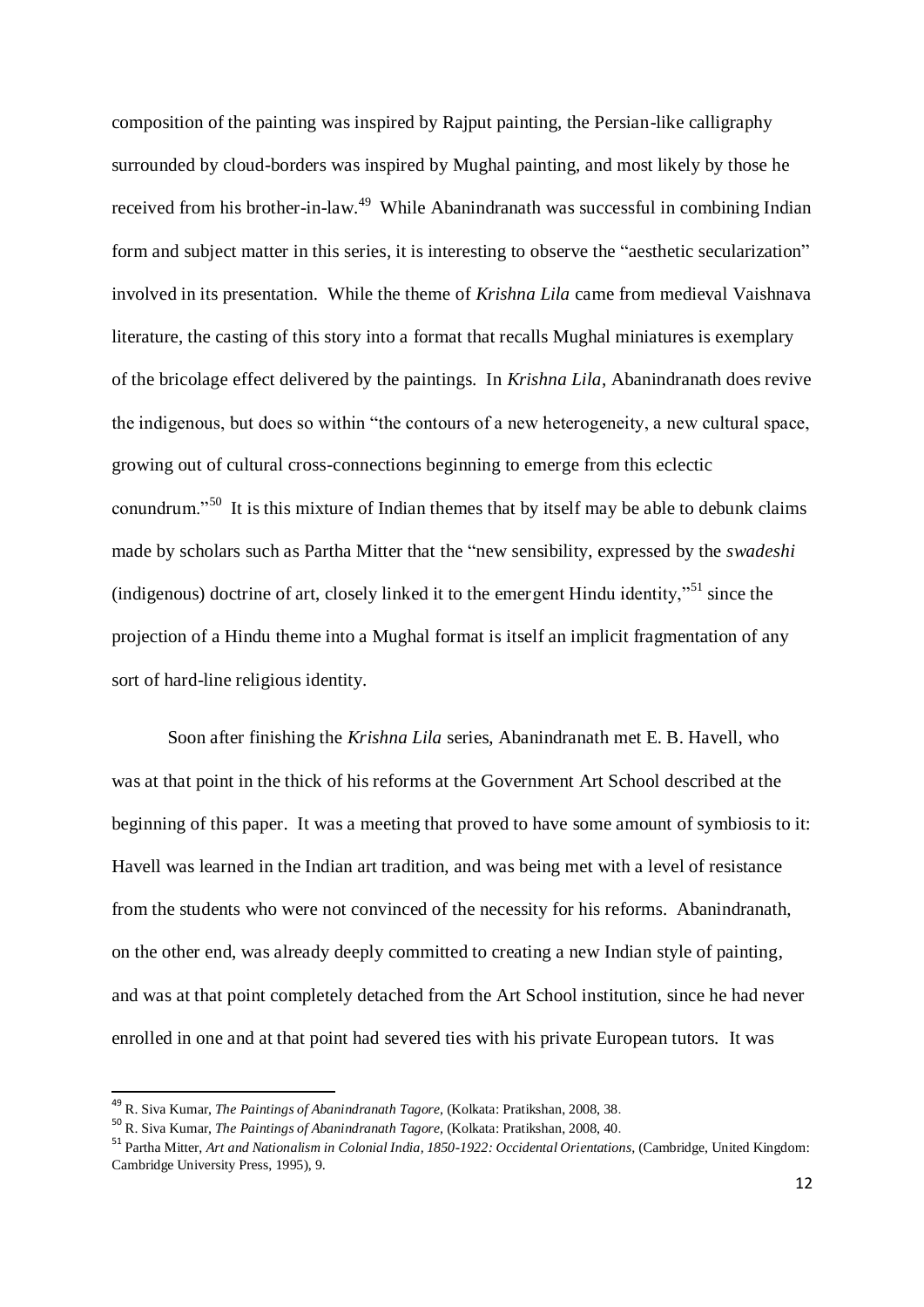under these circumstances that "Havell found in him [Abanindranath] a 'collaborator'; and Abanindranath... found in Havell his mentor and 'guru."<sup>52</sup> During the years following the formation of their friendship, Abanindranath made an even more distinct effort to distance himself from Western art, and was drawn particularly to a wider range of Mughal and Pahari miniatures that were made available by Havell.<sup>53</sup>

Avisarika, the image of which symbolizes the spirit of the monsoon night,<sup>54</sup> does not come directly after *Krishna Lila* in a chronology of Abanindranath's painting, but it is nonetheless exemplary of his development as an artist during the years he was close to Havell. In this painting, the artist borrows both theme and compositional model from indigenous sources;<sup>55</sup> the subject matter is familiar to the Indian viewer, and it is delivered within a decorative border that is also familiar to those acquainted with Mughal art. The figure displays a level of naturalistic appearance, but she is so elongated that, combined with the thick, murky background against which she seems totally lost, the image itself is turned into a projection of fantasy from the artist's imagination. While Guha-Thakurta argues that this combination of "contoured body lines, elongated finger tips, gesticulating pose, and flowing drapery" themselves "set the standard for the new 'Indian-style painting,"<sup>56</sup> R. Siva Kumar takes his analysis in another direction, adding up her "dainty," "nimble," and "rarefied" features to equal the idea that "Her reality is thus essentially subjective and pictorial."<sup>57</sup> Besides a further consolidation of his 'Indian-style,' this painting is an early

 $\overline{\phantom{a}}$ 

<sup>52</sup> R. Siva Kumar, *The Paintings of Abanindranath Tagore,* (Kolkata: Pratikshan, 2008, 67.

<sup>53</sup> R. Siva Kumar, *The Paintings of Abanindranath Tagore,* (Kolkata: Pratikshan, 2008, 68.

<sup>54</sup> Tapati Guha-Thakurta. *The Making of a New 'Indian' Art: Artists, Aesthetics, and Nationalism in Bengal, c. 1850 – 1920,*  (New York: Cambridge University Press, 1992), 241.

<sup>55</sup> R. Siva Kumar, *The Paintings of Abanindranath Tagore,* (Kolkata: Pratikshan, 2008, 68.

<sup>56</sup> Tapati Guha-Thakurta. *The Making of a New 'Indian' Art: Artists, Aesthetics, and Nationalism in Bengal, c. 1850 – 1920,*  (New York: Cambridge University Press, 1992), 241...

<sup>57</sup> R. Siva Kumar, *The Paintings of Abanindranath Tagore,* (Kolkata: Pratikshan, 2008, 68.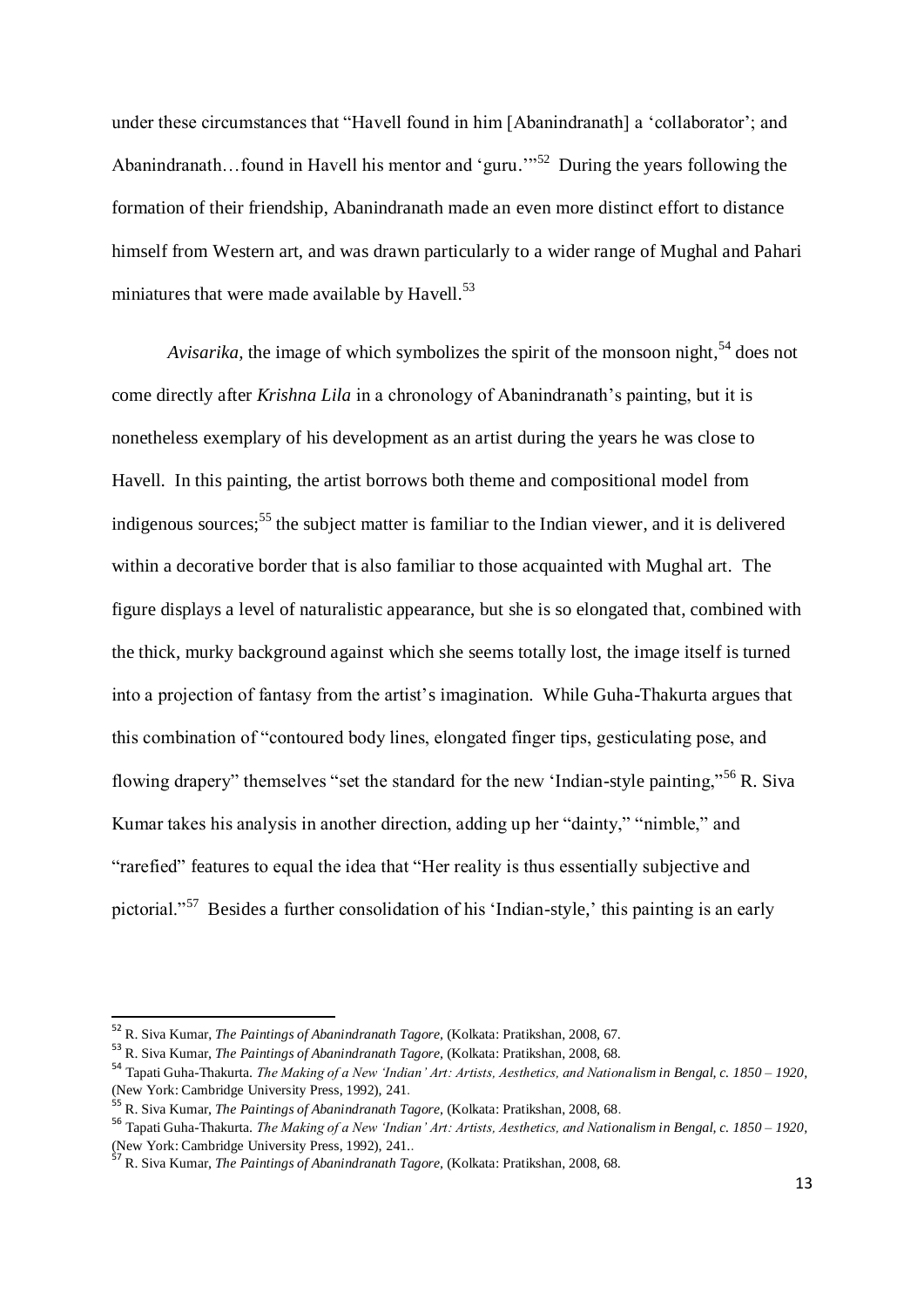example of Abanindranath infusing into his work a distinctly individualized sense of *bhava*, or emotion.

Abanindranath was first fully successful in infusing *bhava* into the style of Mughal painting in his famous *The Passing of Shahjahan* (figure 5)*.* The artist succeeds here in capturing the details in the Mughal architecture of the scene, doing true justice to the "delicate details and meticulous workmanship of the miniature compositions."<sup>58</sup> While *The Passing of Shahjahan* adapts the essential feel of the Mughal style, it is even more important in its success of rendering not just a moment in history, but in capturing the essence of a universal emotion. In this oil painting on wood and condensed to the size of a Mughal miniature.<sup>59</sup> Abanindranath captures the "central theme of death and eternal separation, and the symbolism of the transitoriness of life vis-à-vis the immortality of art."<sup>60</sup> It is not the rendering of architectural detail here that speaks to the viewer, but instead the simplistic forms of the dying emperor and his daughter at his feet, as well as the tiny Taj Mahal in the distance that causes the viewer's eye to weave in and out of the space. "Abanindranath, according to his own account, poured into his image of Shahjahan remembering his beloved in his dying moments his own grief at the death of his daughter," who had just died in the plague of 1902. This poignant work stands as a perfect example of the truly personal nature of Abanindranath's work.

All of the aforementioned paintings are extremely important in understanding Abanindranath as an artist above all the nationalist contextual history, but all of them preclude his introduction to the "wash" technique that he developed after 1903. It was his interaction with two Japanese artists, Taikan Yokoyama and Hishida Shunso, both students of

-

<sup>58</sup> Tapati Guha-Thakurta. *The Making of a New 'Indian' Art: Artists, Aesthetics, and Nationalism in Bengal, c. 1850 – 1920,*  (New York: Cambridge University Press, 1992), 243.

<sup>59</sup> Ibid.

 $60$  Ibid.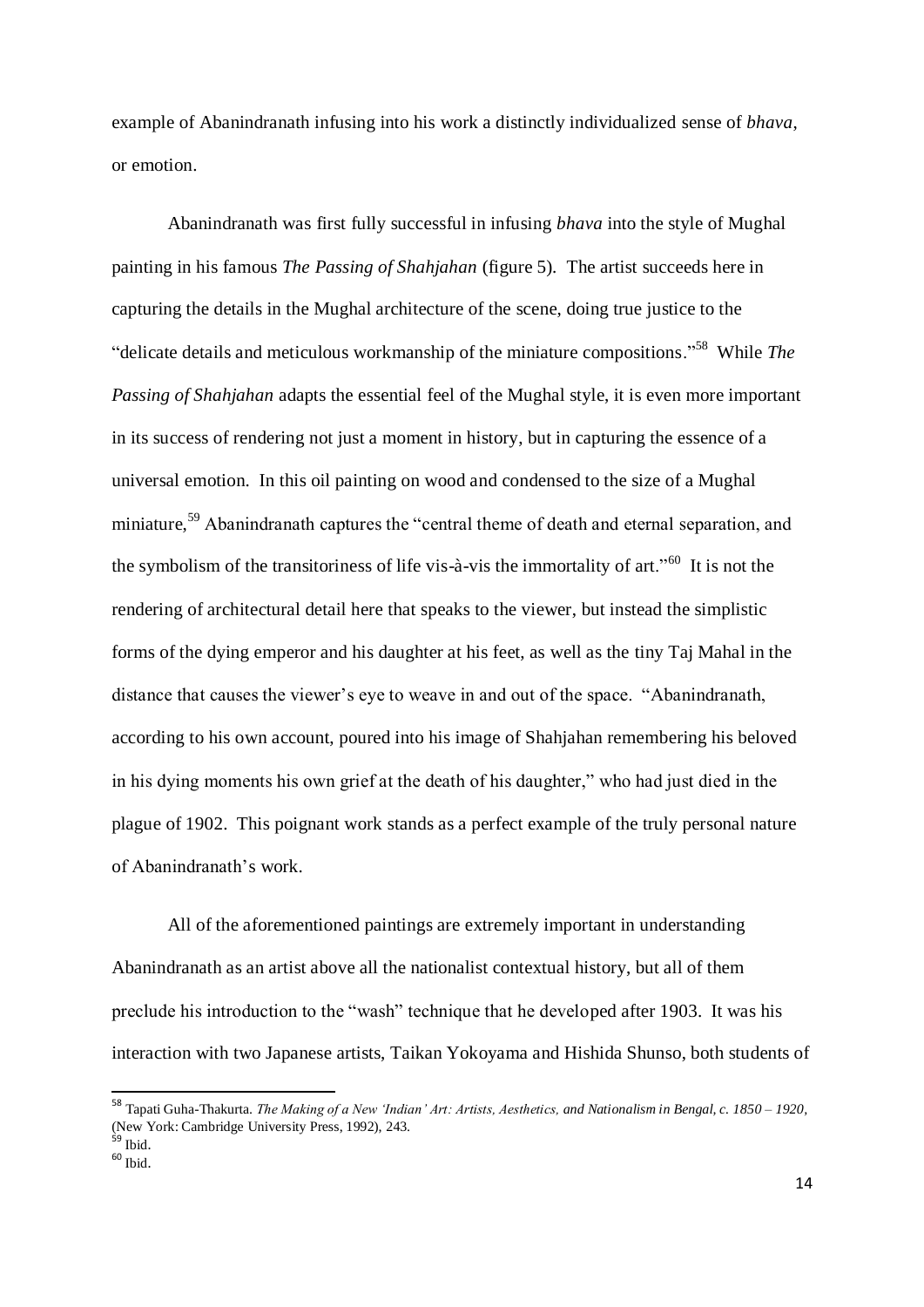the famous Pan-Asianist Okakura Kakuzo, that allowed him to adapt this style. He noticed that while painting, Taikan Yokoyama would intermittently go over his paintings with a large brush dipped in water to soften its forms. This inspired Abanindranath to adapt this technique by dipping his entire paintings in water instead of merely using a brush. Early examples of this technique include *Dewali* (1903) (figure 6), which in its elongation of the figure, naturalism, and marked rendering of drapery is characteristic of Abanindranath's older works,<sup>61</sup> and serves as a perfect example of transition for the artist.

Abanindranath made what may be his most famous painting, *Bharat Mata* (Bharat Mata)*,* around the climax of the Swadeshi movement in 1905. This work, which was originally conceived as a representation of the regional linguistic community of Bengal as *Banga Mata* (Mother Bengal), <sup>62</sup> is considered now as an emblematic symbol of the Swadeshi movement as a symbolic image of Mother India. While *Bharat Mata* was and still remains the most straightforwardly political painting in Abanindranath's oeuvre, and possibly the only one used in political action (it was enlarged by one Japanese artist and carried in fundraising *swadeshi* processions), much of its significance comes, once again, from the rhetoric surrounding it. For example, in her capstone article in *The Modern Review,* "The Function of Art in Shaping Nationality," Sister Nivedita wrote on the painting in the same issue which it was published, although two years after it was painted: "But how can a man be a painter of Nationality? Can an abstract idea be given form and clothed with flesh and painted? Undoubtedly it can. Indeed, if we had questioned this, Mr. A. N. Tagore's exquisite picture of 'Bharat-mata' would have proved its possibility."<sup>63</sup> While she does not delve deeply into an analysis of the painting, it is the only contemporary Indian picture she gives treatment to

<sup>61</sup> Tapati Guha-Thakurta. *The Making of a New 'Indian' Art: Artists, Aesthetics, and Nationalism in Bengal, c. 1850 – 1920,*  (New York: Cambridge University Press, 1992), 74.

<sup>62</sup>Debashish Banerji, *The Alternate Nation of Abanindranath Tagore,* (New Delhi: SAGE Publications, 2010), XX.

<sup>63</sup> Sister, Nivedita. "The Function of Art in Shaping Nationality."*The Modern Review*, February 1907, 129.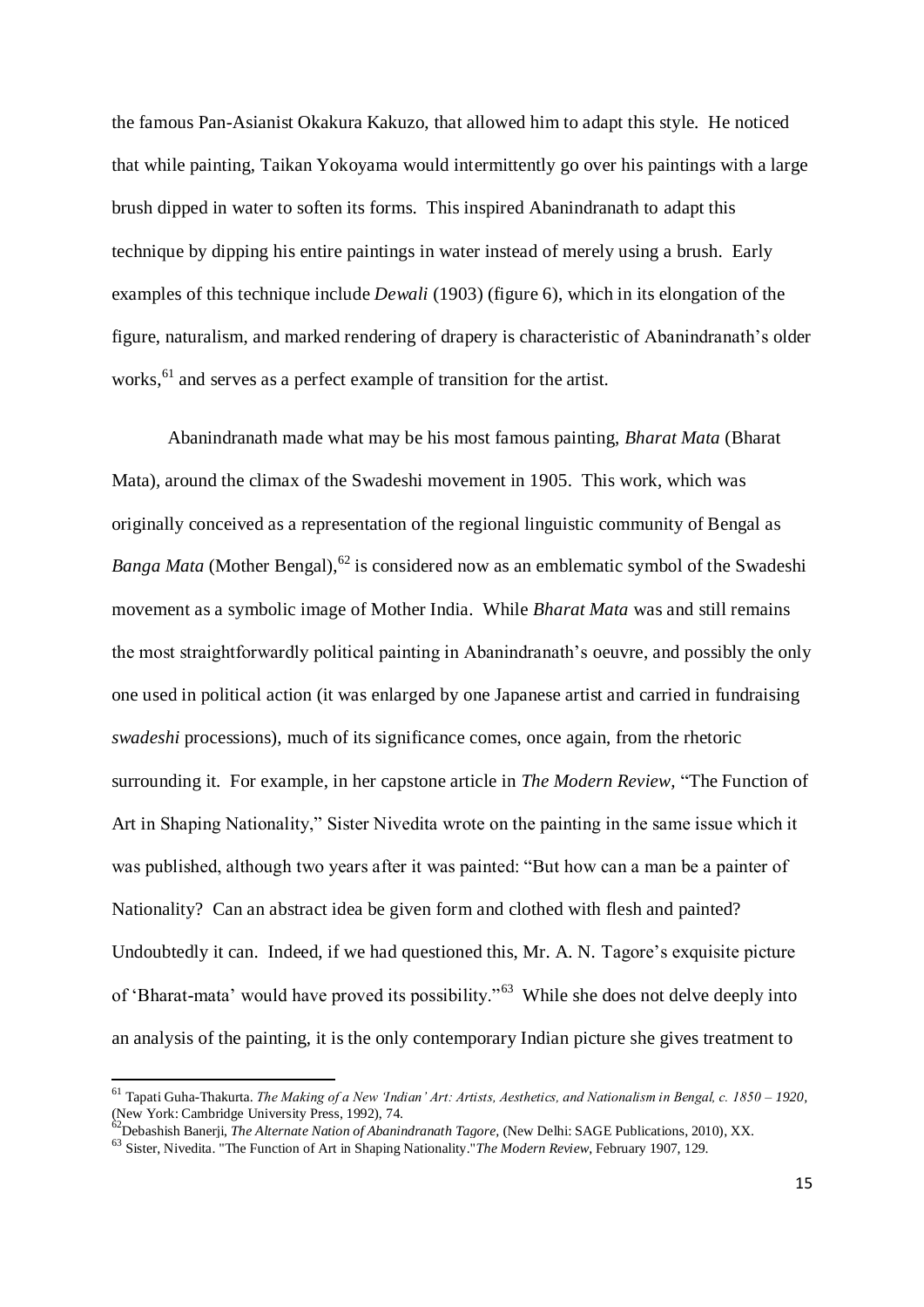in the article and therefore holds a great significance due to its exclusivity. R. Siva Kumar summarizes the allegorical significance of the painting well:

The young and full-bodied, four-armed ascetic figure holding a sheaf, cloth, palm leaf manuscript and prayer beads in her hands was read as a nationalist mother-goddess bestowing the blessings of food, clothing, learning and spiritual strength on her children. Considering that the issues that stoked the Swadeshi movement included dissatisfaction with the agrarian, manufactural, educational and political policies of the colonial government, and that the segments of the society that the activists sought to bring together under the banner of Swadeshi included landowners, traders, students, and the intelligentsia, the iconography is self-explanatory.

It may be useful at this point to include one example of what seems to be one agreed-upon sentiment within the scholarly community to the relationship between Abanindranath and the *Swadeshi* movement. In her 1968 work titled Abanindranath Tagore and the Art of His Times, Jaya Appasamy writes that, "Though Abanindranath's paintings are contemporaneous with all [this], and though his paintings are specifically Indian, I would not agree that their greatest stimulus was the urge to feel and act patriotically."<sup>64</sup> However, as Guha-Thakurta interjects, "...more than any other, this painting firmly fixed the epithet 'nationalist' to his recreation of Indian-style."<sup>65</sup> In another article, Tapati provides a snippet of Abanindranath's personal remembrance of the impact of the *Swadeshi* movement on his famous Jorasanko household, which may arguably contradict Appasamy's comment: "As I felt the tug of the wind, I tore free the ropes and flung myself in; I set the boat afloat in the course of the current. Getting rid of Western art, I now took up Indian art."<sup>66</sup> So, while there is no doubt that Abanindranath was inspired by the *Swadeshi* movement's affect on his household, we know from previous discussion that his revolutionary vigour did not extend very far past his immediate physical space or even artistic mediums. Indeed, when the *Swadeshi* spirit began to pale in Jorasanko, Abanindranath wrote that "what remained of it was a certain spirit and

<sup>-</sup><sup>64</sup> Jaya Appasamy. *Abanindranath Tagore and the Art of His Times*. (New Delhi: Lalit Kala Academy), 1968.

<sup>65</sup> Tapati Guha-Thakurta. *The Making of a New 'Indian' Art: Artists, Aesthetics, and Nationalism in Bengal, c. 1850 – 1920,*  (New York: Cambridge University Press, 1992), 255.

<sup>66</sup> Tapati Guha-Thakurta, "Abanindranath, Known and Unknown: The Artist Versus the Art of His Times,"Archive Series, Center for Studies in Social Sciences (2009), 5.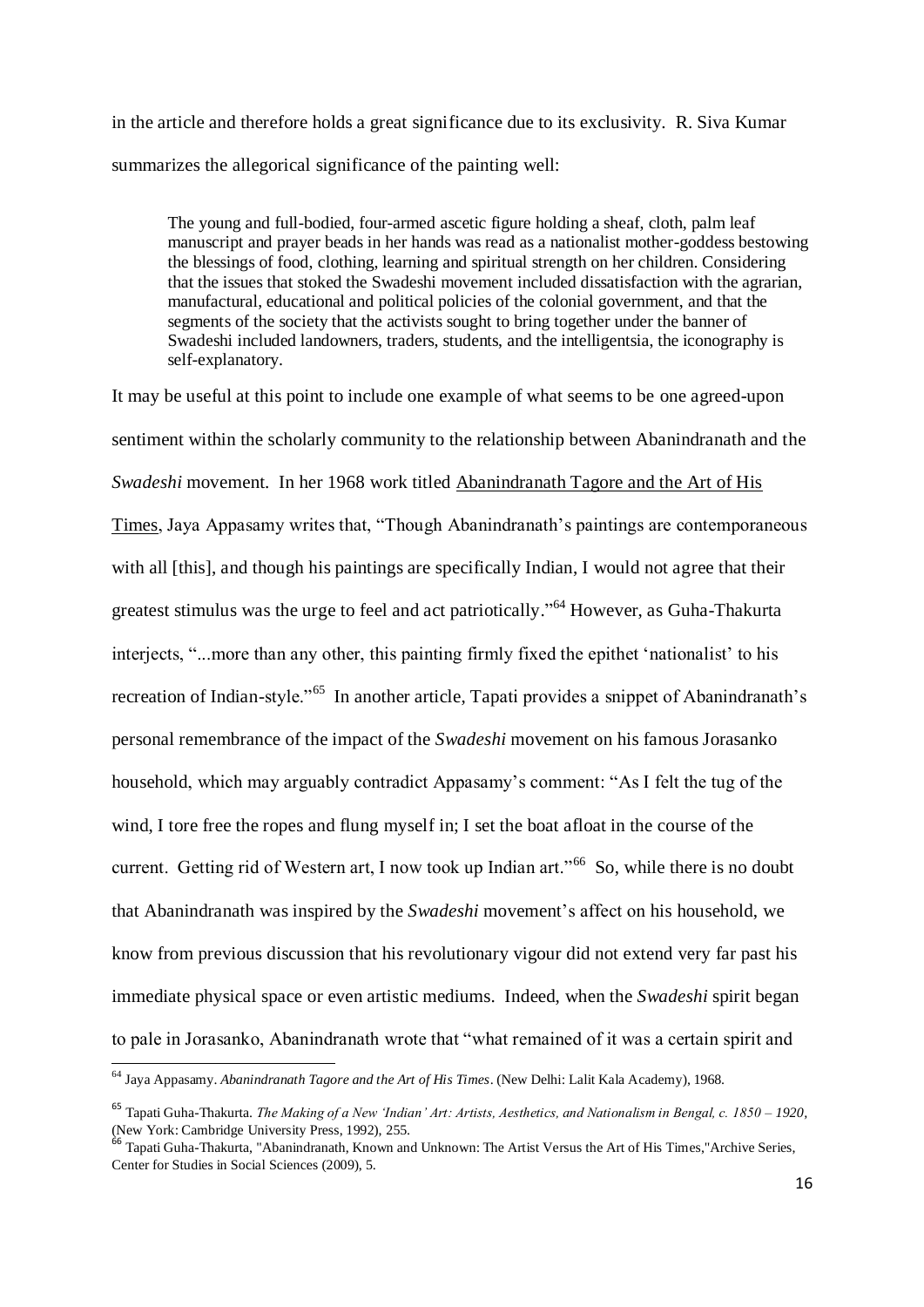commitment" that he gave over fully to the world of painting.<sup>67</sup> In fact, although *Bharat Mata* is considered the most nationalist or political or *Swadeshi* painting not only of Abanindranath's but of the period, it was actually modelled after something very personal: the face of his daughter. Additionally, from a pure art historical standpoint, the image only has a limited amount of significance as an example of Abanindranath's early wash paintings.

Even after enthusiasm for the *Swadeshi* movement dwindled in Jorasanko, Abanindranath's career as an artist continued. It is after *Bharat Mata* that popular art history usually departs from treatment of his paintings, and leaves him "frozen in time in that fixed spot."<sup>68</sup> While he did not realize the full potential of his original combination of tradition and modern individualism in painting until the 1930s with his *Arabian Nights* series, the discussion of his paintings all too often ends here. Unfortunately, because this paper is focused on tracking the purely nationalistic tendencies of the artist, we will also take the all too worn road of departure from his paintings, and turn instead to focus on Abanindranath as an art teacher.

#### Abanindranath Tagore and "the Bengal School"

 $\overline{\phantom{a}}$ 

Besides producing art, Abanindranath also played a very important role as a teacher of painting in the Government School of Art. In fact, it was through this role that he gained his own students and the seeds of "the Bengal School" were planted. Ironically, Abanindranath started to teach at the Government School in 1905, the same year he produced "Bharat Mata" and the same year the first *Swadeshi* boycott of all schools and colleges was called for.<sup>69</sup> In hindsight, this seems completely antithetical to the writings of those like Nivedita, but it was

<sup>67</sup> Tapati Guha-Thakurta. *The Making of a New 'Indian' Art: Artists, Aesthetics, and Nationalism in Bengal, c. 1850 – 1920,*  (New York: Cambridge University Press, 1992), 259.

 $8$  Tapati Guha-Thakurta, "Abanindranath, Known and Unknown: The Artist Versus the Art of His Times,"Archive Series, Center for Studies in Social Sciences (2009), 2.

<sup>69</sup> Tapati Guha-Thakurta. *The Making of a New 'Indian' Art: Artists, Aesthetics, and Nationalism in Bengal, c. 1850 – 1920,*  (New York: Cambridge University Press, 1992), 269.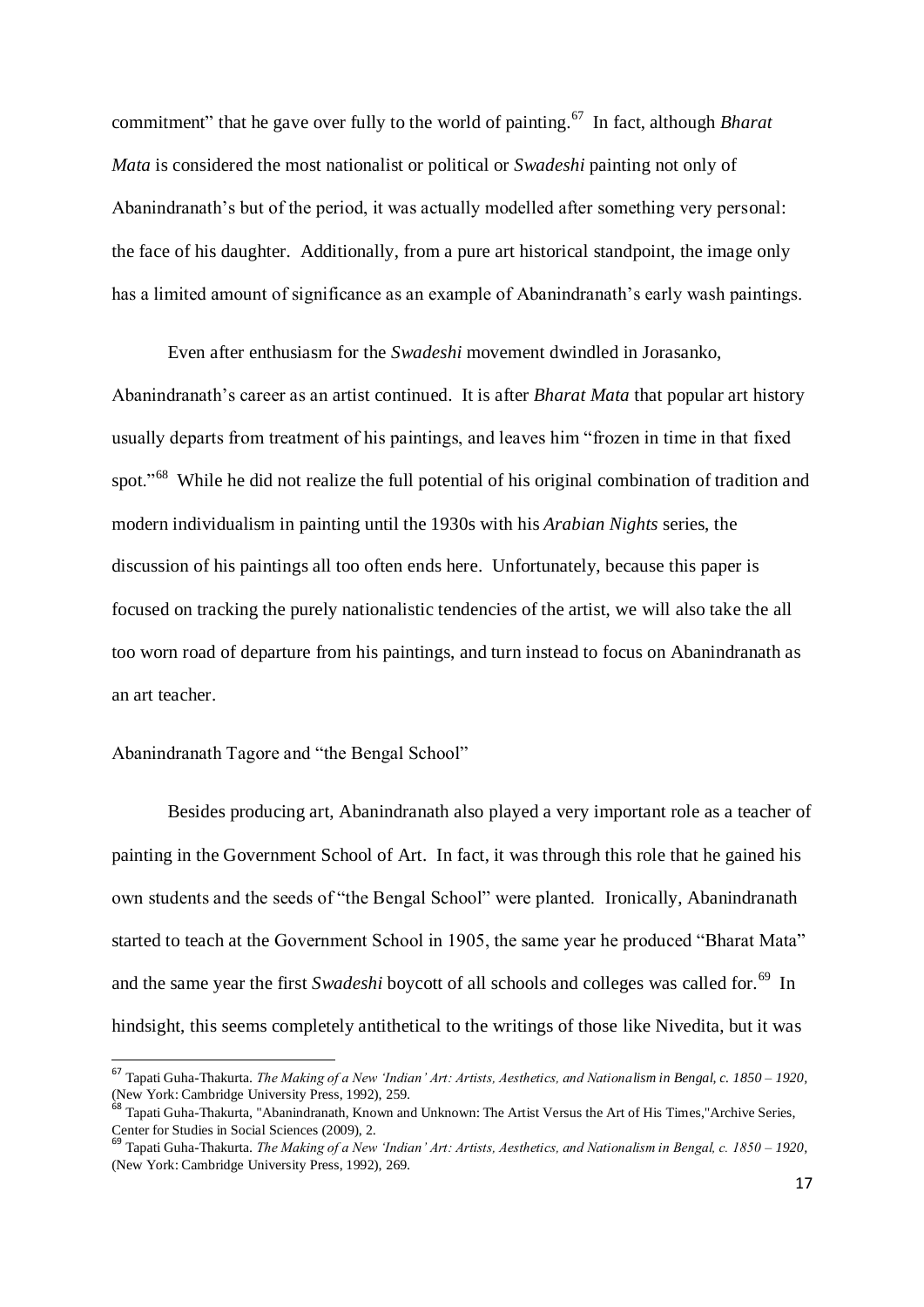the distinction between "extremist" and "constructive" *Swadeshi*, which we will discuss soon, and the arbitrary placement of the artist within the "constructive" camp that excused Abanindranath from blame for this contradiction.<sup>70</sup> The coercive nature of Abanindranath's appointment at the school is evident in the grounds on which he accepted the job: specifically, "on the assurance that he would have the freedom to work independently in his own studio in the school."<sup>71</sup> Although Abanindranath was finally convinced to teach at the Government School by Havell, their styles of teaching were not exactly the same. While Havell's mission was to create a purely pedagogic base to revive certain "indigenous" techniques and aesthetics in order to reconnect the chord that had been torn from past tradition, Abanindranath was focused almost completely on instilling a sense of cultural identity within each individual artist that was meant to inspire the powers of imagination. For example, in an often-cited instance of Abanindranath telling his students to first read the poetry of Kalidasa and then attempt to paint nature,<sup>72</sup> Abanindranath was not aiming for his students to practice either revivalism or illustration of literature. Instead, he was seeking to encourage the use of imagination within a clear, grounded cultural framework.<sup>73</sup> This is supported in the quote by the artist, translated by Tapati Guha-Thakurta: "Aesthetic sensibility, intense thought and emotion, a discerning taste, a discerning eye, enthusiasm, single-minded dedication, self control, a thirst for knowledge, a deep attachment to one's country, and skills in drawing and painting—only through such an aggregation of numerous qualities is an artist made."<sup>74</sup>

-

 $70$  Ibid.

<sup>71</sup> Tapati Guha-Thakurta. *The Making of a New 'Indian' Art: Artists, Aesthetics, and Nationalism in Bengal, c. 1850 – 1920,*  (New York: Cambridge University Press, 1992), 270.

<sup>72</sup> Tapati Guha-Thakurta. *The Making of a New 'Indian' Art: Artists, Aesthetics, and Nationalism in Bengal, c. 1850 – 1920,*  (New York: Cambridge University Press, 1992), 204.

<sup>&</sup>lt;sup>3</sup> Siva Kumar R., interview by Jasmin Cohen, Kala-Bhavana, Visva-Bharati International University, Santiniketan. "Third Meeting," November 26, 2012.

<sup>74</sup> Tapati Guha-Thakurta. *The Making of a New 'Indian' Art: Artists, Aesthetics, and Nationalism in Bengal, c. 1850 – 1920,*  (New York: Cambridge University Press, 1992), 262.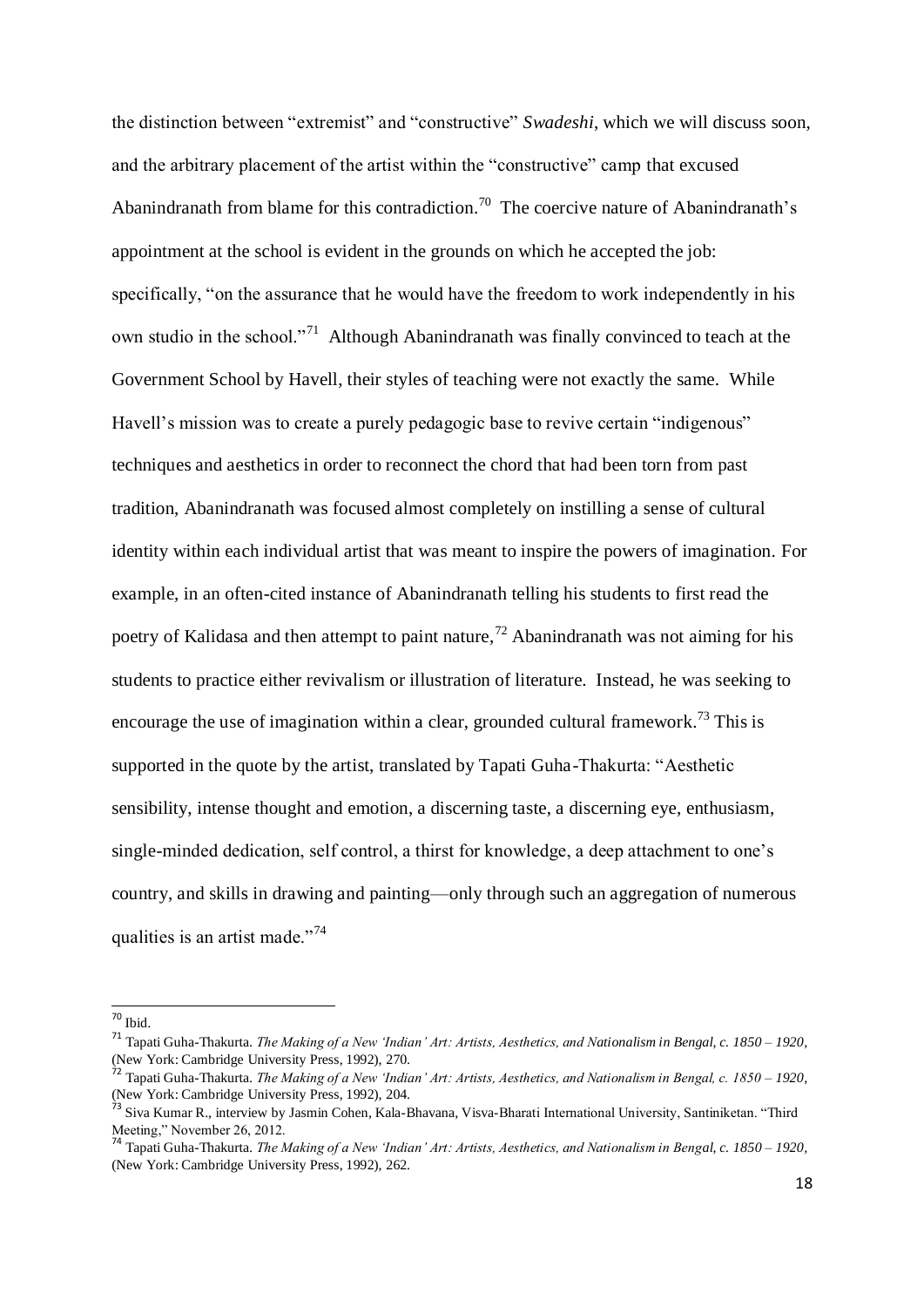The individualist nature Abanindranath sought to instill in his students was evident in his idiosyncratic behaviour as a painting teacher. Instead of teaching a specific way to paint "Indian art," he would instead sit and work on his own paintings, surrounded by a group of his students who would watch him paint.<sup>75</sup> They would then work on their own paintings, and bring him their work for his input.<sup>76</sup>

Abanindranath's first two students were Nandalal Bose and Surendranath Gangoly, and following these two students came another wave of pupils that comprised the first wave of the new art movement soon to be called the Bengal School. This group included names like Asit Kumar Haldar, Kshitindranath Majumdar, Sailendranath Dey, Samarendranath Gupta, Surendranath Kar, sarada Charan Ukil, and K. Venkattapa.<sup>77</sup> These students were taught by Abanindranath in his eclectic pedagogic style, but not before they learned traditional techniques of painting and color preparation by the 'artisan' painter Ishwari Prasad.<sup>78</sup> It is interesting to consider that while Ishwari Prasad, the "artisan," was paid Rs. 75 a month at the Government College of Art, Abanindranath's salary was Rs. 300.<sup>79</sup>

The Government College of Art began to pick up speed around 1906-7, with its new circle of Indian students producing an outpouring of paintings that corresponded to "the master's formula of an 'Indian-style.'"<sup>80</sup> However, Abanindranath's attention was not on the grounds of the Government College but instead on what was happening at his Jorasanko Household. In a parallel sphere of interest and activity, the Tagore residence at Jorasanko

<sup>75</sup> Tapati Guha-Thakurta. *The Making of a New 'Indian' Art: Artists, Aesthetics, and Nationalism in Bengal, c. 1850 – 1920,*  (New York: Cambridge University Press, 1992), 270.

<sup>76</sup> Ibid.

<sup>77</sup> Tapati Guha-Thakurta. *The Making of a New 'Indian' Art: Artists, Aesthetics, and Nationalism in Bengal, c. 1850 – 1920,*  (New York: Cambridge University Press, 1992), 272.

<sup>78</sup> Tapati Guha-Thakurta. *The Making of a New 'Indian' Art: Artists, Aesthetics, and Nationalism in Bengal, c. 1850 – 1920,*  (New York: Cambridge University Press, 1992), 274.

<sup>79</sup> Ibid.

<sup>80</sup> Tapati Guha-Thakurta. *The Making of a New 'Indian' Art: Artists, Aesthetics, and Nationalism in Bengal, c. 1850 – 1920,*  (New York: Cambridge University Press, 1992), 273.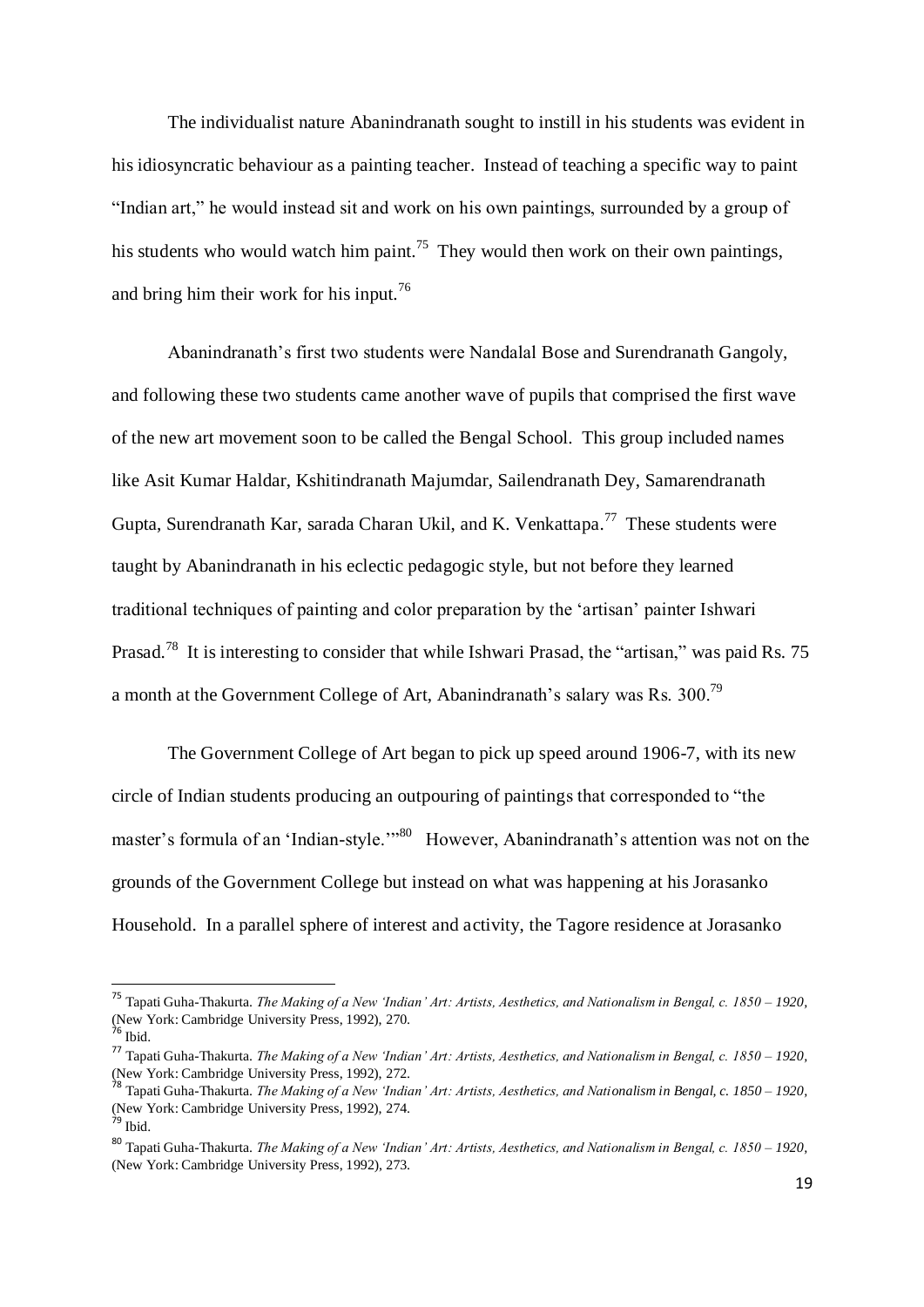developed as the more powerful and influential center of the new art movement.<sup>81</sup> It was there that Abanindranath founded the Bitchitra Club, which served as an art class and studio during the day, and hosted various cultural events like concerts and art salons at night.<sup>82</sup> Although he did not resign until 1915, Abanindranath wrote to Havell as early as 1911 that he was thinking about resigning from the Government College, and spoke of a small studio at his own house where "Nandalal Bose and other boys from the school would come and work every day."<sup>83</sup> Additionally, it was not until after Abanindranath's resignation in 1915 that the Bichitra Club was officially established.

The establishment of the Bichitra Club at Jorasanko corresponded with two parallel developing paths that disseminated the paintings of the then-dubbed "New Calcutta School." One of these paths was that of European exhibition and patronage of painting, based on the institutional framework of the Society of Oriental Art, which was established seven years earlier in 1907 but did not totally co-opt the art movement until 1915. The two main functions of the Society of Oriental Art were to organize annual exhibitions of Abanindranath's and his students' paintings, and to host periodic talks on Oriental art.<sup>84</sup> These exhibitions and popular patronage from rich Europeans are one half of the causes for solidifying the movement as "India's most authentic new 'national art."<sup>85</sup> The other half of this cause has been explained already: the advent of reproduction of paintings in Ramananda Chatterjee's periodicals, *Prabasi* and *The Modern Review*. As this art movement continues to reveal its elitist colors, Tapati Guha-Thakurta explains that the aim of the reproductions of

 $\overline{\phantom{a}}$ 

<sup>81</sup> Tapati Guha-Thakurta. *The Making of a New 'Indian' Art: Artists, Aesthetics, and Nationalism in Bengal, c. 1850 – 1920,*  (New York: Cambridge University Press, 1992), 274.

<sup>82</sup> Tapati Guha-Thakurta. *The Making of a New 'Indian' Art: Artists, Aesthetics, and Nationalism in Bengal, c. 1850 – 1920,*  (New York: Cambridge University Press, 1992), 275.

 $83$  Ibid.

<sup>84</sup> Tapati Guha-Thakurta. *The Making of a New 'Indian' Art: Artists, Aesthetics, and Nationalism in Bengal, c. 1850 – 1920,*  (New York: Cambridge University Press, 1992), 278<br>
<sup>85</sup> Tanzi C. J. <u>C.</u>

<sup>85</sup> Tapati Guha-Thakurta. *The Making of a New 'Indian' Art: Artists, Aesthetics, and Nationalism in Bengal, c. 1850 – 1920,*  (New York: Cambridge University Press, 1992), 280.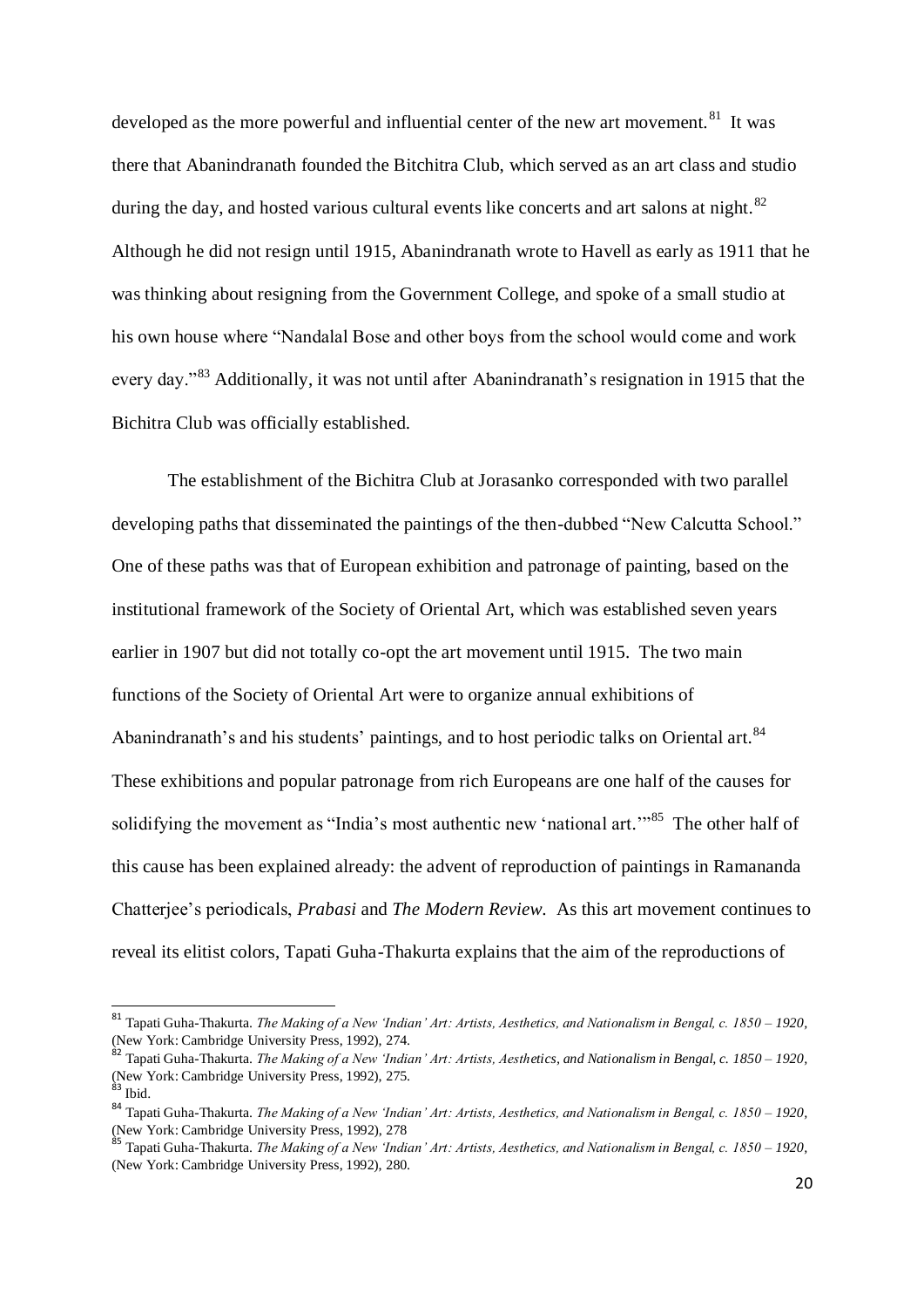the paintings was "to purge public taste by bringing into play a superior print culture as an alternative to oleographs of Ravi Varma...The new prints, like the new language of art criticism, were intended to reach out to a specially cultivated 'art public', to screen them off from the average consumers of cheap pictures."<sup>86</sup>

It was this dissemination and consolidation of the art movement that created what we call "The Bengal School" today. The paradox at the heart of the situation is that it was the very creation of a "school" of art which came from the solidification of the "movement" that drained it of its revolutionary, nationalist, innovative zeal. There was an inherent contradiction between Abanindranath's aversion to laying down any kind of specific set of rules to create Indian art and the consolidation of a formula of an "Indian-style" that was set to counter the established formula of popular Western academic art.<sup>87</sup> Unfortunately, as Tapati succinctly explains, "it was a tendency towards standardization rather than innovation which came to dominate Abanindranath's 'new school' of painting."<sup>88</sup>

The main aesthetic trademark of "The Bengal School" was the wash technique, which gave each painting the effect of either delicate, subtle monotones or dank, murky layers of color.<sup>89</sup> These visual attributes served to express moods and ideas more than representations of concrete beings, and also obscured the physical setting of the story being told by removing the specificity of the physical environments.<sup>90</sup> It was this expression of *bhava* or emotion that lent the paintings to interpretation by the nationalist/Orientalist bystanders. For example, Nandalal Bose's 1907 painting of *Sati* (figure 8) was praised by Sister Nivedita as

 $\overline{\phantom{a}}$ <sup>86</sup> Ibid.

<sup>87</sup> Tapati Guha-Thakurta. *The Making of a New 'Indian' Art: Artists, Aesthetics, and Nationalism in Bengal, c. 1850 – 1920,*  (New York: Cambridge University Press, 1992), 285.

<sup>88</sup> Ibid.

<sup>89</sup> Tapati Guha-Thakurta. *The Making of a New 'Indian' Art: Artists, Aesthetics, and Nationalism in Bengal, c. 1850 – 1920,*  (New York: Cambridge University Press, 1992), 286.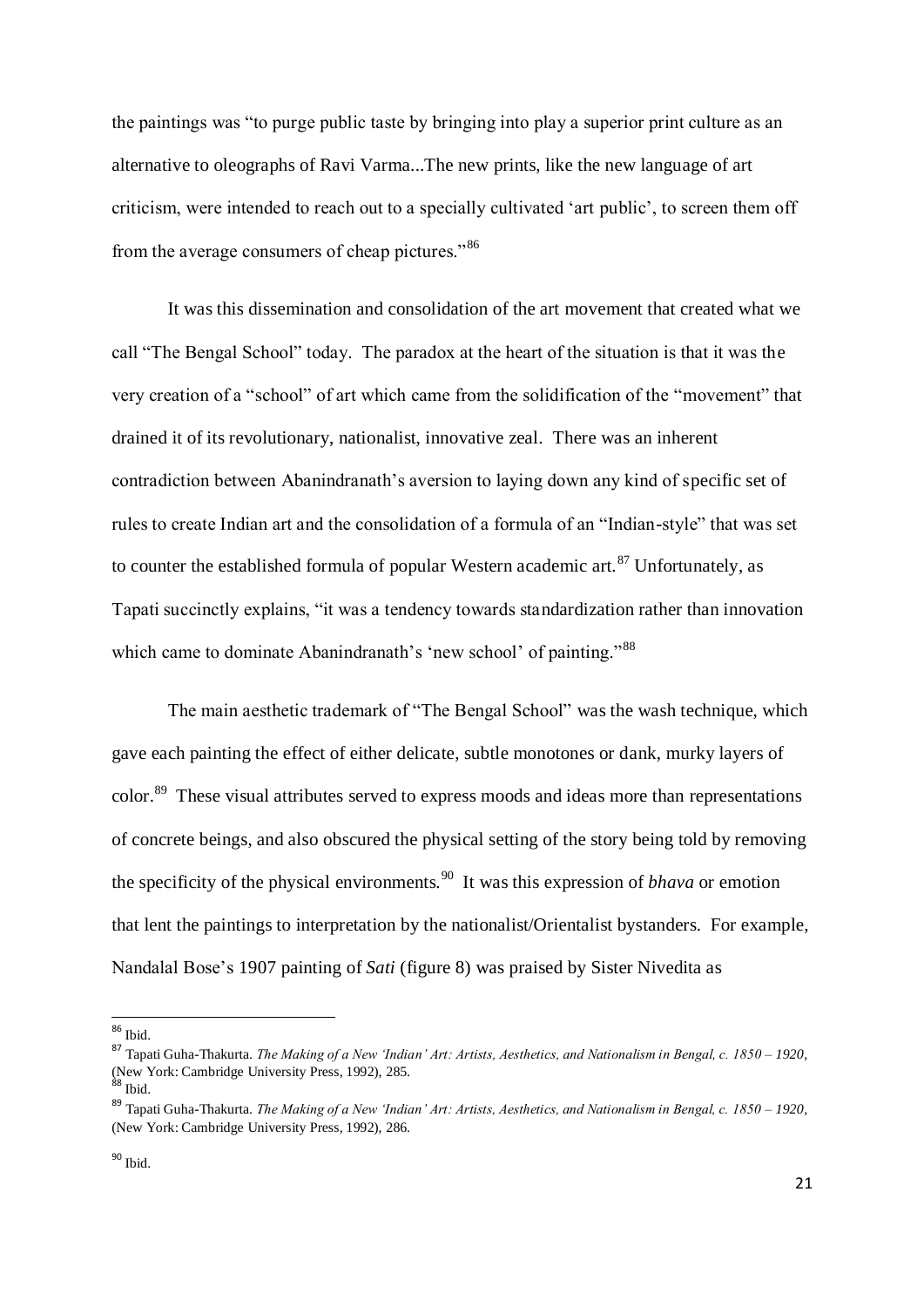symbolizing "a glorious 'Hindu ideal of womanhood'," in its "attributes of tranquillity, selflessness and sacrifice."<sup>91</sup> This is another example of the frail image of a woman lost in a blend of color being elevated to a "national symbol": indeed, the Orientalists were fond of placing women at the center of their rhetoric for the "transcendent," spiritual quality of India's nationalist identity.<sup>92</sup> The very creation of a type, or "formulae" of painting to represent a national identity, is what caused the Bengal School to "fold inwards," and "stagnate even as it reached its peak of success."<sup>93</sup>

The Bengal School was, unfortunately, limited by the very nature of its creation, which was to typify a kind of art that was based in an ideology not of a homogeneous expression of national identity, but instead in the encouragement of imagination to be engaged within a solid framework of cultural identity. It was the pre-determined paradox of normalizing something that was supposed to be unique that drained the Bengal School of its vigour, and urges us to depart from the Bengal School to follow the advent of nationalism in a discussion of Rabindranath's "nationalist" efforts at Santiniketan.

#### Rabindranath Tagore, the Anti-Nationalist Nationalist

In 1903, the first draft of the partition plan for the state of Bengal was announced by the British Government, which served as a catalyst for the wave of nationalist agitation that emerged throughout the Bengali-speaking region in India.<sup>94</sup> The nationalist response to the partition announcement was grounded in a frustration with the assumption that the political motives behind the partition included at least one of the following: the encouragement of Muslim separatism, the encouragement of sectarianism within nationalist Hindu groups, and

 $\overline{\phantom{a}}$ 

<sup>91</sup> Tapati Guha-Thakurta. *The Making of a New 'Indian' Art: Artists, Aesthetics, and Nationalism in Bengal, c. 1850 – 1920,*  (New York: Cambridge University Press, 1992), 286.

 $92$  Ibid.

<sup>93</sup> Tapati Guha-Thakurta. *The Making of a New 'Indian' Art: Artists, Aesthetics, and Nationalism in Bengal, c. 1850 – 1920,*  (New York: Cambridge University Press, 1992), 314.

<sup>94</sup> Sumit Sarkar, *The Swadeshi Movement in Bengal, 1903-1908,* (New Delhi: People's Publishing House, 1973), 4.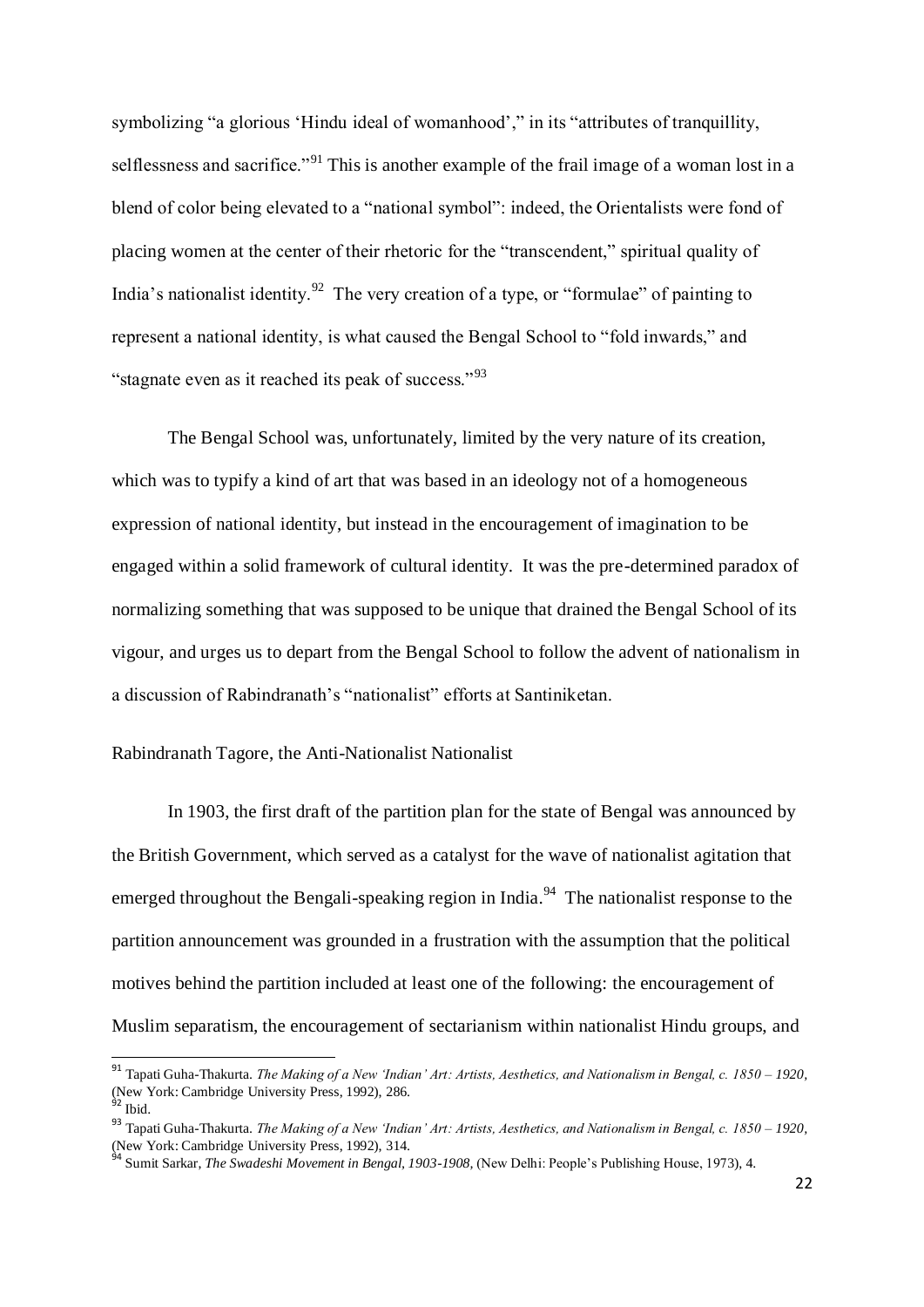a widespread anti-Bengali sentiment felt throughout British official circles.<sup>95</sup> It is argued that the Japanese victory against Russia in 1904-5 in their war over Korean territory debunked the idea of European technological superiority over the East, and instilled a newfound sense of confidence especially in colonial India. 96 As one ideologue wrote in a 1907 issue of *the Modern Review*, "Japan was the first to rise in rebellion against the sordid claim of Europe, and its success has not only once and for all set back the tide of European aggression, but has besides taught other Asiatic nations the material and moral evils of foreign dependence, and the priceless virtue of self-respect and independence.<sup>"97</sup> It was the combination of this feeling of self reliance and frustration with the British regime that urged the eruption and continuation of *swadeshi* in the first decade of the 20<sup>th</sup> century.

The rise of *swadeshi* in Bengal was not, however, defined by a homogenous reaction to British colonialism. In his book The Swadeshi Movement in Bengal, 1903-1908, Sumit Sarkar identifies a continuum on which any one actor or group in the movement may be placed.<sup>98</sup> On one extreme lay the moderates, who were passive in their resistance at best, and were criticised by other actors in the movement for perpetuating a spirit of "mendicancy," or of being beggarly towards the British instead of resistant.<sup>99</sup> At the other extreme end were the advocates of an armed terrorist struggle against the British; it was this group that demanded an immediate evacuation of the British from Indian land.<sup>100</sup> In the middle left was what has been dubbed "constructive *swadeshi*," which is the ideology most important to this discussion. 101 Mainly advocated by Rabindranath Tagore, constructive *swadeshi* encouraged self development of Indian society without inviting a political clash with the British. In other

 $\overline{\phantom{a}}$ 

<sup>98</sup> Sumit Sarkar, *The Swadeshi Movement in Bengal, 1903-1908,* (New Delhi: People's Publishing House, 1973), 34.

<sup>95</sup> Sumit Sarkar, *The Swadeshi Movement in Bengal, 1903-1908,* (New Delhi: People's Publishing House, 1973), 12.

<sup>96</sup> Sumit Sarkar, *The Swadeshi Movement in Bengal, 1903-1908,* (New Delhi: People's Publishing House, 1973), 27-28.

<sup>97</sup> G., Subramaniya Iyer. "The Swadeshi Movement: A Natural Development." The Modern Review, April 1907, 140.

<sup>&</sup>lt;sup>99</sup> G., Subramaniya Iyer. "The Swadeshi Movement: A Natural Development." The Modern Review, April 1907, 138.

<sup>100</sup> Sumit Sarkar, *The Swadeshi Movement in Bengal, 1903-1908,* (New Delhi: People's Publishing House, 1973), 32.  $101$  Ibid.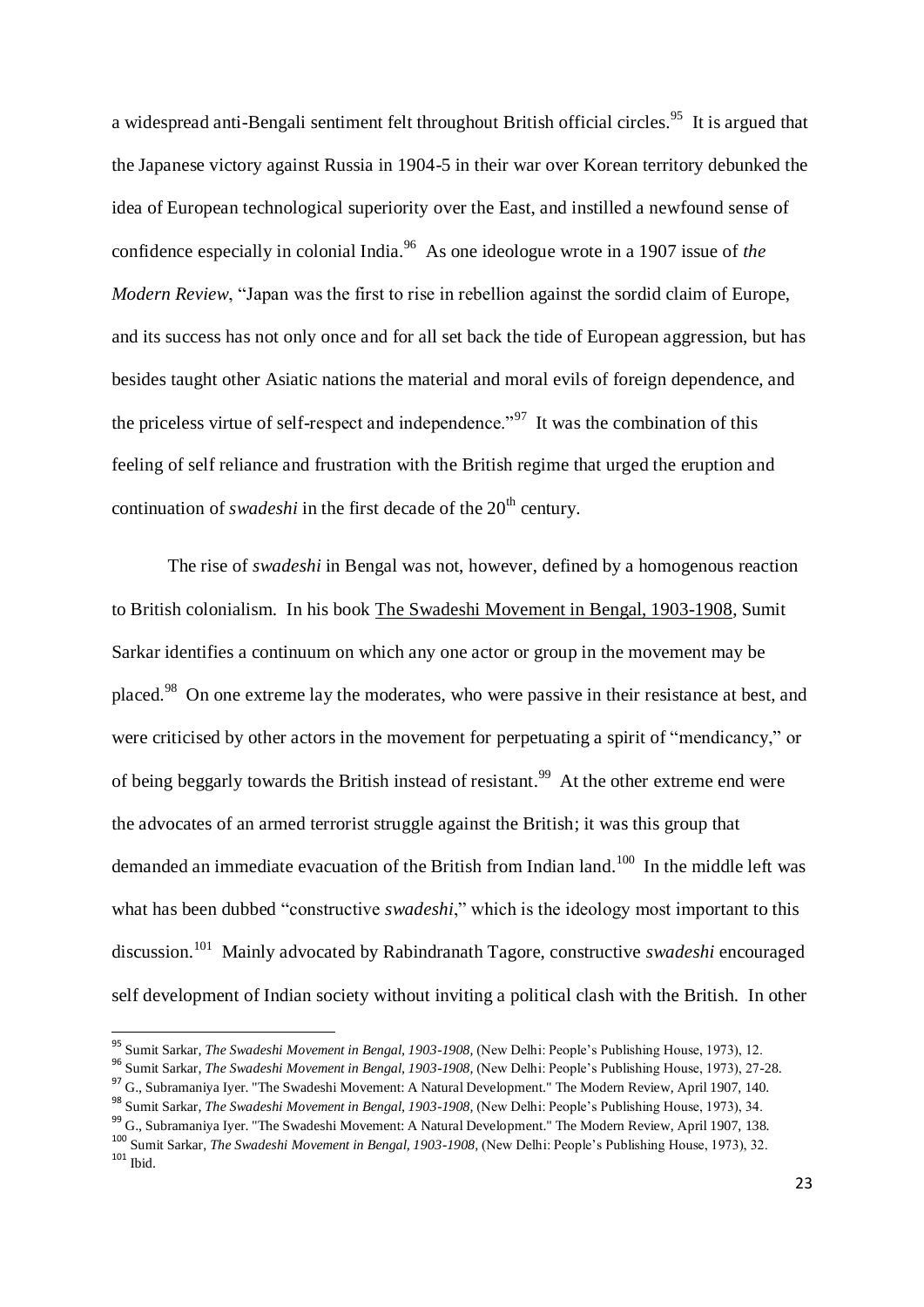words, it was an effort of "self-help" that intrinsically opposed British rule, but did not involve confrontation but rather deliberate isolation from the enemy. This kind of effort may be distinguished from the moderates in the sense of initiation that lay at the heart of such a movement, as opposed to stagnant passivity. Finally, to the middle-right of the spectrum were the "political extremists," who, just a step short of those encouraging violence, advocated most of the tenets included in constructive *swadeshi* with the added imposition of an "extended boycott" of all British goods.<sup>102</sup> It was under this slot that Aurobindo Ghose fell: while he advocated national schools and arbitration courts just as Tagore, he only wanted them if they were supplements to a total boycott of the foreign administration.<sup>103</sup>

Tagore's special brand of constructive *swadeshi* was double-pronged: part of it was focused on educating the village masses, while the other part was focused on a new kind of education for the elite. With these two parts together, Rabindranath was hoping to "reconstruct" a modern India.<sup>104</sup> Like Abanindranath, Rabindranath Tagore's ideology was grounded in the conception of a shared, grounded, distinctly Indian identity. While Tagore began writing articles against British government policies and "the overall attitude of white arrogance"<sup>105</sup> as early as the 1890s, it was not until 1901, when he founded the ashram at Santiniketan, that the beginning of a national education movement that distinguished constructive *swadeshi* began. Tagore's program of autonomous rural development, as based on the model of Armenian nationalists in Russia,  $106$  was a call for "patient, sustained, unostentatious constructive work in the villages—organizing associations, introducing cooperative techniques in agriculture and handicrafts, instilling a sense of unity and self

<sup>102</sup> Sumit Sarkar, *The Swadeshi Movement in Bengal, 1903-1908,* (New Delhi: People's Publishing House, 1973), 34.

<sup>103</sup> Sumit Sarkar, *The Swadeshi Movement in Bengal, 1903-1908,* (New Delhi: People's Publishing House, 1973), 61.

<sup>104</sup> Siva Kumar R., interview by Jasmin Cohen, Kala-Bhavana, Visva-Bharati International University, Santiniketan. "Second Meeting," November 22, 2012.

<sup>105</sup> Sumit Sarkar, *The Swadeshi Movement in Bengal, 1903-1908,* (New Delhi: People's Publishing House, 1973), 52.

<sup>106</sup> Sumit Sarkar, *The Swadeshi Movement in Bengal, 1903-1908,* (New Delhi: People's Publishing House, 1973), 56.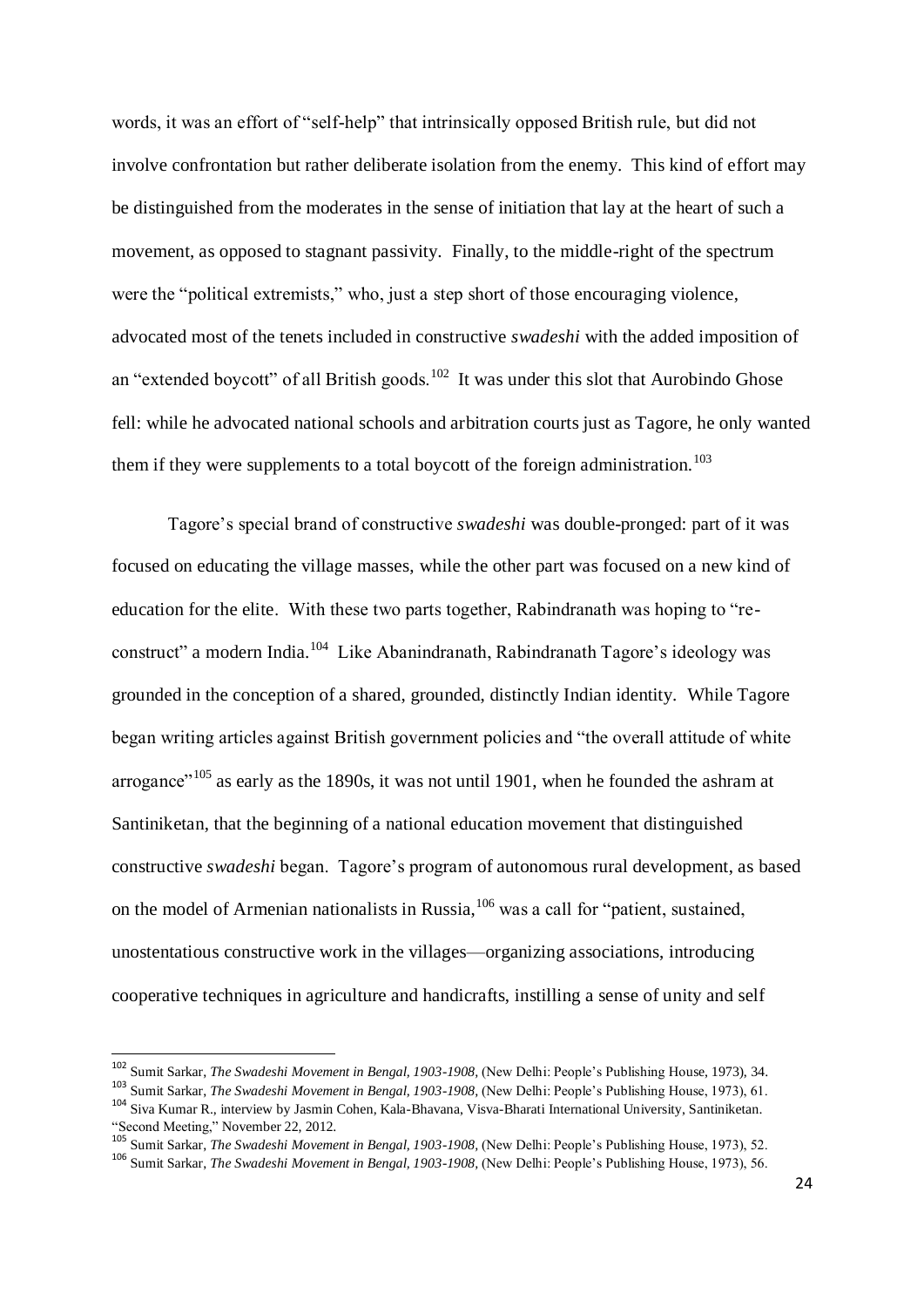reliance...so that national consciousness really reache [d] out to the masses."<sup>107</sup> It was this model of resistance that served as an alternative to more extreme expressions of *swadeshi*, which Tagore avoided mainly because of their lack of ability to bridge the gap between the predominantly Hindu educated elite and the masses.<sup>108</sup> Sarkar explains that during the *swadeshi* period, some of the boycotts that took place were forced upon low-caste Hindus and Muslims under the threat of social ostracism: it was this kind of social injustice that Tagore sought to contradict and counteract with his program.<sup>109</sup>

At the heart of Tagore's model of alternative *swadeshi* was a sense of isolation for the sake of individual development. Not only did the ideology encourage isolation from the British in terms of political confrontation, but it was manifested in physical isolation as well. When Tagore founded the ashram at Santiniketan in 1901, which was to soon turn into Visva Bharati, the actual setting was much less developed than it is today. Besides denial of the British regime through physical and ideological isolation, Tagore also radically wished to reject the idea of the nation-state as a whole, painting, as it were, the nation-state as the cause of all strife. In his three lectures titled "Nationalism in the West," "in Japan," and "in India," Tagore seems not only to shield, but to violently sever himself from the label of "nationalist." Indeed, Tagore was not a nationalist in the way Sister Nivedita or E. B. Havell were: at the same time, as an *Indian*, he was not an Orientalist either. While those other characters looked mainly to an imagined glorious art-historical Indian past for their brand of cultural nationalism, Tagore was focused on the present, and specifically how to build a new, modern India that responds to contemporary political and social problems.<sup>110</sup> A part of Tagore's focus on contemporary issues was to reject nationalism, and instead focus on the ideas of

-

<sup>107</sup> Sumit Sarkar, *The Swadeshi Movement in Bengal, 1903-1908,* (New Delhi: People's Publishing House, 1973), 86.

<sup>108</sup> Sumit Sarkar, *The Swadeshi Movement in Bengal, 1903-1908,* (New Delhi: People's Publishing House, 1973), 83. <sup>109</sup> Ibid.

<sup>110</sup> Siva Kumar R., interview by Jasmin Cohen, Kala-Bhavana, Visva-Bharati International University, Santiniketan. "Second Meeting," November 22, 2012.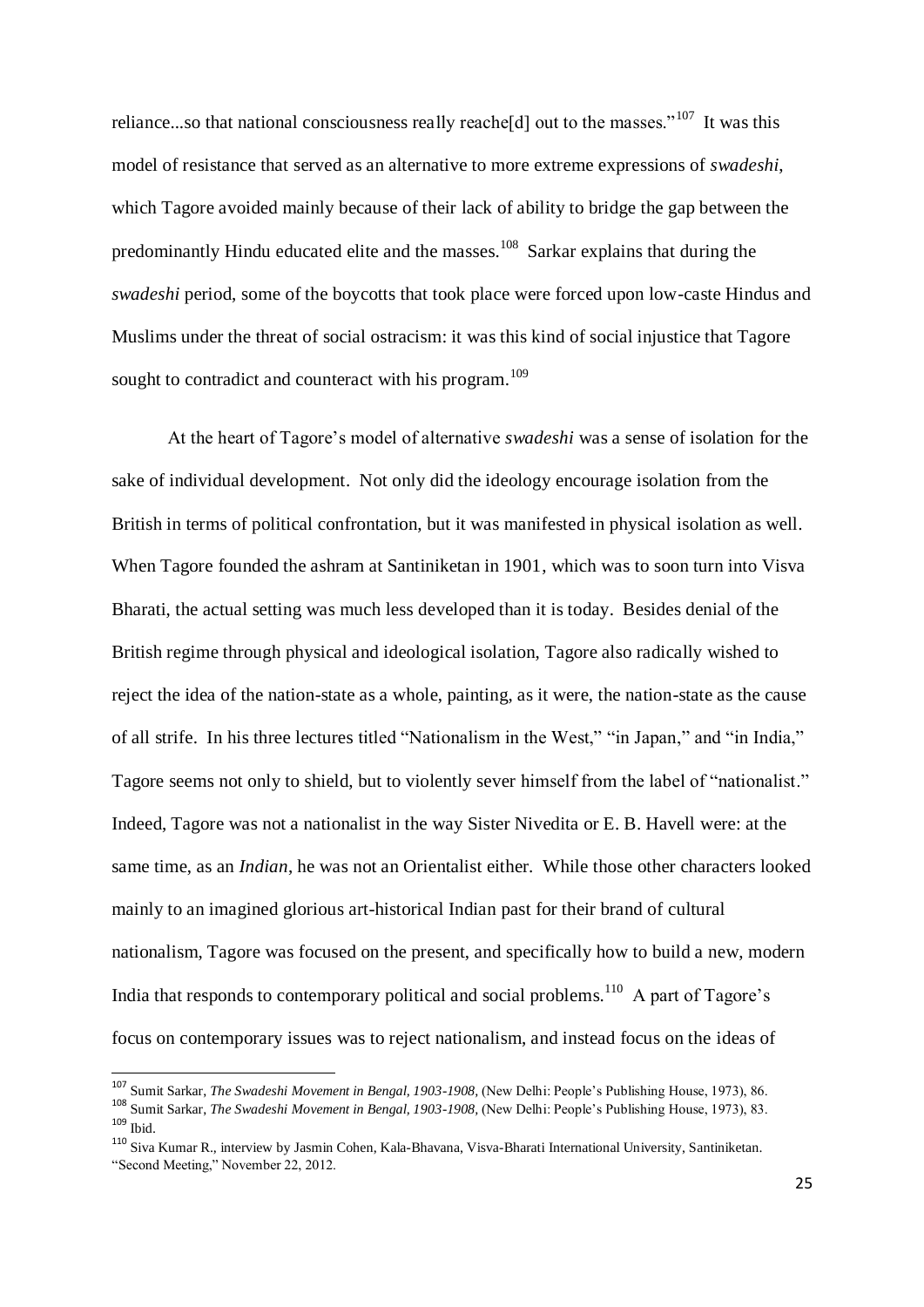place and environment,  $111$  specifically the construction of a regional identity based on the Bengali language and culture.

In "Nationalism in the West," Tagore spoke against the danger of "when [an] organization of politics and commerce, whose...name is the Nation, becomes all-powerful at the cost of the harmony of the higher social life," adding, "then it is an evil day for humanity."<sup>112</sup> It would be wrong to interpret this as a rejection of the West as a whole, since Tagore makes it clear that he is only against the Western *nations*, and not the "West" itself. It is this sentiment that distinguished Tagore's ideology from the kind of chauvinistic Hindusupremacy advocated by the more extremist groups in the *swadeshi* movement. He makes a clear distinction between the "spirit of the West," which "marches under its banner of freedom," and "the nation of the West," which "forges its iron chains of organization which are the most relentless and unbreakable that have ever been manufactured in the whole history of men."<sup>113</sup> At the same time, Tagore also differentiates between what is "modern" from what is "European": When he refers to "the idea of the Nation" as "one of the most powerful anaesthetics that man has invented,"<sup>114</sup> he is at once pointing to the Nation as harmful while also nodding to his own prescription of constructive *swadeshi* as something that may be considered a call for renewed action and sensitivity to one's own culture.

Tagore summarizes the core of his ideology towards the idea of mainstream nationalism in his final lecture in the series, called "Nationalism in India":

"The general opinion in the majority of present-day nationalists in India is that we have come to a final completedness in our social and spiritual ideals, the task of the constructive work of society having been done several thousand years before we were born, and that how we are free to employ all our activities in the political direction. We never dream of blaming our social inadequacy as the origin of our present helplessness, for we have accepted as the creed

-

 $111$  Ibid.

<sup>112</sup> Rabindranath Tagore, Nationalism, (London, United Kingdom: Macmillan & Co., 1918), 10.

<sup>113</sup> Rabindranath Tagore, Nationalism, (London, United Kingdom: Macmillan & Co., 1918), 24-27.

<sup>114</sup> Rabindranath Tagore, Nationalism, (London, United Kingdom: Macmillan & Co., 1918), 42.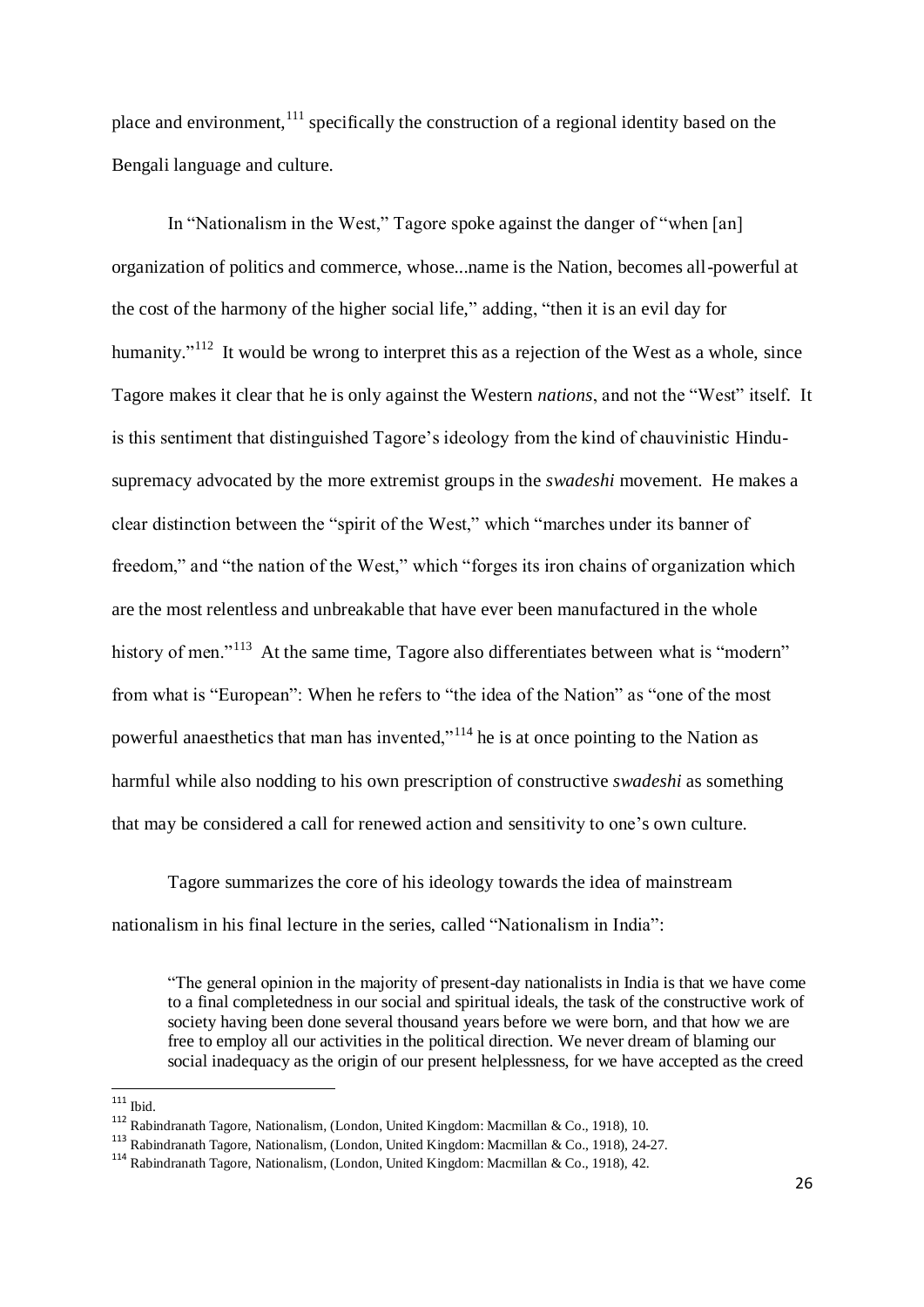of our nationalism that this social system has been perfected for all time to come by our ancestors, who had the superhuman vision of all eternity and supernatural power for making infinite provision for future ages...This is why we think that our one task is to build a political miracle of freedom upon the quicksand of social slavery..."<sup>115</sup>

Tagore's rejection of nationalism combined with his aversion to bashing the Western world resulted in a dissolving of the usual binary conflict between East and West that so characterized the arguments of the Bengal School. At the core, Tagore believed in an ethical respect that leads to cultural preservation, <sup>116</sup> and a non-hierarchical dialogue between cultures that would encourage change, but not wipe out all differences.<sup>117</sup> When Tagore began to aim his full attention towards the establishment of his school at Santiniketan, which would in 1921 become the International University Visva-Bharati, he had all of these humanistic ideas in mind. Tagore described his efforts at Santiniketan as leading towards the creation of a school that could be "an indigenous attempt at adapting modern methods of education in a truly Indian cultural environment."<sup>118</sup>

It is argued that Tagore's vision manifested itself most vitally at the Insitute of Fine Arts at Visva Bharati, Kala Bavana.<sup>119</sup> Here, where Abanindranath's foremost pupil Nandalal Bose came to be acting principal, Rabindranath urged the art students to take a Universalist stand point in allowing themselves to borrow from other cultures, while always remaining rooted in the own specific experiences, so as not to wipe out differences between cultures and to remain true to one's own personality.<sup>120</sup> Kala Bhavana may be seen as the final culmination of the modern expression of Indian art that was kickstarted by the Bengal

<sup>115</sup> Rabindranath Tagore, Nationalism, (London, United Kingdom: Macmillan & Co., 1918), 122.

<sup>116</sup> Patrick Colm Hogan, *Colonialism and Cultural Identity*, (Albany, New York: State University of New York Press, 2000),  $\frac{XVI}{117}$ .

<sup>117</sup> Siva Kumar R., "Modern Indian Art: A Brief Overview," Art Journal, 58, no. 3 (1999): 16.

<sup>118</sup> Uma Das Gupta, ed. R. Siva Kumar, The Last Harvest: Paintings of Rabindranath Tagore Catalogue, (Usmanpura, Allahabad: Mapin Publishing, 2011), chap. Rabindranath Tagore: A Biographical Sketch, 14.

<sup>119</sup> Kathleen M. O'Connell, ed. R. Siva Kumar, The Last Harvest: Paintings of Rabindranath Tagore Catalogue, (Usmanpura, Allahabad: Mapin Publishing, 2011), chap. Rabindranath Tagore's Santiniketan: Where Life & Art Meet, 21. <sup>120</sup> R. Siva Kumar, Santiniketan: The Making of a Contextual Modernism, (New Delhi: National Gallery of Modern Art, 1997).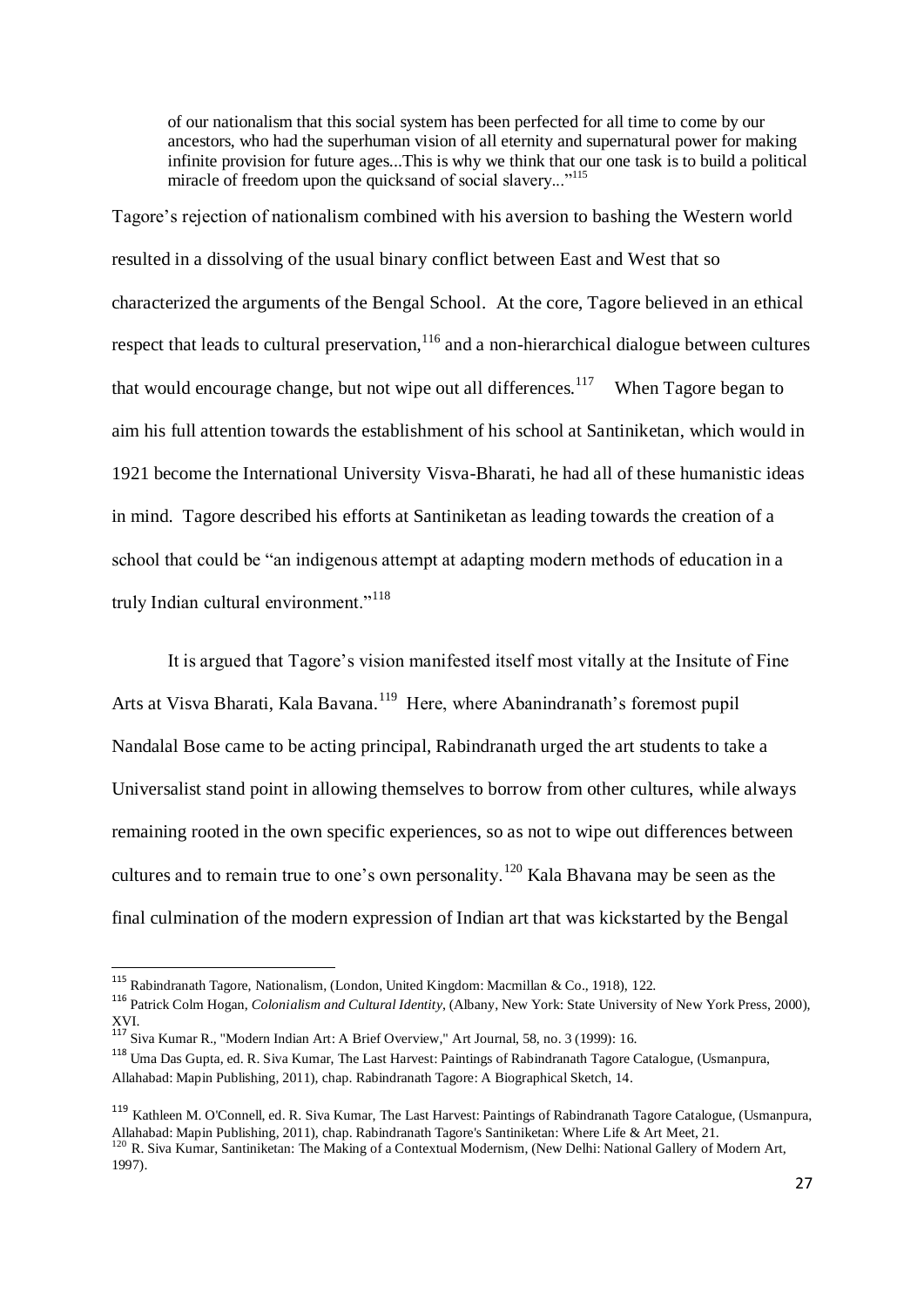School. That is at least how Rabindranath saw it; in a letter to Abanindranath, shortly after he founded Visva Bharati, Rabindranath wrote, "The seed you have sown in this country, it is my wish that it might germinate, become lasting and belong to this country forever...Since it did not take its roots in Calcutta, I have started work here, and signs of success are also visible."<sup>121</sup>

#### Conclusion

-

I began this project hoping to identify the true nature of the nationalism so often talked about within the context of Abanindranath Tagore and "the Bengal School." What I learned, somewhat disappointingly, was that the "nationalism" so often ascribed to this topic, while inherent in the style of painting, was an idea largely inflated by the rhetoric produced in the popular cultural journals contemporaneous to the art movement. Additionally, the truly patriotic sentiments I did come across in my research were all distinctly non-political, especially those found in studying Rabindranath Tagore. That is, while a special kind of nationalist sentiment *is* present in the paintings of Abanindranath Tagore and in the ideas of Rabindranath, there was always an aversion to direct political confrontation at the core of those sentiments. The nationalism propagated by the Tagores as dealt within this paper always existed in an isolated, parallel world to colonial India: it involved a denial and negation of the British presence and influence without ever directly confronting it.

<sup>&</sup>lt;sup>121</sup> R. Siva Kumar, Santiniketan: The Making of a Contextual Modernism, (New Delhi: National Gallery of Modern Art, 1997).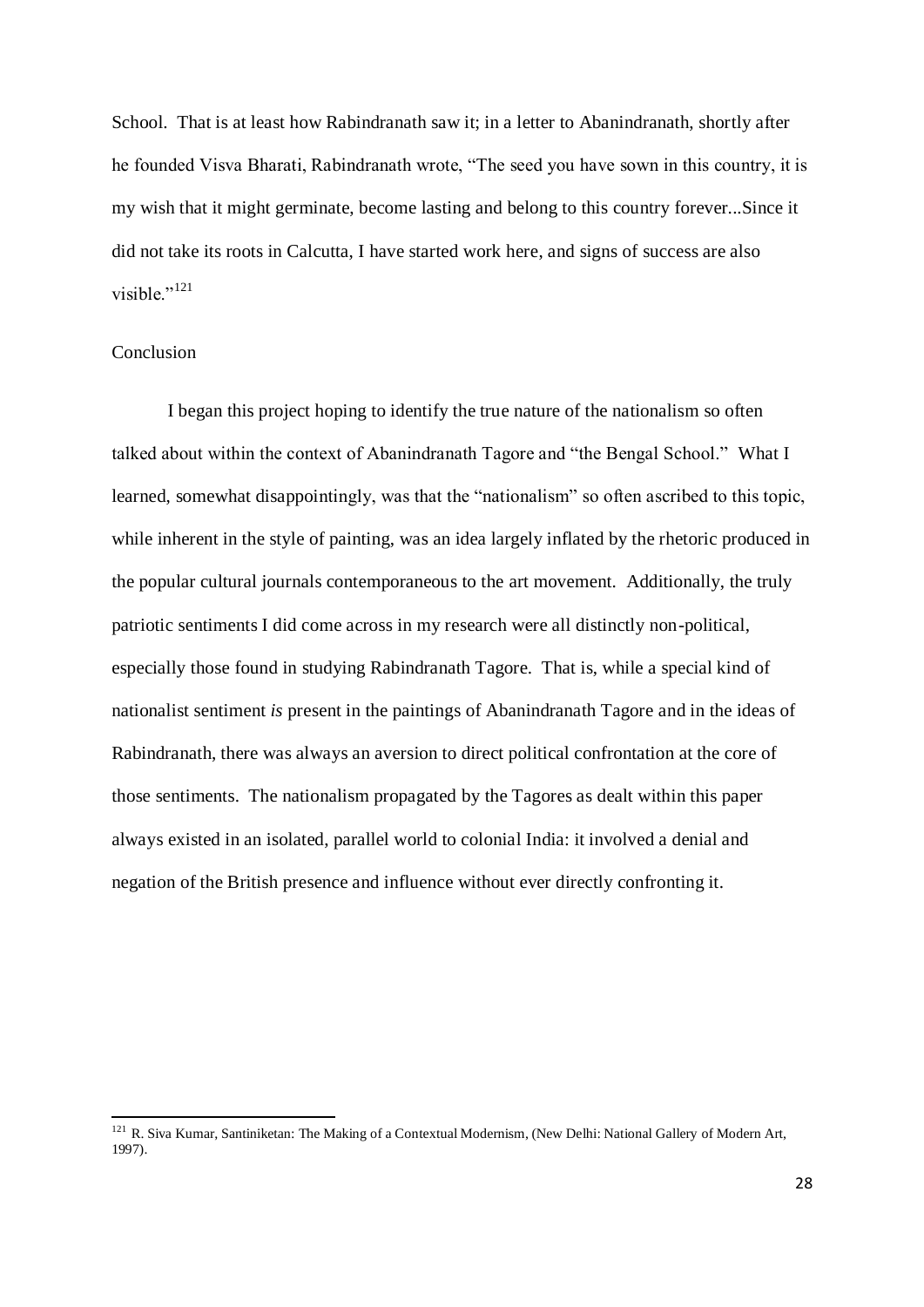Bibliography

#### Primary Sources

Coomaraswamy, Ananda. "Mata Bharata." *Modern Review*, April 1907.

Indian Museum, Kolkata.

Iyer., G. Subramaniya, "The Swadeshi Movement: A Natural Development." *The Modern Review*, April 1907.

Sister Nivedita. "The Function of Art in Shaping Nationality."*The Modern Review*, January, February 1907.

Tagore, Abanindranath. "The Three Forms of Art." *The Modern Review*, April 1907.

Tagore, Rabindranath. *Nationalism*. London, United Kingdom: Macmillan & Co., 1918.

Rabindra Bhavan, Kolkata.

Ray, Upendrakisor, "The Study of Pictorial art in India." *The Modern Review,* April 1907.

Victoria Memorial, Kolkata.

#### Secondary Sources

Appasamy, Jaya. *Abanindranath Tagore and the Art of His Times*. New Delhi: Lalit Kala Academy, 1968.

Banerji, Debashish. *The Alternative Nation of Abanindranath Tagore*. New Delhi: SAGE Publications, 2010.

Bharucha, Rustom. *Another Asia*. New Delhi: Oxford University Press, 2006.

Chatterjee, Partha. *The Partha Chatterjee Omnibus: Nationalist Thought and the Colonial World,The Nation and Its Fragments, A Possible India*. New Delhi: Oxford University Press, 1999.

Hogan, Patrick. *Colonialism and Cultural Identity*. Albany: State University of New York Press, 2000.

Hoskote, Ranjit. "E. B. Havell & A. K. Coomaraswamy."*India ART Magazine*, 2001.

Guha, Ranajit. *The Small Voice of History*. Ranikhet, Bangalore: Orient Blackswan, 2010.

Guha-Thakurta, Tapati. "Abanindranath, Known and Unknown: The Artist Versus the Art of His Times."*Center for Studies in Social Sciences, Calcutta*. (2009).

Guha-Thakurta, Tapati. *The Making of a New 'Indian' Art: Artists, Aesthetics, and Nationalism in Bengal, c. 1850-1920*. New York: Cambridge University Press, 1992.

Mitter, Partha. *Art & Nationalism in Colonial India, 1850-1922: Occidental Orientations*. Cambridge, United Kingdom: Cambridge University Press, 1992.

Mitter, Partha. "The Doctrine of Swadeshi Art: Art & Nationalism in Bengal." *Visva-Bharati Quarterly*. 49. no. 1-4 (May 1983 - April 1984).

Mitter, Partha. *Indian Art*. Oxford: Oxford University Press, 2001.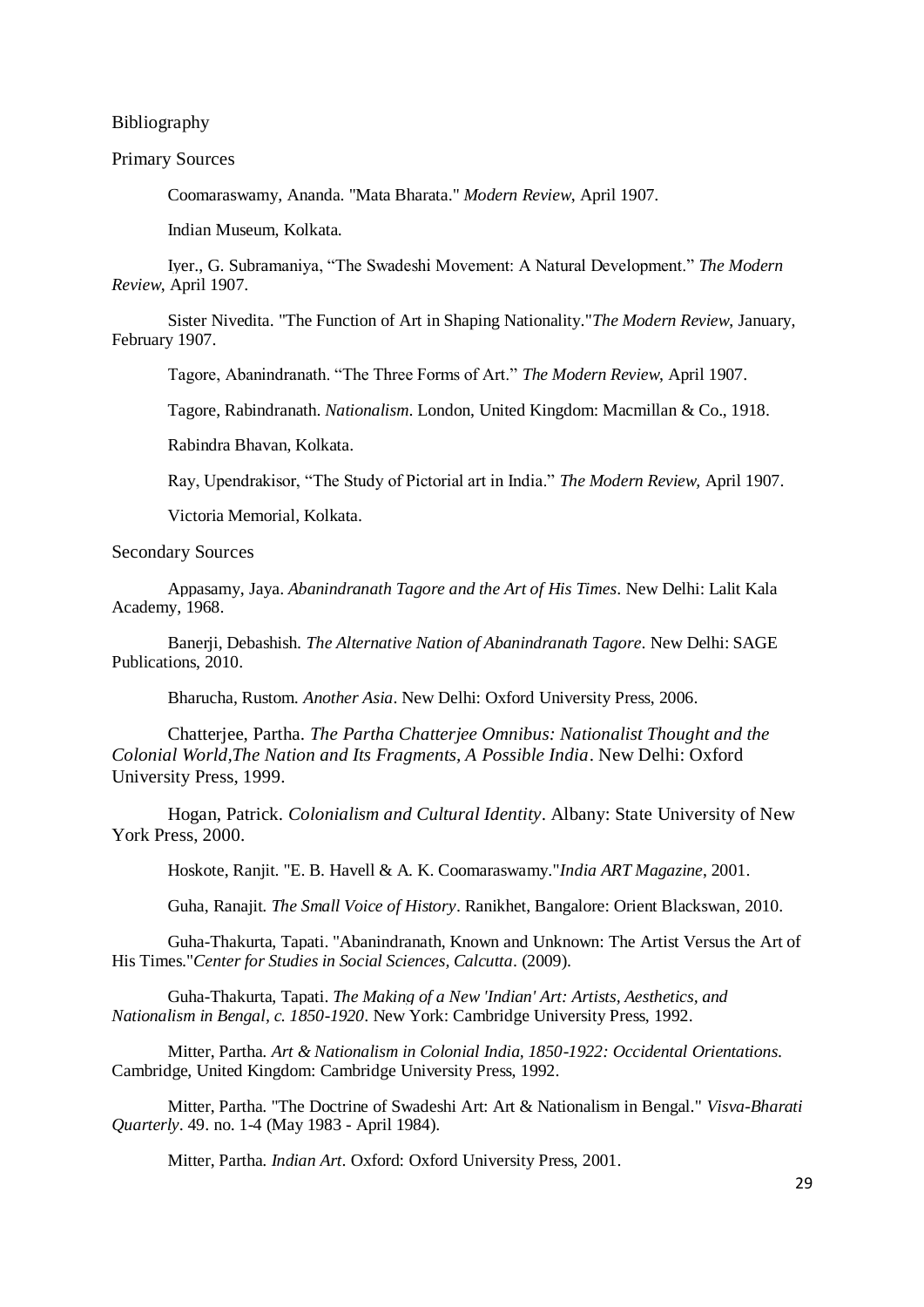Quintanilla, Sonya Rhie, ed. *Rhythms of India: The Art of Nandalal Bose*. San Diego: San Diego Museum of Art, 2008.

Sarkar, Sandip. "Abanindranath Tagore and Rabindranath Tagore" *India ART Magazine,*  2001.

Sarkar, Sumit. *The Swadeshi Movement in Bengal, 1903-1908*. New Delhi: People's Publishing House, 1973.

Siva Kumar, R. "Abanindranath: From Cultural Nationalism to Modernism." *Nandan*, 1996.

Siva Kumar, R., curator. *The Last Harvest: Paintings of Rabindranath Tagore Catalogue*. Usmanpura, Allahabad: Mapin Publishing, 2011.

Siva Kumar, R. "Modern Indian Art: A Brief Overview." *Art Journal*. 58. no. 3 (1999).

Siva Kumar, R. *Santiniketan: The Making of a Contextual Modernism*. New Delhi: National Gallery of Modern Art, 1997.

Subramanyan, K. G. *Magic of Making: Essays on Art and Culture*. Calcutta: Seagull Books, 2007.

Subramanyan, K. G. "Nandalal Bose: A Biographical Sketch."*Visva-Bharati Quarterly*. 49. no. 1-4 (May 1983 - April 1984).

Williams, Louise Blakeney. "Overcoming the 'Contagion of Mimicry'; The Cosmopolitan Nationalism and Modernist History of Rabindranath Tagore and W.B. Yeats." *The American Historical Review*. 112. no. 1 (2007): 69-100.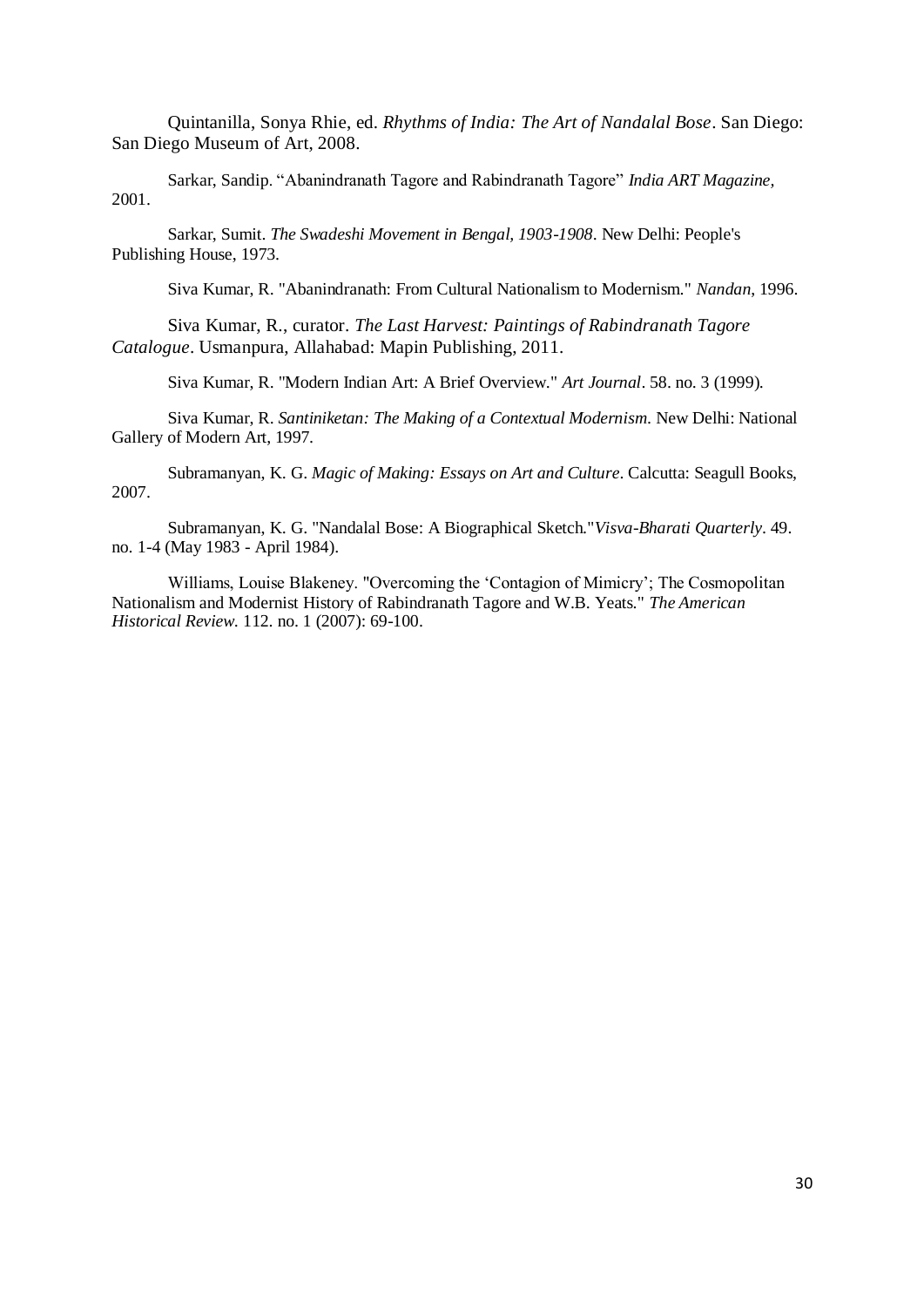Recommendations for Further Study

- An ISP completely devoted to Rabindranath Tagore's educational policies at Santiniketan.
- A practicum-based ISP that creates a series of paintings in "the Bengal School" style
- An ISP devoted to either the paintings, poems, or music of Rabindranath Tagore
- A study on early- $20<sup>th</sup>$  century cultural magazines in India

Useful Contact Information

- Country Roads Homestay in Santiniketan:
	- o [countryroads.homestay@gmail.com](mailto:countryroads.homestay@gmail.com)
	- o #99 03398059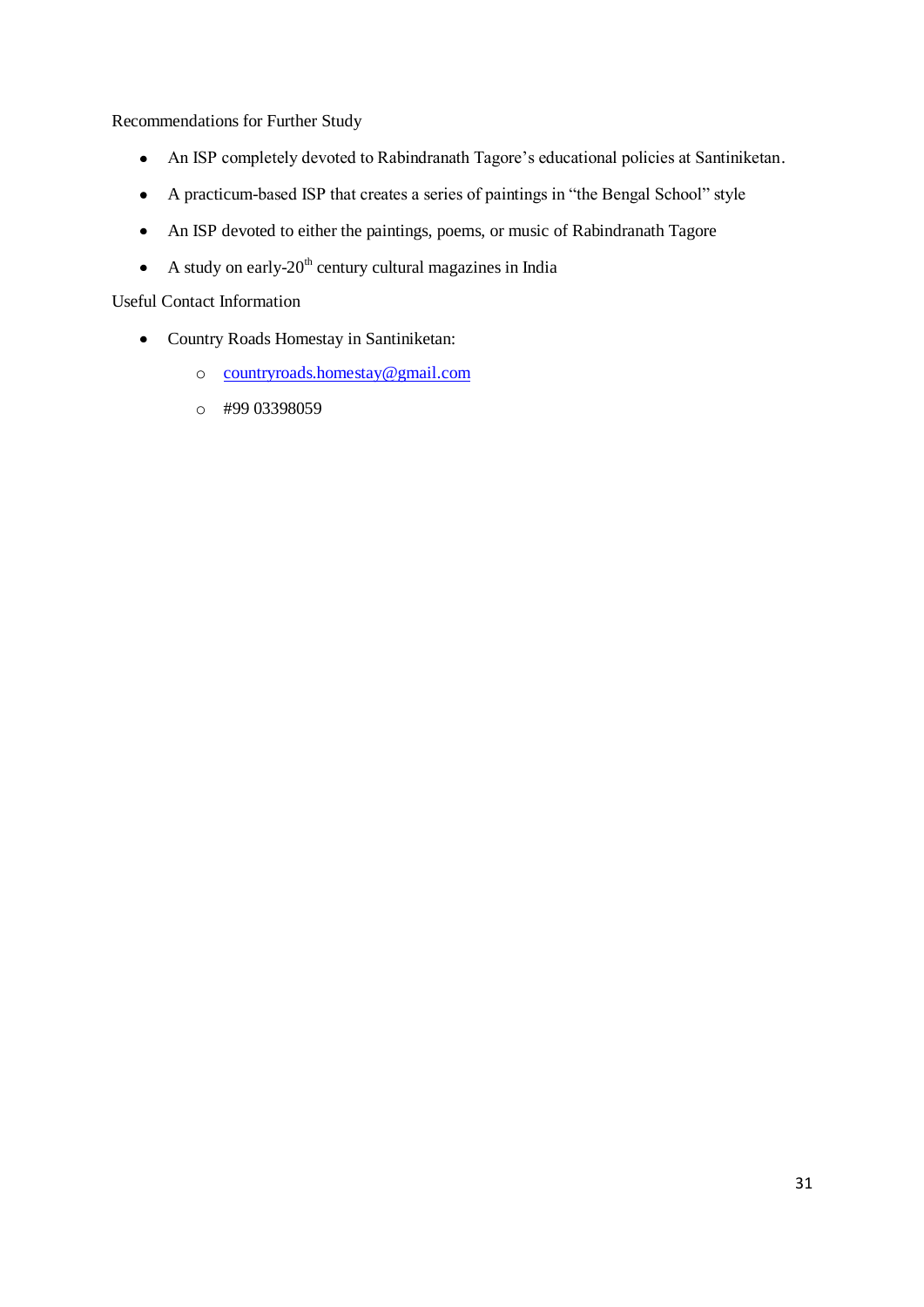#### Appendix A



**Figure 1: A Page from Francis Martindale's album of illuminated manuscripts, courtesy of Tapati Guha-Thakurta in The Making of a New 'Indian' Art**



**Figure 2: Abanindranath Tagore,** *Avisara***, c. 1897. Watercolor. Courtesy of R. Siva Kumar in The Paintings of Abanindranath Tagore**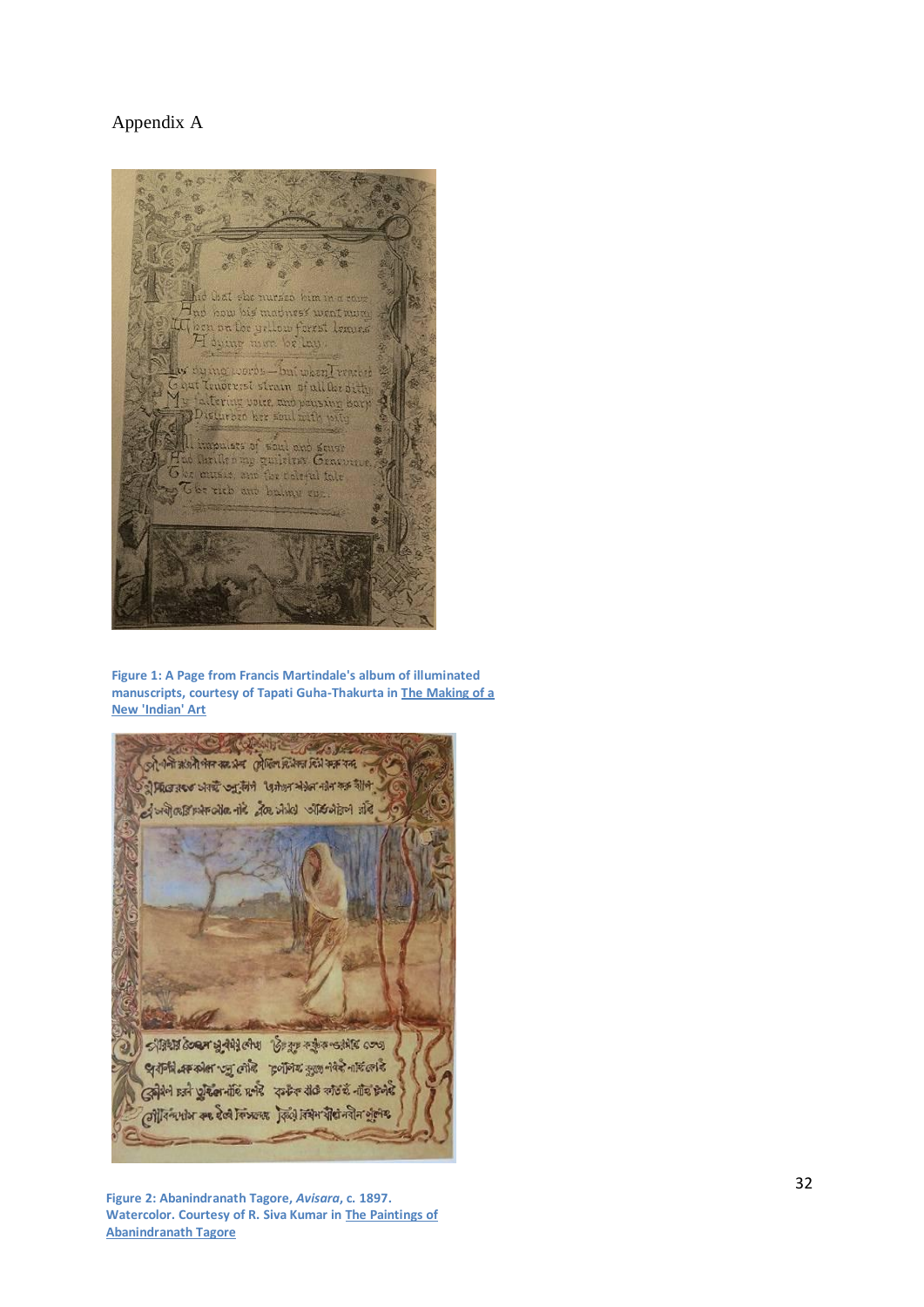

**Figure 4: Abanindranath Tagore.** *Expectation***, from the**  *Krishna Lila* **series, c. 1897, watercolour. Courtesy of R. Siva Kumar, in The Paintings of Abanindranath Tagore**



**Figure 3. Abanindranath Tagore:** *Avisarika,* **c. 1901, watercolour***.*  **Courtesy of R. Siva Kumar, in The Paintings of Abanindranath Tagore.**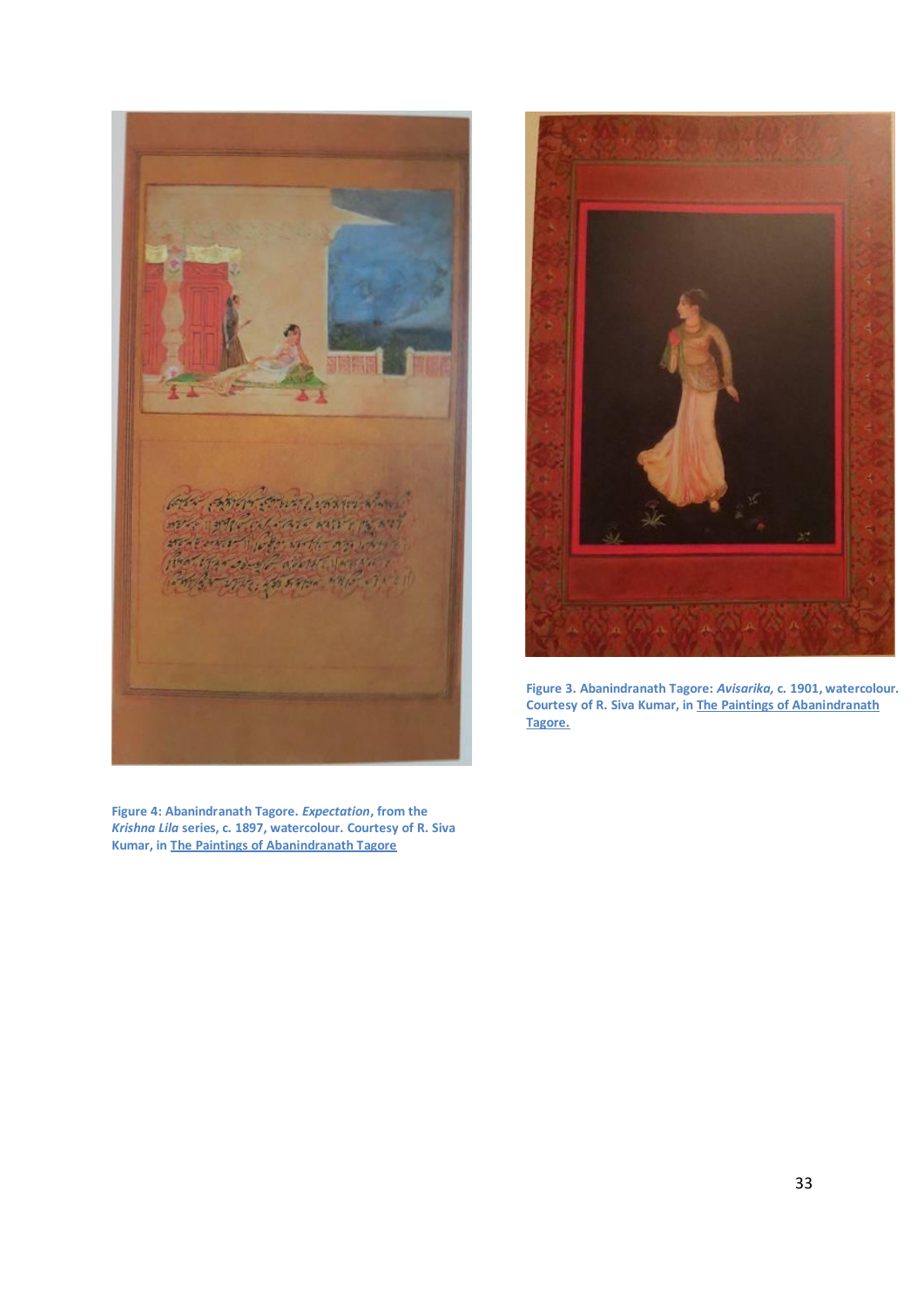

**Figure 5 and Figure 5.1:** *The Passing of Shahjahan,* **and detail from the same painting. Oil on wood, c. 1902. Courtesy of R. Siva Kumar, in The Paintings of Abanindranath Tagore.**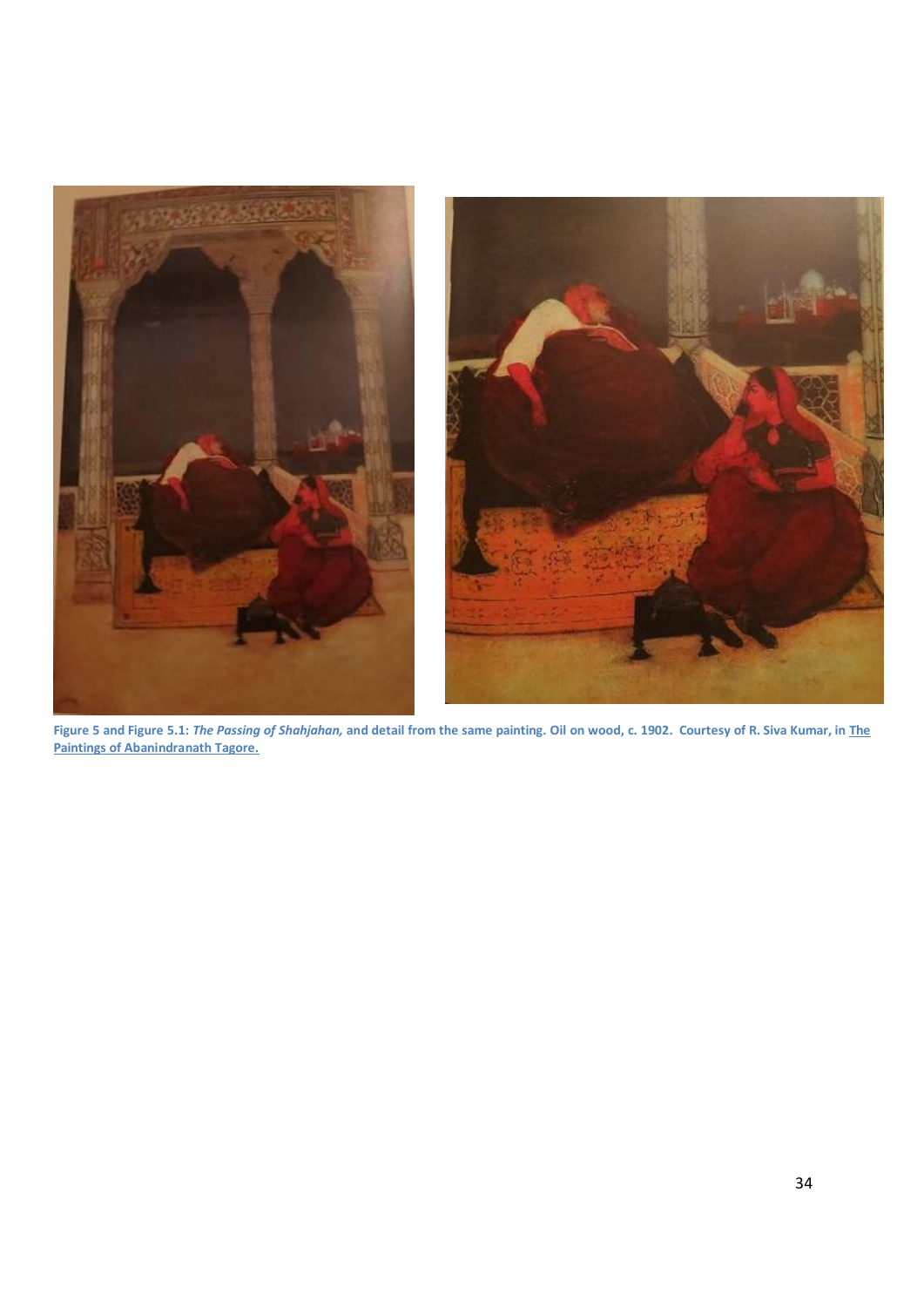

**Figure 7: Abanindranath Tagore.** *Dewali***. C. 1902, water color. Courtesy of R. Siva Kumar in The Paintings of Abanindranath Tagore.**



**Figure 6: Abanindranath Tagore.** *Bharat Mata***. C. 1905, water color. Courtesy of R. Siva Kumar, in The Paintings of Abanindranath Tagore.**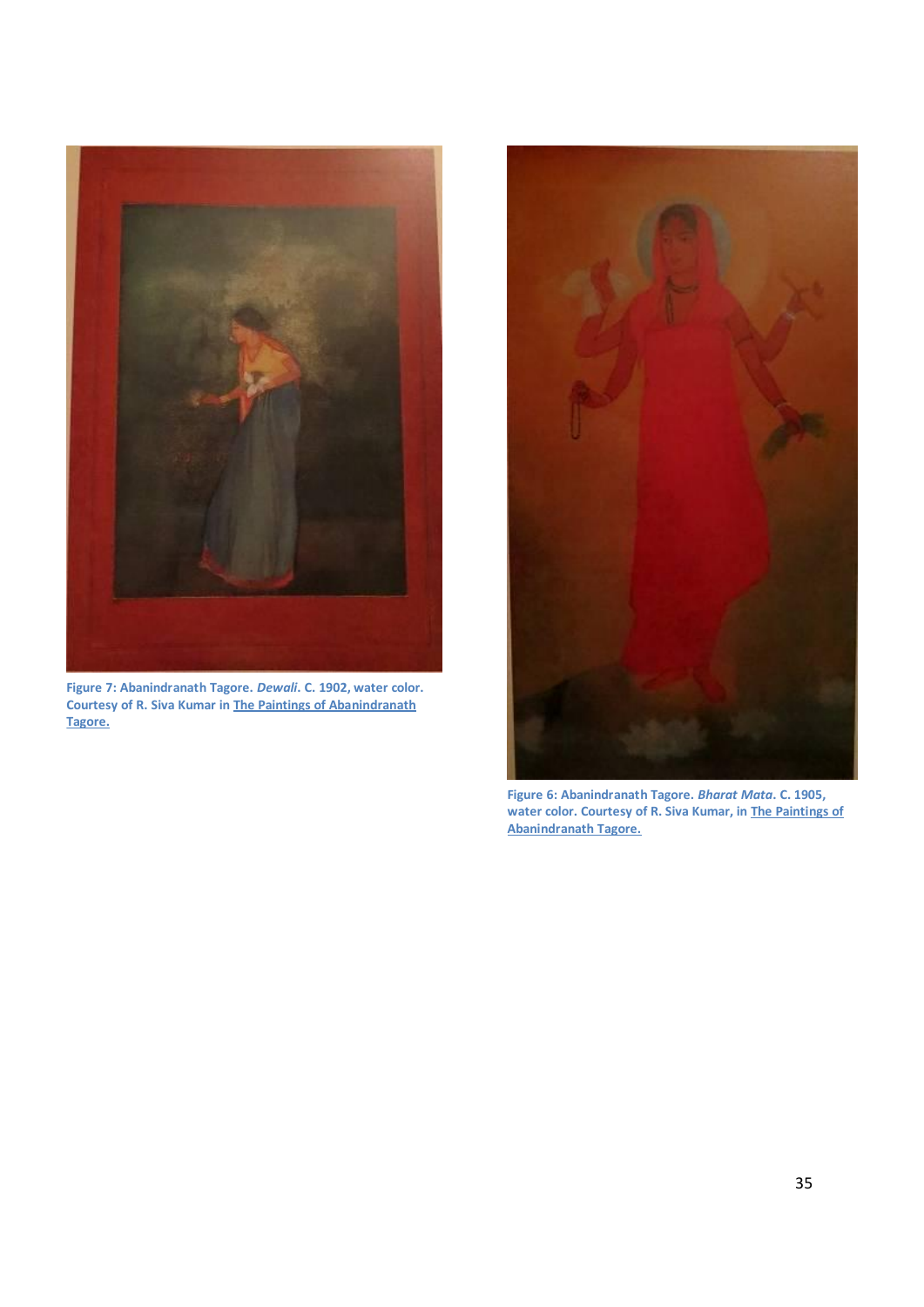

**Figure 8: Nandalal Bose.** *Sati***. C. 1907, water color. Courtesy of Sonya Rhie Quintanilla in Rhythms of India: The Art of Nandalal Bose.**